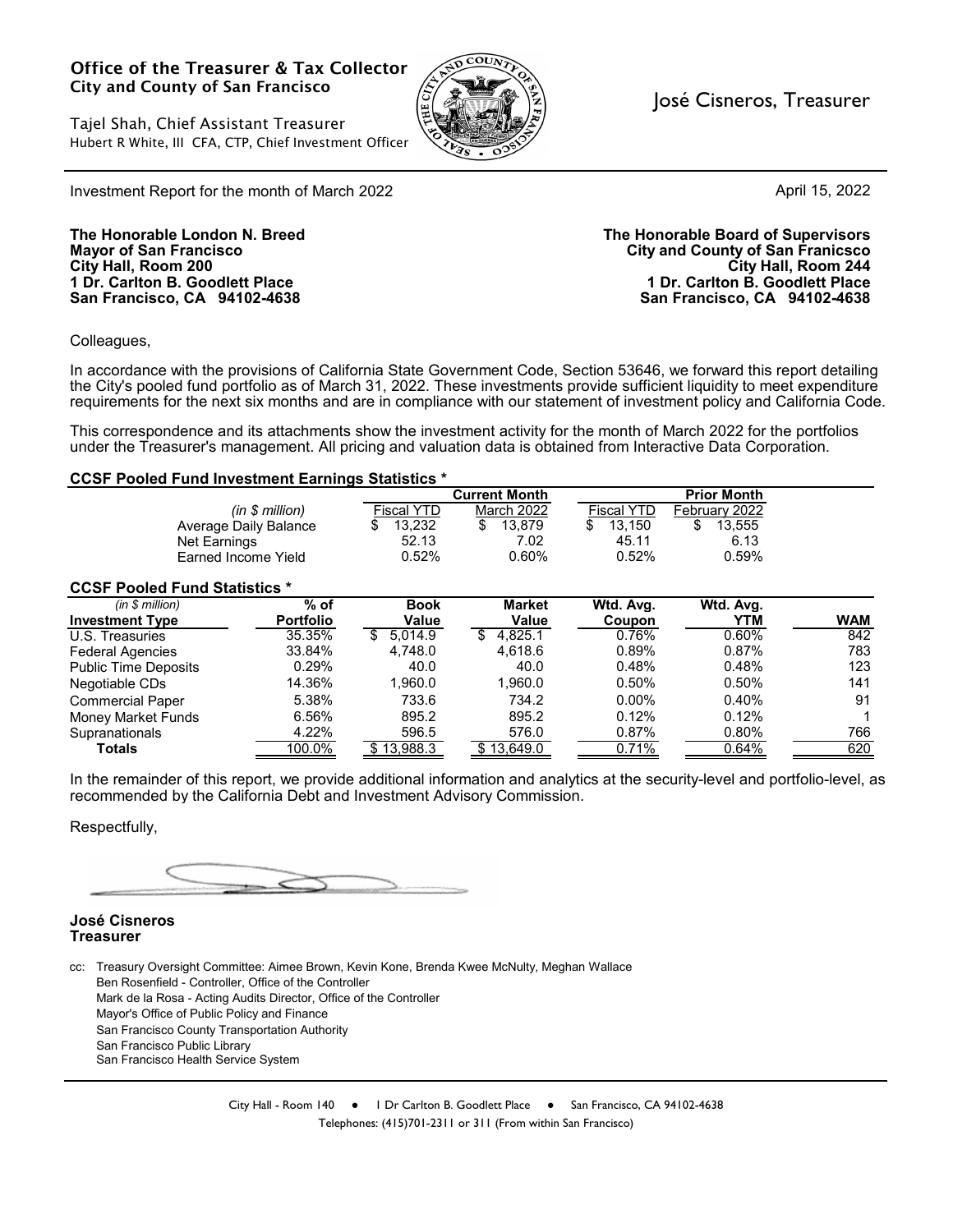## **Portfolio Summary Pooled Fund**

As of March 31, 2022

| (in \$ million)                        |                          | <b>Book</b>  | <b>Market</b> | <b>Market/Book</b> | <b>Current %</b>  | <b>Max. Policy</b> |            |
|----------------------------------------|--------------------------|--------------|---------------|--------------------|-------------------|--------------------|------------|
| <b>Security Type</b>                   | <b>Par Value</b>         | <b>Value</b> | Value         | <b>Price</b>       | <b>Allocation</b> | <b>Allocation</b>  | Compliant? |
| U.S. Treasuries                        | \$ 5,000.0               | 5,014.9      | 4,825.1       | 96.22              | 35.35%            | 100%               | Yes        |
| <b>Federal Agencies</b>                | 4,746.1                  | 4,748.0      | 4.618.6       | 97.27              | 33.84%            | 100%               | Yes        |
| State & Local Government               |                          |              |               |                    |                   |                    |            |
| <b>Agency Obligations</b>              |                          |              |               |                    | $0.00\%$          | 20%                | Yes        |
| <b>Public Time Deposits</b>            | 40.0                     | 40.0         | 40.0          | 100.00             | 0.29%             | 100%               | Yes        |
| Negotiable CDs                         | 0.060.1                  | 1,960.0      | 1,960.0       | 100.00             | 14.36%            | 30%                | Yes        |
| <b>Bankers Acceptances</b>             |                          |              |               |                    | $0.00\%$          | 40%                | Yes        |
| <b>Commercial Paper</b>                | 735.0                    | 733.6        | 734.2         |                    | 5.38%             | 25%                | Yes        |
| <b>Medium Term Notes</b>               | ۰                        | ٠            | ۰.            | ٠                  | $0.00\%$          | 30%                | Yes        |
| <b>Repurchase Agreements</b>           | $\overline{\phantom{a}}$ | ۰            | ٠.            | -                  | $0.00\%$          | 10%                | Yes        |
| Reverse Repurchase/                    |                          |              |               |                    |                   |                    |            |
| <b>Securities Lending Agreements</b>   |                          |              |               |                    | $0.00\%$          | \$75mm             | Yes        |
| <b>Money Market Funds - Government</b> | 895.2                    | 895.2        | 895.2         | 100.00             | 6.56%             | 20%                | Yes        |
| LAIF                                   |                          |              |               |                    | $0.00\%$          | \$50mm             | Yes        |
| Supranationals                         | 588.5                    | 596.5        | 576.0         | 96.55              | 4.22%             | 30%                | Yes        |
| <b>TOTAL</b>                           | \$13,964.9               | \$13,988.3   | \$13,649.0    | 97.57              | 100.00%           | ۰                  | <b>Yes</b> |

The City and County of San Francisco uses the following methodology to determine compliance: Compliance is pre-trade and calculated on a par value basis of the overall portfolio value. Cash balances are included in the City's compliance calculations.

The full Investment Policy can be found at https://sftreasurer.org/banking-investments/investments Please note the information in this report does not include cash balances. Due to fluctuations in the market value of the securities held in the Pooled Fund and changes in the City's cash position, the allocation limits may be exceeded on a post-trade compliance basis. In these instances, no compliance violation has occurred, as the policy limits were not exceeded prior to trade execution.

Totals may not add due to rounding.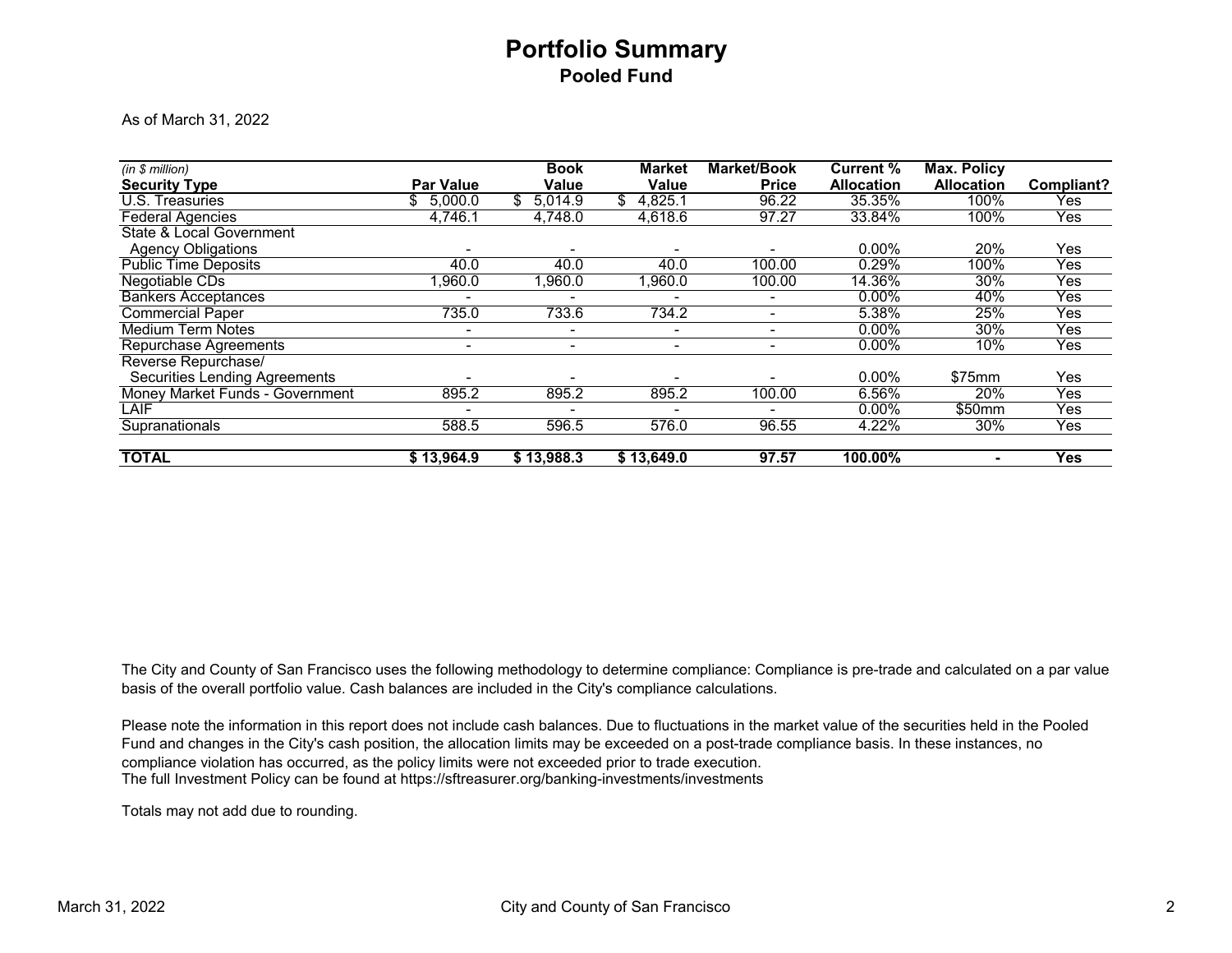## **City and County of San Francisco Pooled Fund Portfolio Statistics**

For the month ended March 31, 2022

| Net Earnings                | Average Daily Balance<br>Earned Income Yield<br><b>Weighted Average Maturity</b> |               | \$13,879,187,697<br>\$7,018,713<br>0.60%<br>620 days |                               |  |
|-----------------------------|----------------------------------------------------------------------------------|---------------|------------------------------------------------------|-------------------------------|--|
| <b>Investment Type</b>      | (\$ million)                                                                     | Par<br>Value  | <b>Book</b><br>Value                                 | <b>Market</b><br><b>Value</b> |  |
| U.S. Treasuries             |                                                                                  | \$<br>5,000.0 | \$<br>5.014.9                                        | \$<br>4,825.1                 |  |
| <b>Federal Agencies</b>     |                                                                                  | 4.746.1       | 4.748.0                                              | 4,618.6                       |  |
| <b>Public Time Deposits</b> |                                                                                  | 40.0          | 40.0                                                 | 40.0                          |  |
| Negotiable CDs              |                                                                                  | 1.960.0       | 1.960.0                                              | 1,960.0                       |  |
| <b>Commercial Paper</b>     |                                                                                  | 735.0         | 733.6                                                | 734.2                         |  |
| <b>Money Market Funds</b>   |                                                                                  | 895.2         | 895.2                                                | 895.2                         |  |
| Supranationals              |                                                                                  | 588.5         | 596.5                                                | 576.0                         |  |
| Total                       |                                                                                  | 13.964.9      | 13,988.3                                             | 13.649.0                      |  |

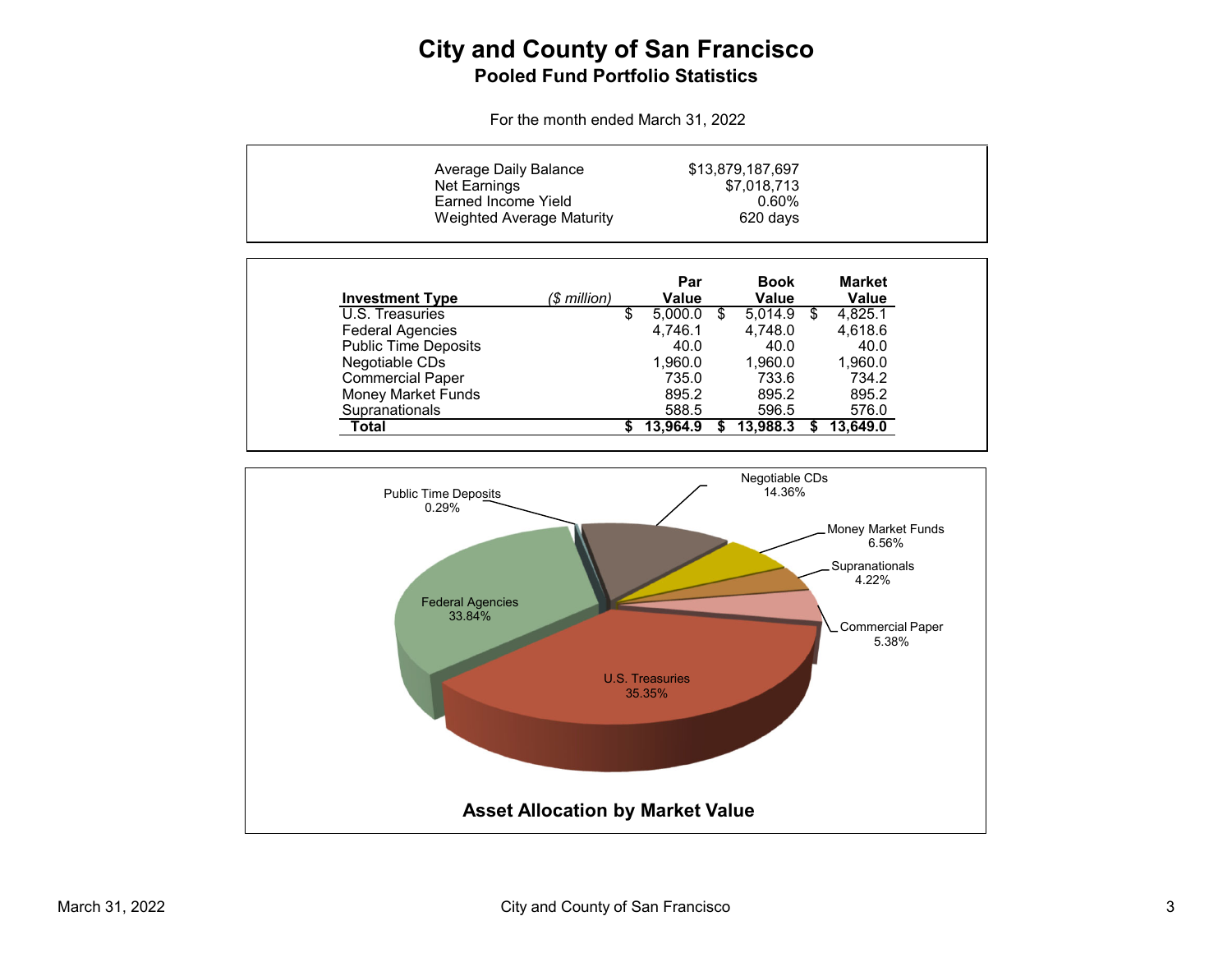#### **Portfolio Analysis Pooled Fund**

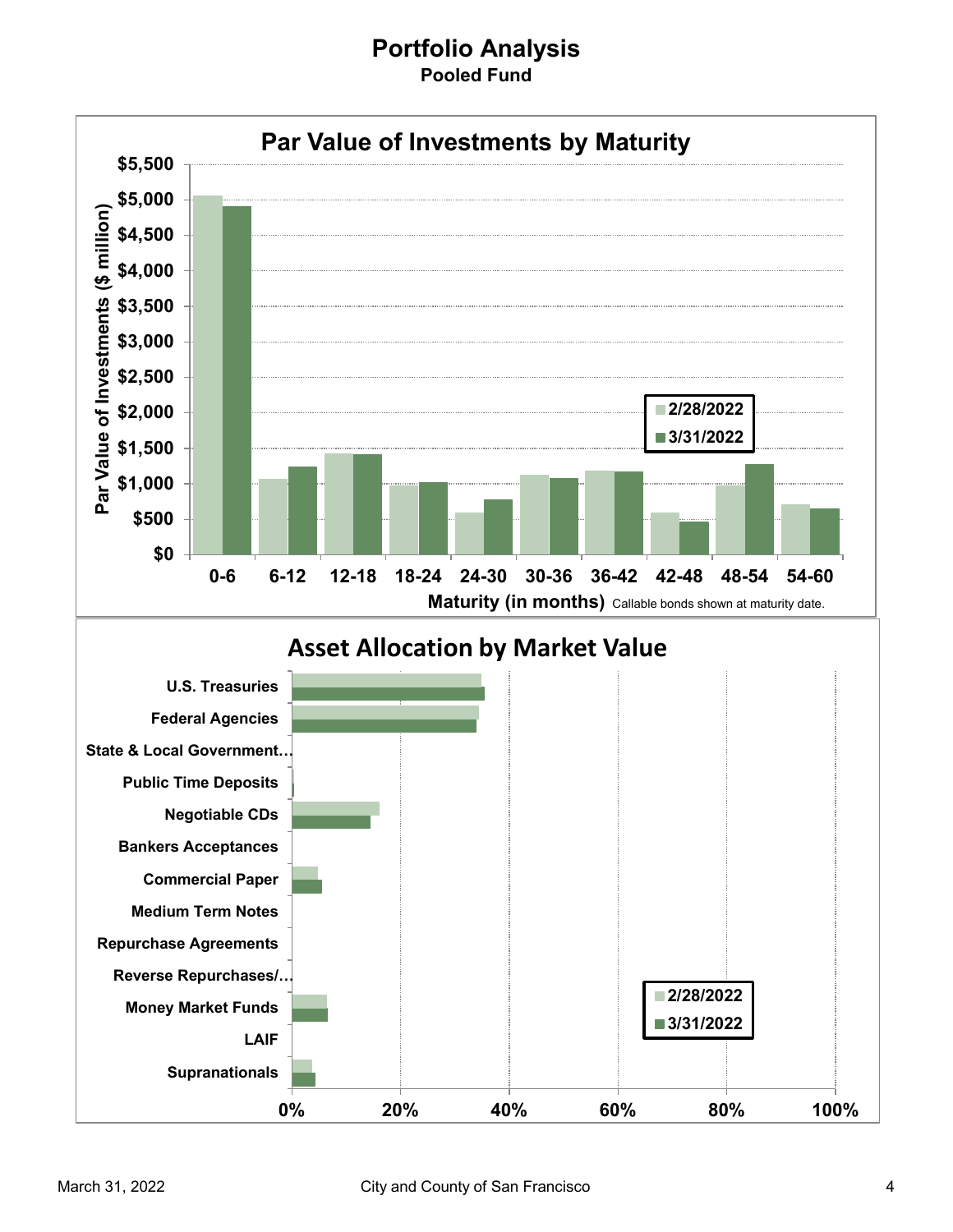#### **Yield Curves**

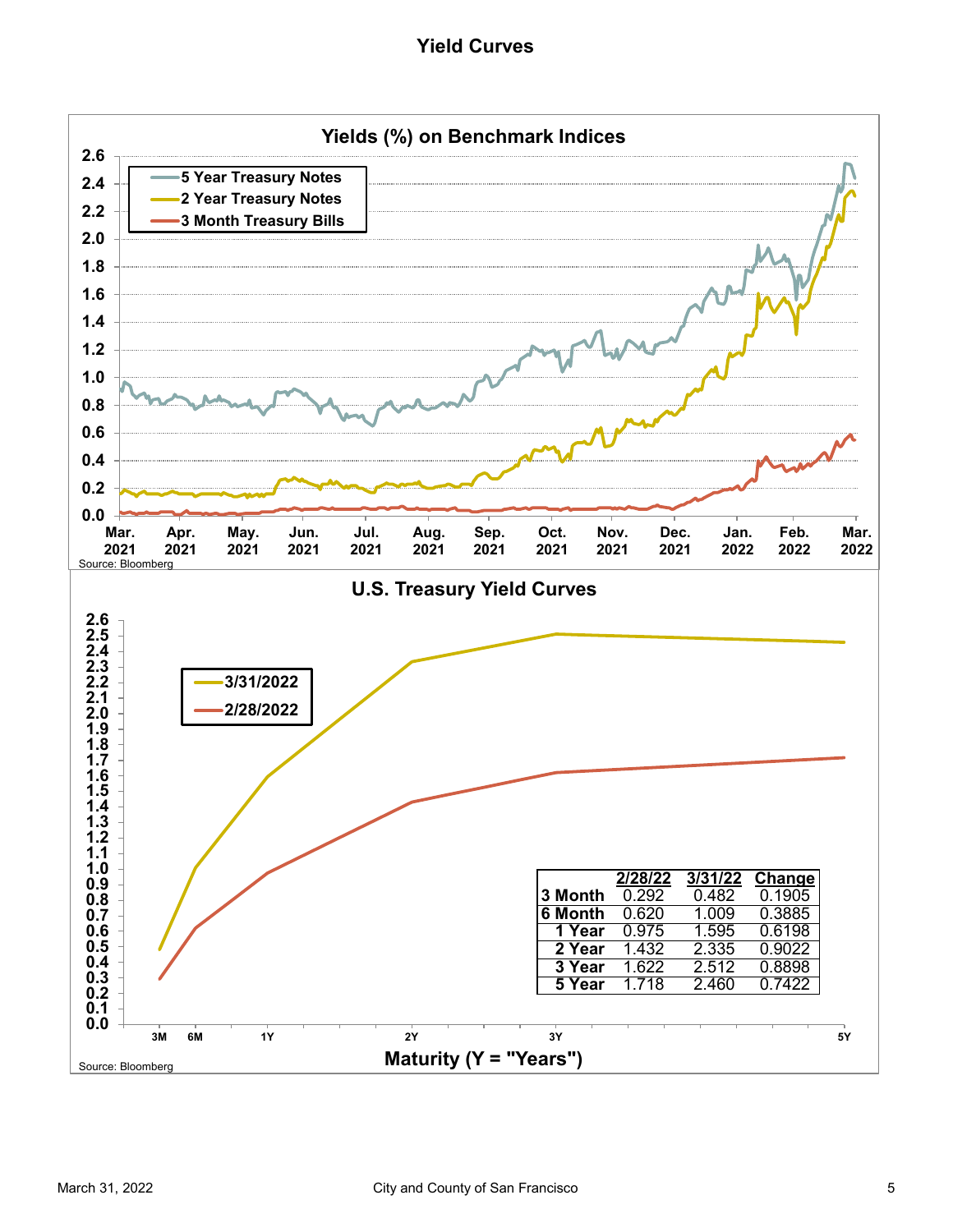|  |  |  | As of March 31, 2022 |  |  |
|--|--|--|----------------------|--|--|
|--|--|--|----------------------|--|--|

|                           |              |                      |                       | <b>Maturity</b>      |           |                  |                   | Amortized         |                     |
|---------------------------|--------------|----------------------|-----------------------|----------------------|-----------|------------------|-------------------|-------------------|---------------------|
| <b>Type of Investment</b> | <b>CUSIP</b> | <b>Issuer Name</b>   | <b>Settle Date</b>    | <b>Date</b>          | Coupon    | <b>Par Value</b> | <b>Book Value</b> | <b>Book Value</b> | <b>Market Value</b> |
| U.S. Treasuries           | 912796G45    | <b>TREASURY BILL</b> | 4/22/2021             | 4/21/2022            | $0.00$ \$ | 100,000,000 \$   | 99,934,278 \$     | 99,996,389 \$     | 99,993,000          |
| U.S. Treasuries           | 912796H44    | <b>TREASURY BILL</b> | 5/20/2021             | 5/19/2022            | 0.00      | 200,000,000      | 199,888,777       | 199,985,333       | 199,934,000         |
| U.S. Treasuries           | 912828XD7    | <b>US TREASURY</b>   | 5/13/2021             | 5/31/2022            | 1.88      | 50,000,000       | 50,941,406        | 50,147,479        | 50,117,000          |
| U.S. Treasuries           | 9128286Y1    | <b>US TREASURY</b>   | 4/8/2021              | 6/15/2022            | 1.75      | 50,000,000       | 50,990,240        | 50,171,520        | 50,125,000          |
| U.S. Treasuries           | 9128286Y1    | <b>US TREASURY</b>   | 4/28/2021             | 6/15/2022            | 1.75      | 50,000,000       | 50,937,500        | 50,170,248        | 50,125,000          |
| U.S. Treasuries           | 912796W39    | <b>TREASURY BILL</b> | 3/1/2022              | 6/28/2022            | 0.00      | 25,000,000       | 24,960,333        | 24,970,667        | 24,966,700          |
| U.S. Treasuries           | 912828XW5    | <b>US TREASURY</b>   | 8/15/2017             | 6/30/2022            | 1.75      | 25,000,000       | 24,977,539        | 24,998,864        | 25,074,250          |
| U.S. Treasuries           | 912828ZX1    | <b>US TREASURY</b>   | 3/12/2021             | 6/30/2022            | 0.13      | 50,000,000       | 50,011,719        | 50,002,220        | 49,945,500          |
| U.S. Treasuries           | 912828ZX1    | <b>US TREASURY</b>   | 3/31/2021             | 6/30/2022            | 0.13      | 50,000,000       | 50,021,484        | 50,004,240        | 49,945,500          |
| U.S. Treasuries           | 912828ZX1    | <b>US TREASURY</b>   | 4/8/2021              | 6/30/2022            | 0.13      | 50,000,000       | 50,025,391        | 50,005,101        | 49,945,500          |
| U.S. Treasuries           | 912828ZX1    | <b>US TREASURY</b>   | 4/15/2021             | 6/30/2022            | 0.13      | 50,000,000       | 50,019,531        | 50,003,986        | 49,945,500          |
| U.S. Treasuries           | 912828ZX1    | <b>US TREASURY</b>   | 4/16/2021             | 6/30/2022            | 0.13      | 50,000,000       | 50,019,531        | 50,003,995        | 49,945,500          |
| U.S. Treasuries           | 912828ZX1    | <b>US TREASURY</b>   | 4/19/2021             | 6/30/2022            | 0.13      | 50,000,000       | 50,019,531        | 50,004,022        | 49,945,500          |
| U.S. Treasuries           | 912828YA2    | <b>US TREASURY</b>   | 3/30/2021             | 8/15/2022            | 1.50      | 100,000,000      | 101,933,594       | 100,522,801       | 100,242,000         |
| U.S. Treasuries           | 91282CAG6    | <b>US TREASURY</b>   | 3/30/2021             | 8/31/2022            | 0.13      | 50,000,000       | 50,019,531        | 50,005,720        | 49,840,000          |
| U.S. Treasuries           | 912796U56    | <b>TREASURY BILL</b> | 3/29/2022             | 9/22/2022            | 0.00      | 50,000,000       | 49,759,821        | 49,763,892        | 49,770,850          |
| U.S. Treasuries           | 912796U64    | <b>TREASURY BILL</b> | 3/31/2022             | 9/29/2022            | 0.00      | 50,000,000       | 49,734,584        | 49,736,042        | 49,746,550          |
| U.S. Treasuries           | 912828TY6    | <b>US TREASURY</b>   |                       | 4/8/2021 11/15/2022  | 1.63      | 50,000,000       | 51,201,172        | 50,467,350        | 50,113,500          |
| U.S. Treasuries           | 912796P94    | <b>TREASURY BILL</b> | 12/13/2021            | 12/1/2022            | 0.00      | 50,000,000       | 49,878,019        | 49,915,684        | 49,622,100          |
| U.S. Treasuries           | 912828Z86    | <b>US TREASURY</b>   | 8/17/2021             | 2/15/2023            | 1.38      | 50,000,000       | 50,923,828        | 50,540,448        | 49,914,000          |
| U.S. Treasuries           | 912828Z86    | <b>US TREASURY</b>   | 3/3/2022              | 2/15/2023            | 1.38      | 50,000,000       | 50,196,402        | 50,152,221        | 49,914,000          |
| U.S. Treasuries           | 912828ZD5    | <b>US TREASURY</b>   | 3/18/2021             | 3/15/2023            | 0.50      | 50,000,000       | 50,335,938        | 50,160,806        | 49,461,000          |
| U.S. Treasuries           | 91282CBU4    | <b>US TREASURY</b>   | 5/4/2021              | 3/31/2023            | 0.13      | 50,000,000       | 49,972,656        | 49,985,700        | 49,232,500          |
| U.S. Treasuries           | 912828ZU7    | <b>US TREASURY</b>   | 3/12/2021             | 6/15/2023            | 0.25      | 50,000,000       | 50,066,406        | 50,035,417        | 49,041,000          |
| U.S. Treasuries           | 912828ZU7    | <b>US TREASURY</b>   | 4/8/2021              | 6/15/2023            | 0.25      | 50,000,000       | 50,072,266        | 50,039,846        | 49,041,000          |
| U.S. Treasuries           | 912828ZU7    | <b>US TREASURY</b>   | 6/24/2021             | 6/15/2023            | 0.25      | 50,000,000       | 49,998,047        | 49,998,808        | 49,041,000          |
| U.S. Treasuries           | 912828S35    | <b>US TREASURY</b>   | 1/9/2020              | 6/30/2023            | 1.38      | 50,000,000       | 49,605,469        | 49,858,429        | 49,658,000          |
| U.S. Treasuries           | 912828S35    | <b>US TREASURY</b>   | 6/24/2021             | 6/30/2023            | 1.38      | 50,000,000       | 51,138,672        | 50,703,934        | 49,658,000          |
| U.S. Treasuries           | 91282CCK5    | <b>US TREASURY</b>   | 6/30/2021             | 6/30/2023            | 0.13      | 50,000,000       | 49,865,234        | 49,916,002        | 48,894,500          |
| U.S. Treasuries           | 912828S92    | <b>US TREASURY</b>   | 4/1/2021              | 7/31/2023            | 1.25      | 50,000,000       | 51,220,703        | 50,697,135        | 49,502,000          |
| U.S. Treasuries           | 912828S92    | <b>US TREASURY</b>   | 4/1/2021              | 7/31/2023            | 1.25      | 50,000,000       | 51,218,750        | 50,696,019        | 49,502,000          |
| U.S. Treasuries           | 91282CAK7    | <b>US TREASURY</b>   | 8/10/2021             | 9/15/2023            | 0.13      | 50,000,000       | 49,886,719        | 49,921,324        | 48,599,500          |
| U.S. Treasuries           | 912828WE6    | <b>US TREASURY</b>   | 12/17/2019 11/15/2023 |                      | 2.75      | 50,000,000       | 51,960,938        | 50,813,741        | 50,447,500          |
| U.S. Treasuries           | 91282CBA8    | <b>US TREASURY</b>   |                       | 3/19/2021 12/15/2023 | 0.13      | 50,000,000       | 49,767,578        | 49,855,346        | 48,263,500          |
| U.S. Treasuries           | 91282CBA8    | <b>US TREASURY</b>   |                       | 12/9/2021 12/15/2023 | 0.13      | 50,000,000       | 49,402,344        | 49,494,103        | 48,263,500          |
| U.S. Treasuries           | 91282CBA8    | <b>US TREASURY</b>   | 12/15/2021 12/15/2023 |                      | 0.13      | 50,000,000       | 49,443,359        | 49,524,949        | 48,263,500          |
| U.S. Treasuries           | 9128285Z9    | <b>US TREASURY</b>   | 10/4/2021             | 1/31/2024            | 2.50      | 50,000,000       | 52,511,719        | 51,982,157        | 50,197,500          |
| U.S. Treasuries           | 91282CDV0    | <b>US TREASURY</b>   | 2/23/2022             | 1/31/2024            | 0.88      | 50,000,000       | 49,418,422        | 49,422,516        | 48,759,750          |
| U.S. Treasuries           | 91282CBR1    | <b>US TREASURY</b>   | 3/8/2022              | 3/15/2024            | 0.25      | 50,000,000       | 48,708,984        | 48,750,969        | 48,062,500          |
| U.S. Treasuries           | 91282CCC3    | <b>US TREASURY</b>   | 7/2/2021              | 5/15/2024            | 0.25      | 50,000,000       | 49,718,750        | 49,792,015        | 47,826,000          |
| U.S. Treasuries           | 912828XT2    | <b>US TREASURY</b>   | 7/6/2021              | 5/31/2024            | 2.00      | 50,000,000       | 52,263,672        | 51,689,212        | 49,609,500          |
| U.S. Treasuries           | 91282CCL3    | <b>US TREASURY</b>   | 8/6/2021              | 7/15/2024            | 0.38      | 50,000,000       | 49,998,047        | 49,998,480        | 47,760,000          |
| U.S. Treasuries           | 91282CCL3    | <b>US TREASURY</b>   | 8/9/2021              | 7/15/2024            | 0.38      | 50,000,000       | 49,960,938        | 49,969,509        | 47,760,000          |
| U.S. Treasuries           | 912828Y87    | <b>US TREASURY</b>   | 3/30/2021             | 7/31/2024            | 1.75      | 50,000,000       | 52,210,938        | 51,545,298        | 49,256,000          |
| U.S. Treasuries           | 91282CCT6    | <b>US TREASURY</b>   | 8/25/2021             | 8/15/2024            | 0.38      | 50,000,000       | 49,898,438        | 49,918,918        | 47,652,500          |
| U.S. Treasuries           | 912828YM6    | <b>US TREASURY</b>   | 4/15/2021 10/31/2024  |                      | 1.50      | 50,000,000       | 51,746,094        | 51,272,828        | 48,820,500          |
| U.S. Treasuries           | 912828G38    | <b>US TREASURY</b>   |                       | 3/9/2021 11/15/2024  | 2.25      | 50,000,000       | 53,160,156        | 52,249,881        | 49,728,500          |
| U.S. Treasuries           | 912828G38    | <b>US TREASURY</b>   |                       | 3/12/2021 11/15/2024 | 2.25      | 50,000,000       |                   | 52,303,680        | 49,728,500          |
|                           |              |                      |                       |                      |           |                  | 53,228,516        |                   |                     |
| U.S. Treasuries           | 912828YY0    | <b>US TREASURY</b>   |                       | 3/15/2021 12/31/2024 | 1.75      | 50,000,000       | 52,226,563        | 51,613,335        | 49,043,000          |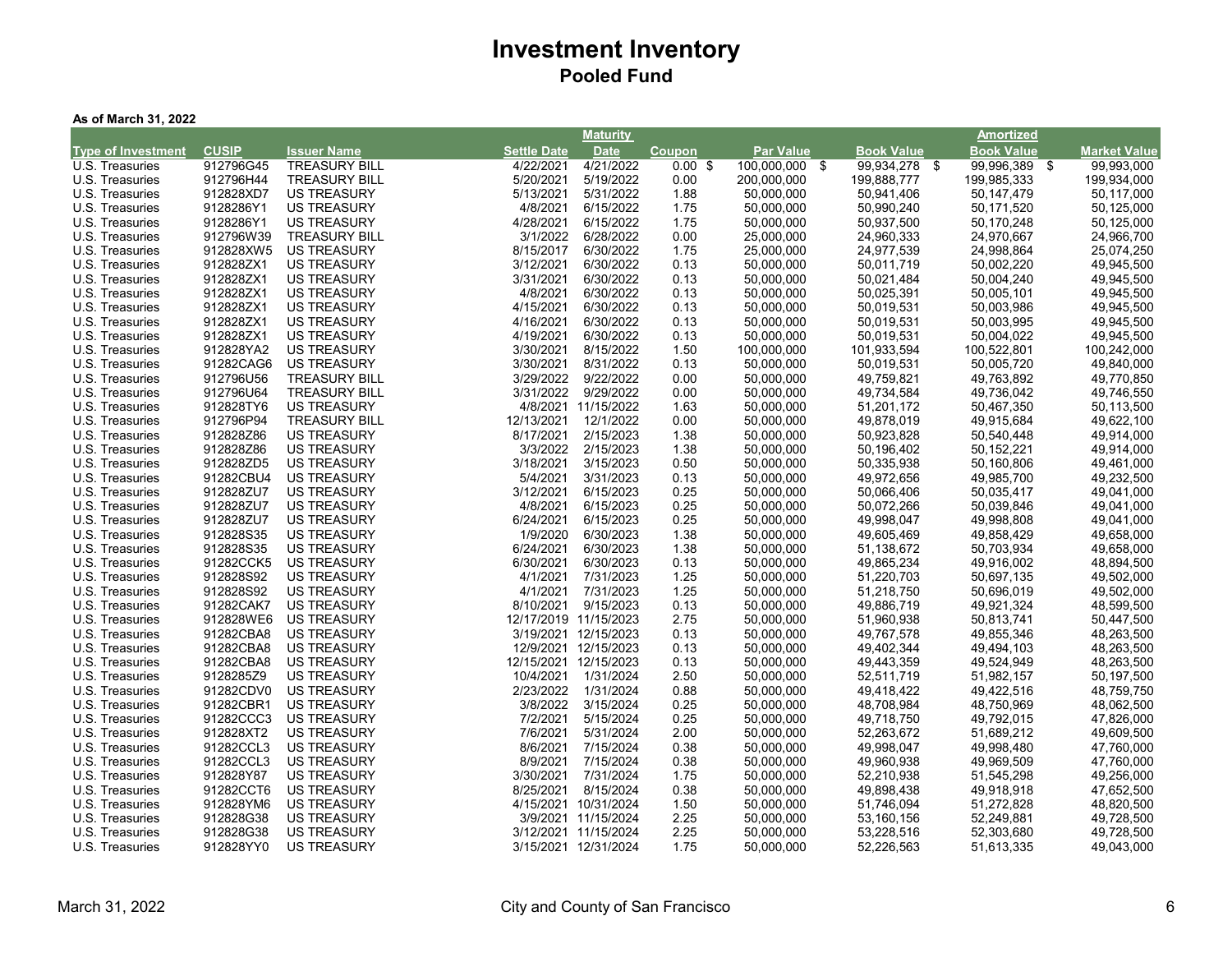|                           |                        |                    |                    | <b>Maturity</b>      |               |                          |                     | <b>Amortized</b>         |                      |
|---------------------------|------------------------|--------------------|--------------------|----------------------|---------------|--------------------------|---------------------|--------------------------|----------------------|
| <b>Type of Investment</b> | <b>CUSIP</b>           | <b>Issuer Name</b> | <b>Settle Date</b> | <b>Date</b>          | <b>Coupon</b> | <b>Par Value</b>         | <b>Book Value</b>   | <b>Book Value</b>        | <b>Market Value</b>  |
| U.S. Treasuries           | 912828Z52              | <b>US TREASURY</b> | 3/30/2021          | 1/31/2025            | 1.38          | 50,000,000               | 51,515,625          | 51,119,164               | 48,508,000           |
| U.S. Treasuries           | 912828Z52              | <b>US TREASURY</b> | 4/15/2021          | 1/31/2025            | 1.38          | 50,000,000               | 51,507,813          | 51,126,239               | 48,508,000           |
| U.S. Treasuries           | 912828ZC7              | <b>US TREASURY</b> | 3/15/2021          | 2/28/2025            | 1.13          | 50,000,000               | 51,011,719          | 50,744,446               | 48,109,500           |
| U.S. Treasuries           | 912828ZC7              | <b>US TREASURY</b> | 3/31/2021          | 2/28/2025            | 1.13          | 50,000,000               | 50,998,047          | 50,742,603               | 48,109,500           |
| U.S. Treasuries           | 912828ZF0              | <b>US TREASURY</b> | 4/15/2021          | 3/31/2025            | 0.50          | 50,000,000               | 49,779,297          | 49,832,870               | 47,152,500           |
| U.S. Treasuries           | 912828ZF0              | <b>US TREASURY</b> | 4/19/2021          | 3/31/2025            | 0.50          | 50,000,000               | 49,839,844          | 49,878,383               | 47,152,500           |
| U.S. Treasuries           | 912828ZL7              | <b>US TREASURY</b> | 5/18/2021          | 4/30/2025            | 0.38          | 50,000,000               | 49,615,234          | 49,700,027               | 46,865,500           |
| U.S. Treasuries           | 912828XB1              | <b>US TREASURY</b> | 9/2/2021           | 5/15/2025            | 2.13          | 50,000,000               | 52,849,609          | 52,404,556               | 49,439,500           |
| U.S. Treasuries           | 912828ZW3              | <b>US TREASURY</b> | 3/8/2021           | 6/30/2025            | 0.25          | 50,000,000               | 49,140,625          | 49,352,877               | 46,498,000           |
| U.S. Treasuries           | 912828ZW3              | <b>US TREASURY</b> | 3/9/2021           | 6/30/2025            | 0.25          | 50,000,000               | 49,042,969          | 49,278,882               | 46,498,000           |
| U.S. Treasuries           | 912828ZW3              | <b>US TREASURY</b> | 5/12/2021          | 6/30/2025            | 0.25          | 50,000,000               | 49,281,250          | 49,435,472               | 46,498,000           |
| U.S. Treasuries           | 912828ZW3              | <b>US TREASURY</b> | 5/13/2021          | 6/30/2025            | 0.25          | 50,000,000               | 49, 183, 594        | 49,358,345               | 46,498,000           |
| U.S. Treasuries           | 912828ZW3              | <b>US TREASURY</b> | 5/18/2021          | 6/30/2025            | 0.25          | 50,000,000               | 49,253,906          | 49,411,657               | 46,498,000           |
| U.S. Treasuries           | 912828ZW3              | <b>US TREASURY</b> | 7/12/2021          | 6/30/2025            | 0.25          | 50,000,000               | 49,310,547          | 49,435,686               | 46,498,000           |
| U.S. Treasuries           | 912828ZW3              | <b>US TREASURY</b> | 8/5/2021           | 6/30/2025            | 0.25          | 50,000,000               | 49,500,000          | 49,583,860               | 46,498,000           |
| U.S. Treasuries           | 912828ZW3              | <b>US TREASURY</b> | 8/6/2021           | 6/30/2025            | 0.25          | 50,000,000               | 49,406,250          | 49,505,486               | 46,498,000           |
| U.S. Treasuries           | 912828ZW3              | <b>US TREASURY</b> | 12/7/2021          | 6/30/2025            | 0.25          | 50,000,000               | 48,628,906          | 48,750,102               | 46,498,000           |
| U.S. Treasuries           | 91282CAB7              | <b>US TREASURY</b> | 8/5/2021           | 7/31/2025            | 0.25          | 50,000,000               | 49,458,984          | 49,547,791               | 46,406,500           |
| U.S. Treasuries           | 91282CAB7              | <b>US TREASURY</b> | 8/6/2021           | 7/31/2025            | 0.25          | 50,000,000               | 49,363,281          | 49,467,432               | 46,406,500           |
| U.S. Treasuries           | 91282CAM3              | <b>US TREASURY</b> | 5/12/2021          | 9/30/2025            | 0.25          | 50,000,000               | 49,109,375          | 49,289,501               | 46,240,500           |
| U.S. Treasuries           | 91282CAM3              | <b>US TREASURY</b> | 7/26/2021          | 9/30/2025            | 0.25          | 50,000,000               | 49,281,250          | 49,398,453               | 46,240,500           |
| U.S. Treasuries           | 91282CAT8              | <b>US TREASURY</b> |                    | 2/25/2021 10/31/2025 | 0.25          | 50,000,000               | 49,298,828          | 49,462,941               | 46,150,500           |
| U.S. Treasuries           | 91282CAT8              | <b>US TREASURY</b> |                    | 3/2/2021 10/31/2025  | 0.25          | 50,000,000               | 49,078,125          | 49,291,823               | 46,150,500           |
| U.S. Treasuries           | 91282CAT8              | <b>US TREASURY</b> |                    | 3/4/2021 10/31/2025  | 0.25          | 50,000,000               | 49,048,828          | 49,268,458               | 46,150,500           |
| U.S. Treasuries           | 91282CBC4              | US TREASURY        |                    | 2/25/2021 12/31/2025 | 0.38          | 50,000,000               | 49,455,078          | 49,578,224               | 46,226,500           |
| U.S. Treasuries           | 91282CBC4              | <b>US TREASURY</b> |                    | 2/26/2021 12/31/2025 | 0.38          | 50,000,000               | 49,271,484          | 49,435,802               | 46,226,500           |
| U.S. Treasuries           | 91282CBW0              | <b>US TREASURY</b> | 6/28/2021          | 4/30/2026            | 0.75          | 50,000,000               | 49,662,109          | 49,715,078               | 46,627,000           |
| U.S. Treasuries           | 91282CBW0              | <b>US TREASURY</b> | 7/2/2021           | 4/30/2026            | 0.75          | 50,000,000               | 49,730,469          | 49,772,206               | 46,627,000           |
| U.S. Treasuries           | 912828R36              | <b>US TREASURY</b> | 7/23/2021          | 5/15/2026            | 1.63          | 50.000.000               | 52,203,125          | 51,887,139               | 48,303,000           |
| U.S. Treasuries           | 912828R36              | <b>US TREASURY</b> | 8/27/2021          | 5/15/2026            | 1.63          | 50,000,000               | 51,890,625          | 51,652,376               | 48,303,000           |
| U.S. Treasuries           | 91282CCJ8              | <b>US TREASURY</b> | 7/2/2021           | 6/30/2026            | 0.88          | 50,000,000               | 49,931,641          | 49,941,872               | 46,758,000           |
| U.S. Treasuries           | 91282CCJ8              | <b>US TREASURY</b> | 7/14/2021          | 6/30/2026            | 0.88          | 50,000,000               | 50,070,313          | 50,060,185               | 46,758,000           |
| U.S. Treasuries           | 91282CCJ8              | <b>US TREASURY</b> | 7/22/2021          | 6/30/2026            | 0.88          | 50,000,000               | 50,345,703          | 50,297,220               | 46,758,000           |
| U.S. Treasuries           | 91282CCJ8              | <b>US TREASURY</b> | 7/22/2021          | 6/30/2026            | 0.88          | 50,000,000               | 50,328,125          | 50,282,107               | 46,758,000           |
| U.S. Treasuries           | 91282CCJ8              | <b>US TREASURY</b> | 8/6/2021           | 6/30/2026            | 0.88          | 50,000,000               | 50,406,250          | 50,352,204               | 46,758,000           |
| U.S. Treasuries           | 91282CCJ8              | <b>US TREASURY</b> | 8/10/2021          | 6/30/2026            | 0.88          | 50,000,000               | 50,240,234          | 50,208,741               | 46,758,000           |
|                           | 91282CCJ8              | <b>US TREASURY</b> | 9/24/2021          | 6/30/2026            |               | 50,000,000               | 49,937,500          | 49,944,289               |                      |
| U.S. Treasuries           |                        | <b>US TREASURY</b> | 10/14/2021         | 6/30/2026            | 0.88          |                          |                     |                          | 46,758,000           |
| U.S. Treasuries           | 91282CCJ8<br>91282CCJ8 | <b>US TREASURY</b> | 1/4/2022           | 6/30/2026            | 0.88<br>0.88  | 50,000,000<br>50,000,000 | 49,593,750          | 49,633,666<br>49,079,005 | 46,758,000           |
| U.S. Treasuries           |                        |                    |                    |                      |               |                          | 49,032,178          |                          | 46,758,000           |
| U.S. Treasuries           | 91282CCW9              | <b>US TREASURY</b> | 9/28/2021          | 8/31/2026            | 0.75          | 50,000,000               | 49,449,219          | 49,505,890               | 46,406,500           |
| U.S. Treasuries           | 91282CCZ2              | <b>US TREASURY</b> | 10/8/2021          | 9/30/2026            | 0.88          | 50,000,000               | 49,689,453          | 49,719,346               | 46,601,550           |
| U.S. Treasuries           | 91282CCZ2              | <b>US TREASURY</b> | 10/8/2021          | 9/30/2026            | 0.88          | 50,000,000               | 49,671,875          | 49,703,460               | 46,601,550           |
| U.S. Treasuries           | 91282CCZ2              | <b>US TREASURY</b> | 10/19/2021         | 9/30/2026            | 0.88          | 50.000.000               | 49,318,359          | 49.380.224               | 46,601,550           |
| U.S. Treasuries           | 91282CDK4              | <b>US TREASURY</b> |                    | 12/3/2021 11/30/2026 | 1.25          | 50,000,000               | 50,077,417          | 50,067,548               | 47,371,100           |
| U.S. Treasuries           | 91282CDK4              | <b>US TREASURY</b> |                    | 12/7/2021 11/30/2026 | 1.25          | 50,000,000               | 50,129,207          | 50,109,779               | 47,371,100           |
| U.S. Treasuries           | 91282CDK4              | <b>US TREASURY</b> |                    | 3/29/2022 11/30/2026 | 1.25          | 50,000,000               | 47,282,452          | 47,083,260               | 47,371,100           |
| U.S. Treasuries           | 91282CDQ1              | <b>US TREASURY</b> |                    | 3/29/2022 12/31/2026 | 1.25          | 50,000,000               | 47,259,356          | 47, 112, 415             | 47,306,500           |
| <b>Subtotals</b>          |                        |                    |                    |                      | 0.76          | 5,000,000,000<br>S.      | 5,014,880,352<br>\$ | 5,003,687,671<br>- \$    | -\$<br>4,825,082,150 |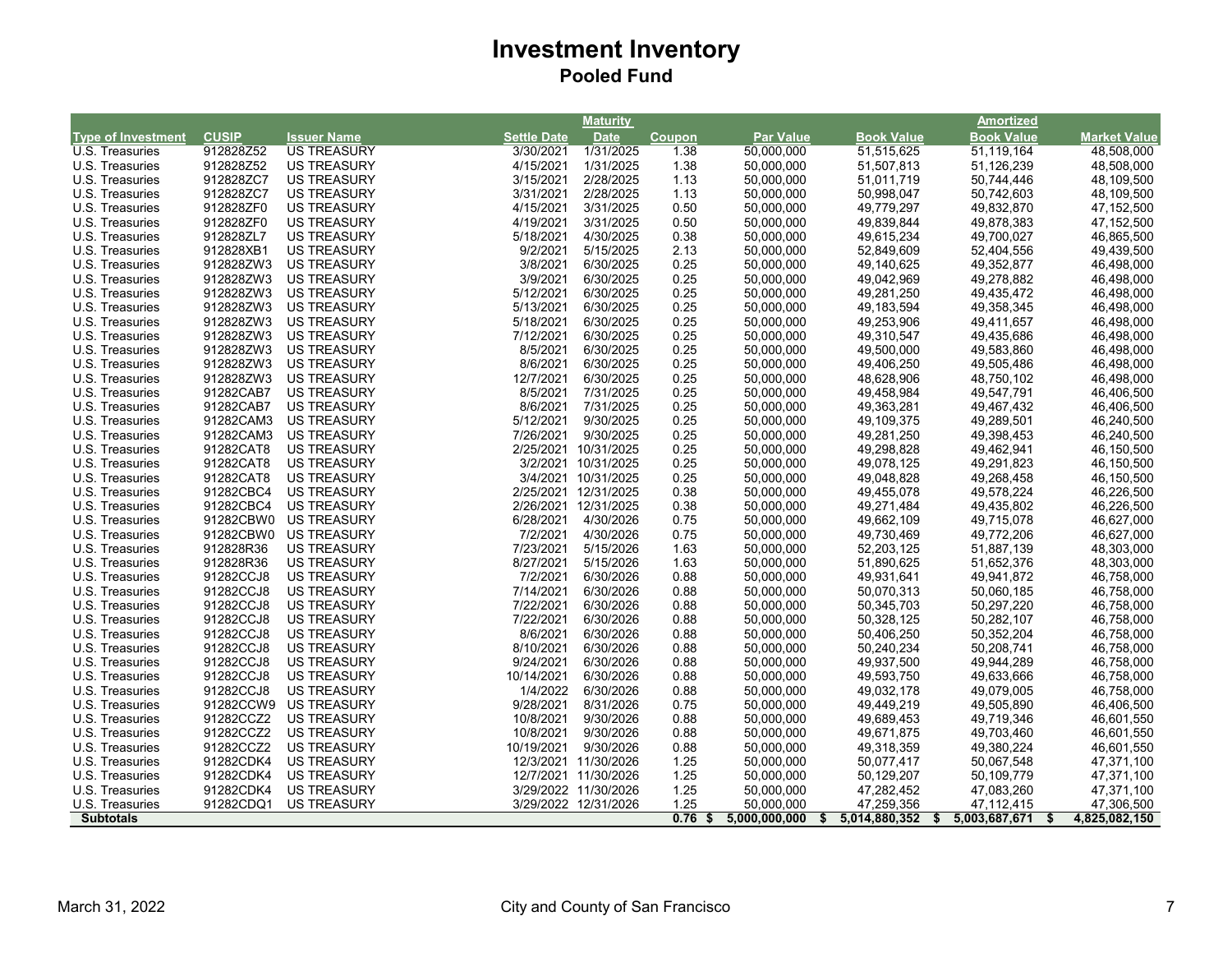|                           |              |                                    |                    | Maturity    |           |                  |                   | Amortized         |                     |
|---------------------------|--------------|------------------------------------|--------------------|-------------|-----------|------------------|-------------------|-------------------|---------------------|
| <b>Type of Investment</b> | <b>CUSIP</b> | <b>Issuer Name</b>                 | <b>Settle Date</b> | <b>Date</b> | Coupon    | <b>Par Value</b> | <b>Book Value</b> | <b>Book Value</b> | <b>Market Value</b> |
| <b>Federal Agencies</b>   | 3135G0T45    | <b>FANNIE MAE</b>                  | 6/6/2017           | 4/5/2022    | $1.88$ \$ | 25,000,000 \$    | 25,072,250 \$     | 25,000,164 \$     | 25,004,750          |
| <b>Federal Agencies</b>   | 313313VG0    | FED FARM CRD DISCOUNT NT           | 7/9/2021           | 4/8/2022    | 0.00      | 10,000,000       | 9,995,450         | 9,999,883         | 9,999,700           |
| <b>Federal Agencies</b>   | 3135G0V59    | <b>FANNIE MAE</b>                  | 4/12/2019          | 4/12/2022   | 2.25      | 25,000,000       | 24,918,000        | 24,999,177        | 25,015,500          |
| <b>Federal Agencies</b>   | 3135G0V59    | <b>FANNIE MAE</b>                  | 4/12/2019          | 4/12/2022   | 2.25      | 50,000,000       | 49,836,000        | 49,998,354        | 50,031,000          |
| <b>Federal Agencies</b>   | 3135G0V59    | <b>FANNIE MAE</b>                  | 4/12/2019          | 4/12/2022   | 2.25      | 50,000,000       | 49,836,000        | 49,998,354        | 50,031,000          |
| <b>Federal Agencies</b>   | 3133EKHB5    | FEDERAL FARM CREDIT BANK           | 4/18/2019          | 4/18/2022   | 2.35      | 50,000,000       | 49,969,500        | 49,999,527        | 50,036,500          |
| <b>Federal Agencies</b>   | 3133EMXN7    | FEDERAL FARM CREDIT BANK           | 4/28/2021          | 4/27/2022   | 0.06      | 19,550,000       | 19,548,358        | 19,549,883        | 19,539,639          |
| <b>Federal Agencies</b>   | 3130AMEY4    | FEDERAL HOME LOAN BANK             | 5/6/2021           | 5/6/2022    | 0.06      | 10,000,000       | 9,999,918         | 9,999,992         | 9,994,500           |
| <b>Federal Agencies</b>   | 3130AMEY4    | FEDERAL HOME LOAN BANK             | 5/18/2021          | 5/6/2022    | 0.06      | 10,000,000       | 9,999,900         | 9,999,990         | 9,994,500           |
| <b>Federal Agencies</b>   | 313385WL6    | FED HOME LN DISCOUNT NT            | 5/6/2021           | 5/6/2022    | 0.00      | 50,000,000       | 49,972,118        | 49,997,326        | 49,979,500          |
| <b>Federal Agencies</b>   | 3130AMGM8    | FEDERAL HOME LOAN BANK             | 5/11/2021          | 5/10/2022   | 0.06      | 50,000,000       | 49,998,325        | 49,999,821        | 49,968,500          |
| <b>Federal Agencies</b>   | 3130AMJ37    | FEDERAL HOME LOAN BANK             | 5/17/2021          | 5/13/2022   | 0.06      | 30,000,000       | 29,999,753        | 29,999,971        | 29,979,300          |
| <b>Federal Agencies</b>   | 3130AMJ37    | FEDERAL HOME LOAN BANK             | 5/13/2021          | 5/13/2022   | 0.06      | 45,000,000       | 44,998,200        | 44,999,793        | 44,968,950          |
| <b>Federal Agencies</b>   | 3133EKLR5    | FEDERAL FARM CREDIT BANK           | 5/16/2019          | 5/16/2022   | 2.25      | 25,000,000       | 24,949,250        | 24,997,916        | 25,045,000          |
| <b>Federal Agencies</b>   | 3133EKLR5    | FEDERAL FARM CREDIT BANK           | 5/16/2019          | 5/16/2022   | 2.25      | 35,000,000       | 34,928,950        | 34,997,083        | 35,063,000          |
| <b>Federal Agencies</b>   | 3133EHLY7    | FEDERAL FARM CREDIT BANK           | 6/6/2017           | 6/2/2022    | 1.88      | 50,000,000       | 50,059,250        | 50,002,016        | 50,091,500          |
| <b>Federal Agencies</b>   | 3133EHLY7    | FEDERAL FARM CREDIT BANK           | 6/9/2017           | 6/2/2022    | 1.88      | 50,000,000       | 49,997,500        | 49,999,915        | 50,091,500          |
| <b>Federal Agencies</b>   | 3133EMF64    | FEDERAL FARM CREDIT BANK           | 7/7/2021           | 6/9/2022    | 0.06      | 58,735,000       | 58,723,528        | 58,732,651        | 58,656,882          |
| <b>Federal Agencies</b>   | 3133ELDK7    | FEDERAL FARM CREDIT BANK           | 12/16/2019         | 6/15/2022   | 1.63      | 20,000,000       | 19,998,940        | 19,999,913        | 20,035,200          |
| <b>Federal Agencies</b>   | 3133ELDK7    | FEDERAL FARM CREDIT BANK           | 12/16/2019         | 6/15/2022   | 1.63      | 25,000,000       | 24,998,676        | 24,999,891        | 25,044,000          |
| <b>Federal Agencies</b>   | 3133ELDK7    | FEDERAL FARM CREDIT BANK           | 12/16/2019         | 6/15/2022   | 1.63      | 25,000,000       | 24,998,676        | 24,999,891        | 25,044,000          |
| <b>Federal Agencies</b>   | 3133EHZP1    | FEDERAL FARM CREDIT BANK           | 3/18/2020          | 9/20/2022   | 1.85      | 25,000,000       | 25,718,750        | 25,134,962        | 25,110,750          |
| <b>Federal Agencies</b>   | 3133ELVL5    | FEDERAL FARM CREDIT BANK           | 4/3/2020           | 10/3/2022   | 0.70      | 40,000,000       | 39,990,000        | 39,997,974        | 39,954,800          |
| <b>Federal Agencies</b>   | 3133EMS45    | FEDERAL FARM CREDIT BANK           | 7/14/2021          | 12/14/2022  | 0.11      | 50,000,000       | 49,992,900        | 49,996,477        | 49,557,000          |
| <b>Federal Agencies</b>   |              | 3133EMWK4 FEDERAL FARM CREDIT BANK | 5/18/2021          | 1/19/2023   | 0.14      | 60,000,000       | 59,987,400        | 59,993,958        | 59,478,000          |
| <b>Federal Agencies</b>   | 3133ELJH8    | FEDERAL FARM CREDIT BANK           | 3/25/2020          | 1/23/2023   | 1.60      | 10,140,000       | 10,384,141        | 10,210,126        | 10,140,811          |
| <b>Federal Agencies</b>   | 3133EMPH9    | FEDERAL FARM CREDIT BANK           | 3/3/2022           | 2/3/2023    | 0.13      | 45,500,000       | 45,101,055        | 45,131,053        | 44,954,910          |
| <b>Federal Agencies</b>   | 3133827H0    | FEDERAL HOME LOAN BANK             | 3/7/2022           | 2/6/2023    | 2.14      | 44,400,000       | 44,908,503        | 44,794,937        | 44,611,344          |
| <b>Federal Agencies</b>   | 3133ENDQ0    | FEDERAL FARM CREDIT BANK           | 11/12/2021         | 2/10/2023   | 0.16      | 50,000,000       | 49,899,789        | 49,930,623        | 49,491,461          |
| <b>Federal Agencies</b>   | 3133EMUH3    | FEDERAL FARM CREDIT BANK           | 3/31/2021          | 3/23/2023   | 0.13      | 65,000,000       | 64,955,150        | 64,977,886        | 64,003,550          |
| <b>Federal Agencies</b>   | 3133EMVP4    | FEDERAL FARM CREDIT BANK           | 4/13/2021          | 4/13/2023   | 0.13      | 20,000,000       | 19,973,600        | 19,986,366        | 19,677,600          |
| <b>Federal Agencies</b>   | 3133EMVP4    | FEDERAL FARM CREDIT BANK           | 4/13/2021          | 4/13/2023   | 0.13      | 25,000,000       | 24,967,000        | 24,982,958        | 24,597,000          |
| <b>Federal Agencies</b>   | 3133EMVP4    | FEDERAL FARM CREDIT BANK           | 4/13/2021          | 4/13/2023   | 0.13      | 50,000,000       | 49,934,000        | 49,965,915        | 49,194,000          |
| <b>Federal Agencies</b>   | 3133EMXM9    | FEDERAL FARM CREDIT BANK           | 5/5/2021           | 4/27/2023   | 0.13      | 44,500,000       | 44,462,233        | 44,479,547        | 43,750,175          |
| <b>Federal Agencies</b>   | 3133EMYX4    | FEDERAL FARM CREDIT BANK           | 5/10/2021          | 5/10/2023   | 0.13      | 12,500,000       | 12,484,000        | 12,491,145        | 12,267,375          |
| <b>Federal Agencies</b>   | 3133EMYX4    | FEDERAL FARM CREDIT BANK           | 5/10/2021          | 5/10/2023   | 0.13      | 25,000,000       | 24,968,000        | 24,982,290        | 24,534,750          |
| <b>Federal Agencies</b>   | 3133EMYX4    | FEDERAL FARM CREDIT BANK           | 5/10/2021          | 5/10/2023   | 0.13      | 75,000,000       | 74,904,000        | 74,946,871        | 73,604,250          |
| <b>Federal Agencies</b>   | 3130AMRY0    | FEDERAL HOME LOAN BANK             | 6/4/2021           | 6/2/2023    | 0.13      | 15,000,000       | 14,986,200        | 14,991,906        | 14,677,800          |
| <b>Federal Agencies</b>   | 3133EMF31    | FEDERAL FARM CREDIT BANK           | 6/2/2021           | 6/2/2023    | 0.13      | 100,000,000      | 99,938,000        | 99,963,734        | 97,963,000          |
| <b>Federal Agencies</b>   | 3133EMH96    | FEDERAL FARM CREDIT BANK           | 6/28/2021          | 6/14/2023   | 0.13      | 50,000,000       | 49,864,850        | 49,917,136        | 48,941,000          |
| <b>Federal Agencies</b>   | 3133EM3S9    | FEDERAL FARM CREDIT BANK           | 12/14/2021         | 6/26/2023   | 0.20      | 48,067,000       | 47,826,184        | 47,872,710        | 47,059,996          |
| <b>Federal Agencies</b>   | 3133EM3S9    | FEDERAL FARM CREDIT BANK           | 8/26/2021          | 6/26/2023   | 0.20      | 50,000,000       | 49,979,892        | 49,986,444        | 48,952,500          |
| <b>Federal Agencies</b>   | 3133EMS37    | FEDERAL FARM CREDIT BANK           | 7/14/2021          | 7/14/2023   | 0.13      | 50,000,000       | 49,927,791        | 49,953,608        | 48,858,500          |
| <b>Federal Agencies</b>   | 3133EMS37    | FEDERAL FARM CREDIT BANK           | 7/14/2021          | 7/14/2023   | 0.13      | 50,000,000       | 49,907,253        | 49,940,413        | 48,858,500          |
| <b>Federal Agencies</b>   | 3133ENEY2    | FEDERAL FARM CREDIT BANK           | 11/24/2021         | 7/24/2023   | 0.45      | 50,000,000       | 49,996,500        | 49,997,238        | 48,966,719          |
| <b>Federal Agencies</b>   | 3133EM2E1    | FEDERAL FARM CREDIT BANK           | 8/10/2021          | 8/10/2023   | 0.16      | 50,000,000       | 49,970,000        | 49,979,616        | 48,803,500          |
| <b>Federal Agencies</b>   | 3137EAEV7    | <b>FREDDIE MAC</b>                 | 12/6/2021          | 8/24/2023   | 0.25      | 40,776,000       | 40,542,761        | 40,585,981        | 39,752,930          |
| <b>Federal Agencies</b>   | 3130AJXD6    | FEDERAL HOME LOAN BANK             | 12/14/2021         | 9/8/2023    | 0.13      | 20,975,000       | 20,806,361        | 20,835,134        | 20,399,027          |
| <b>Federal Agencies</b>   | 3135G0U43    | <b>FANNIE MAE</b>                  | 12/9/2021          | 9/12/2023   | 2.88      | 29,648,000       | 30,793,302        | 30,591,715        | 29,964,048          |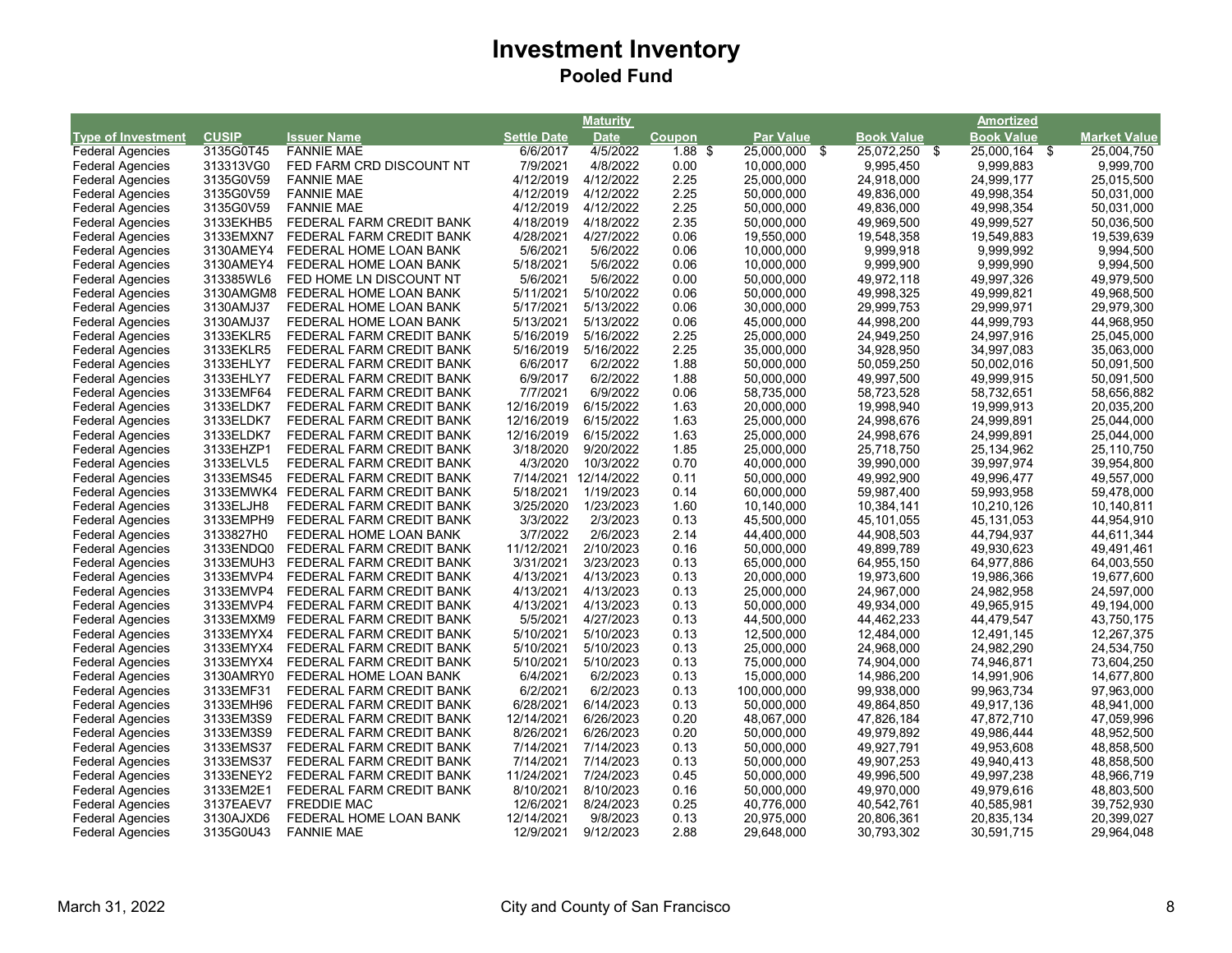|                           |              |                                    |                    | Maturity              |        |                  |                   | <u>Amortized</u>  |                     |
|---------------------------|--------------|------------------------------------|--------------------|-----------------------|--------|------------------|-------------------|-------------------|---------------------|
| <b>Type of Investment</b> | <b>CUSIP</b> | <b>Issuer Name</b>                 | <b>Settle Date</b> | <b>Date</b>           | Coupon | <b>Par Value</b> | <b>Book Value</b> | <b>Book Value</b> | <b>Market Value</b> |
| <b>Federal Agencies</b>   | 3133EM6N7    | FEDERAL FARM CREDIT BANK           | 9/27/2021          | 9/27/2023             | 0.17   | 50,000,000       | 49,950,000        | 49,962,740        | 48,668,500          |
| <b>Federal Agencies</b>   | 3133ENGF1    | FEDERAL FARM CREDIT BANK           | 12/3/2021          | 12/1/2023             | 0.50   | 25,000,000       | 24,963,750        | 24,969,675        | 24,323,879          |
| <b>Federal Agencies</b>   | 3133ENGF1    | FEDERAL FARM CREDIT BANK           | 12/3/2021          | 12/1/2023             | 0.50   | 25,000,000       | 24,963,750        | 24,969,675        | 24,323,879          |
| <b>Federal Agencies</b>   | 3133ENGF1    | FEDERAL FARM CREDIT BANK           | 12/3/2021          | 12/1/2023             | 0.50   | 75,000,000       | 74,891,250        | 74,909,026        | 72,971,637          |
| <b>Federal Agencies</b>   | 3130A3VC5    | FEDERAL HOME LOAN BANK             | 12/10/2021         | 12/8/2023             | 2.25   | 10,000,000       | 10,302,250        | 10,254,692        | 10,004,100          |
| <b>Federal Agencies</b>   | 3130A3VC5    | FEDERAL HOME LOAN BANK             | 12/10/2021         | 12/8/2023             | 2.25   | 30,000,000       | 30,906,750        | 30,764,077        | 30,012,300          |
| <b>Federal Agencies</b>   | 3133ENHR4    | FEDERAL FARM CREDIT BANK           | 12/20/2021         | 12/20/2023            | 0.68   | 25,000,000       | 24,987,600        | 24,989,333        | 24,366,000          |
| <b>Federal Agencies</b>   | 3133ENHR4    | FEDERAL FARM CREDIT BANK           |                    | 12/20/2021 12/20/2023 | 0.68   | 25,000,000       | 24,988,000        | 24,989,677        | 24,366,000          |
| <b>Federal Agencies</b>   | 3133ENHR4    | FEDERAL FARM CREDIT BANK           | 12/20/2021         | 12/20/2023            | 0.68   | 62,000,000       | 61,970,488        | 61,974,612        | 60,427,680          |
| <b>Federal Agencies</b>   | 3133ENLF5    | FEDERAL FARM CREDIT BANK           | 3/3/2022           | 1/18/2024             | 0.90   | 11,856,000       | 11,752,153        | 11,743,769        | 11,608,538          |
| <b>Federal Agencies</b>   | 3133ENLF5    | FEDERAL FARM CREDIT BANK           | 2/1/2022           | 1/18/2024             | 0.90   | 50,000,000       | 49,717,250        | 49,725,638        | 48,956,384          |
| <b>Federal Agencies</b>   | 3130AFW94    | FEDERAL HOME LOAN BANK             | 11/12/2021         | 2/13/2024             | 2.50   | 39,010,000       | 40,648,810        | 40,370,033        | 39, 157, 068        |
| <b>Federal Agencies</b>   | 3133ELNE0    | FEDERAL FARM CREDIT BANK           | 3/18/2020          | 2/14/2024             | 1.43   | 20,495,000       | 20,950,604        | 20,713,230        | 20,240,042          |
| <b>Federal Agencies</b>   | 3133EMRZ7    | FEDERAL FARM CREDIT BANK           | 2/26/2021          | 2/26/2024             | 0.25   | 5,000,000        | 4,998,200         | 4,998,856         | 4,826,400           |
| <b>Federal Agencies</b>   | 3133EMRZ7    | FEDERAL FARM CREDIT BANK           | 2/26/2021          | 2/26/2024             | 0.25   | 5,000,000        | 4,998,200         | 4,998,856         | 4,826,400           |
| <b>Federal Agencies</b>   | 3133EMRZ7    | FEDERAL FARM CREDIT BANK           | 2/26/2021          | 2/26/2024             | 0.25   | 100,000,000      | 99,964,000        | 99,977,118        | 96,528,000          |
| <b>Federal Agencies</b>   | 3130ARHG9    | FEDERAL HOME LOAN BANK             | 3/25/2022          | 2/28/2024             | 2.13   | 11,000,000       | 10,987,460        | 10,987,585        | 10,971,620          |
| <b>Federal Agencies</b>   | 3130ARHG9    | FEDERAL HOME LOAN BANK             | 3/25/2022          | 2/28/2024             | 2.13   | 25,000,000       | 24,971,500        | 24,971,783        | 24,935,500          |
| <b>Federal Agencies</b>   |              | 3133EMTW2 FEDERAL FARM CREDIT BANK | 3/18/2021          | 3/18/2024             | 0.30   | 50,000,000       | 49,939,500        | 49,960,421        | 48,238,000          |
| <b>Federal Agencies</b>   |              | 3133EMTW2 FEDERAL FARM CREDIT BANK | 3/18/2021          | 3/18/2024             | 0.30   | 50,000,000       | 49,939,450        | 49,960,388        | 48,238,000          |
| <b>Federal Agencies</b>   |              | 3133EMWV0 FEDERAL FARM CREDIT BANK | 5/4/2021           | 4/22/2024             | 0.35   | 16,545,000       | 16,549,633        | 16,548,214        | 15,939,618          |
| <b>Federal Agencies</b>   |              | 3133EMWV0 FEDERAL FARM CREDIT BANK | 5/4/2021           | 4/22/2024             | 0.35   | 29,424,000       | 29,432,239        | 29,429,715        | 28, 347, 376        |
| <b>Federal Agencies</b>   |              | 3133EMWV0 FEDERAL FARM CREDIT BANK | 5/4/2021           | 4/22/2024             | 0.35   | 39,000,000       | 39,010,920        | 39,007,576        | 37,572,990          |
| <b>Federal Agencies</b>   | 3133EMV25    | FEDERAL FARM CREDIT BANK           | 8/6/2021           | 7/23/2024             | 0.45   | 50,000,000       | 50,092,000        | 50,071,763        | 47,979,000          |
| <b>Federal Agencies</b>   | 3133EM5X6    | FEDERAL FARM CREDIT BANK           | 9/23/2021          | 9/23/2024             | 0.43   | 25,000,000       | 24,974,750        | 24,979,127        | 23,872,000          |
| <b>Federal Agencies</b>   | 3133EM5X6    | FEDERAL FARM CREDIT BANK           | 9/23/2021          | 9/23/2024             | 0.43   | 50,000,000       | 49,949,500        | 49,958,255        | 47,744,000          |
| <b>Federal Agencies</b>   | 3133EM5X6    | FEDERAL FARM CREDIT BANK           | 9/23/2021          | 9/23/2024             | 0.43   | 50,000,000       | 49,949,500        | 49,958,255        | 47,744,000          |
| <b>Federal Agencies</b>   | 3133ENEJ5    | FEDERAL FARM CREDIT BANK           |                    | 11/18/2021 11/18/2024 | 0.88   | 10,000,000       | 9,988,500         | 9,989,906         | 9,621,400           |
| <b>Federal Agencies</b>   | 3133ENEJ5    | FEDERAL FARM CREDIT BANK           |                    | 11/18/2021 11/18/2024 | 0.88   | 10,000,000       | 9,988,500         | 9,989,906         | 9,621,400           |
| <b>Federal Agencies</b>   | 3133ENEJ5    | FEDERAL FARM CREDIT BANK           |                    | 11/18/2021 11/18/2024 | 0.88   | 50,000,000       | 49,942,500        | 49,949,530        | 48,107,000          |
| <b>Federal Agencies</b>   | 3133ELCP7    | FEDERAL FARM CREDIT BANK           | 12/3/2019          | 12/3/2024             | 1.63   | 25,000,000       | 24,960,000        | 24,978,610        | 24,512,250          |
| <b>Federal Agencies</b>   | 3133ENGQ7    | FEDERAL FARM CREDIT BANK           | 12/9/2021          | 12/9/2024             | 0.92   | 50,000,000       | 49,985,000        | 49,986,547        | 48,098,846          |
| <b>Federal Agencies</b>   | 3133ENGQ7    | FEDERAL FARM CREDIT BANK           | 12/9/2021          | 12/9/2024             | 0.92   | 50,000,000       | 49,963,000        | 49,966,815        | 48,098,846          |
| <b>Federal Agencies</b>   | 3133ENKS8    | FEDERAL FARM CREDIT BANK           | 1/11/2022          | 1/6/2025              | 1.13   | 20,000,000       | 19,955,000        | 19,958,300        | 19,298,800          |
| <b>Federal Agencies</b>   | 3133ENKS8    | FEDERAL FARM CREDIT BANK           | 1/11/2022          | 1/6/2025              | 1.13   | 25,000,000       | 24,943,750        | 24,947,875        | 24,123,500          |
| <b>Federal Agencies</b>   | 3133ENKS8    | FEDERAL FARM CREDIT BANK           | 1/11/2022          | 1/6/2025              | 1.13   | 25,000,000       | 24,943,750        | 24,947,875        | 24,123,500          |
| <b>Federal Agencies</b>   | 3135G0X24    | <b>FANNIE MAE</b>                  | 4/21/2021          | 1/7/2025              | 1.63   | 39,060,000       | 40,632,556        | 40,232,753        | 38,173,729          |
| <b>Federal Agencies</b>   | 3137EAEP0    | <b>FREDDIE MAC</b>                 | 2/14/2020          | 2/12/2025             | 1.50   | 5,000,000        | 4,996,150         | 4,997,789         | 4,864,500           |
| <b>Federal Agencies</b>   | 3137EAEP0    | <b>FREDDIE MAC</b>                 | 2/14/2020          | 2/12/2025             | 1.50   | 5,000,000        | 4,996,150         | 4,997,789         | 4,864,500           |
| <b>Federal Agencies</b>   | 3137EAEP0    | <b>FREDDIE MAC</b>                 | 2/14/2020          | 2/12/2025             | 1.50   | 5,000,000        | 4,996,150         | 4,997,789         | 4,864,500           |
| <b>Federal Agencies</b>   | 3137EAEP0    | <b>FREDDIE MAC</b>                 | 2/14/2020          | 2/12/2025             | 1.50   | 15,000,000       | 14,988,450        | 14,993,367        | 14,593,500          |
| <b>Federal Agencies</b>   | 3137EAEP0    | <b>FREDDIE MAC</b>                 | 2/14/2020          | 2/12/2025             | 1.50   | 50,000,000       | 49,961,500        | 49,977,892        | 48,645,000          |
| <b>Federal Agencies</b>   | 3137EAEP0    | <b>FREDDIE MAC</b>                 | 4/21/2021          | 2/12/2025             | 1.50   | 53,532,000       | 55,450,052        | 54,975,014        | 52,081,283          |
| <b>Federal Agencies</b>   | 3133ELQY3    | FEDERAL FARM CREDIT BANK           | 3/23/2020          | 3/3/2025              | 1.21   | 16,000,000       | 15,990,720        | 15,994,517        | 15,432,160          |
| <b>Federal Agencies</b>   | 3133ELQY3    | FEDERAL FARM CREDIT BANK           | 3/23/2020          | 3/3/2025              | 1.21   | 24,000,000       | 23,964,240        | 23,978,873        | 23,148,240          |
| <b>Federal Agencies</b>   | 3133EMWT5    | FEDERAL FARM CREDIT BANK           | 4/21/2021          | 4/21/2025             | 0.60   | 50,000,000       | 49,973,500        | 49,979,758        | 47,225,500          |
| <b>Federal Agencies</b>   | 3135G03U5    | <b>FANNIE MAE</b>                  | 12/8/2021          | 4/22/2025             | 0.63   | 37,938,000       | 37,398,090        | 37,420,597        | 35,869,241          |
| <b>Federal Agencies</b>   | 3135G03U5    | <b>FANNIE MAE</b>                  | 7/12/2021          | 4/22/2025             | 0.63   | 50,000,000       | 50,108,000        | 50,087,417        | 47,273,500          |
| <b>Federal Agencies</b>   | 3135G03U5    | <b>FANNIE MAE</b>                  | 12/8/2021          | 4/22/2025             | 0.63   | 50,000,000       | 49,283,881        | 49,313,966        | 47,273,500          |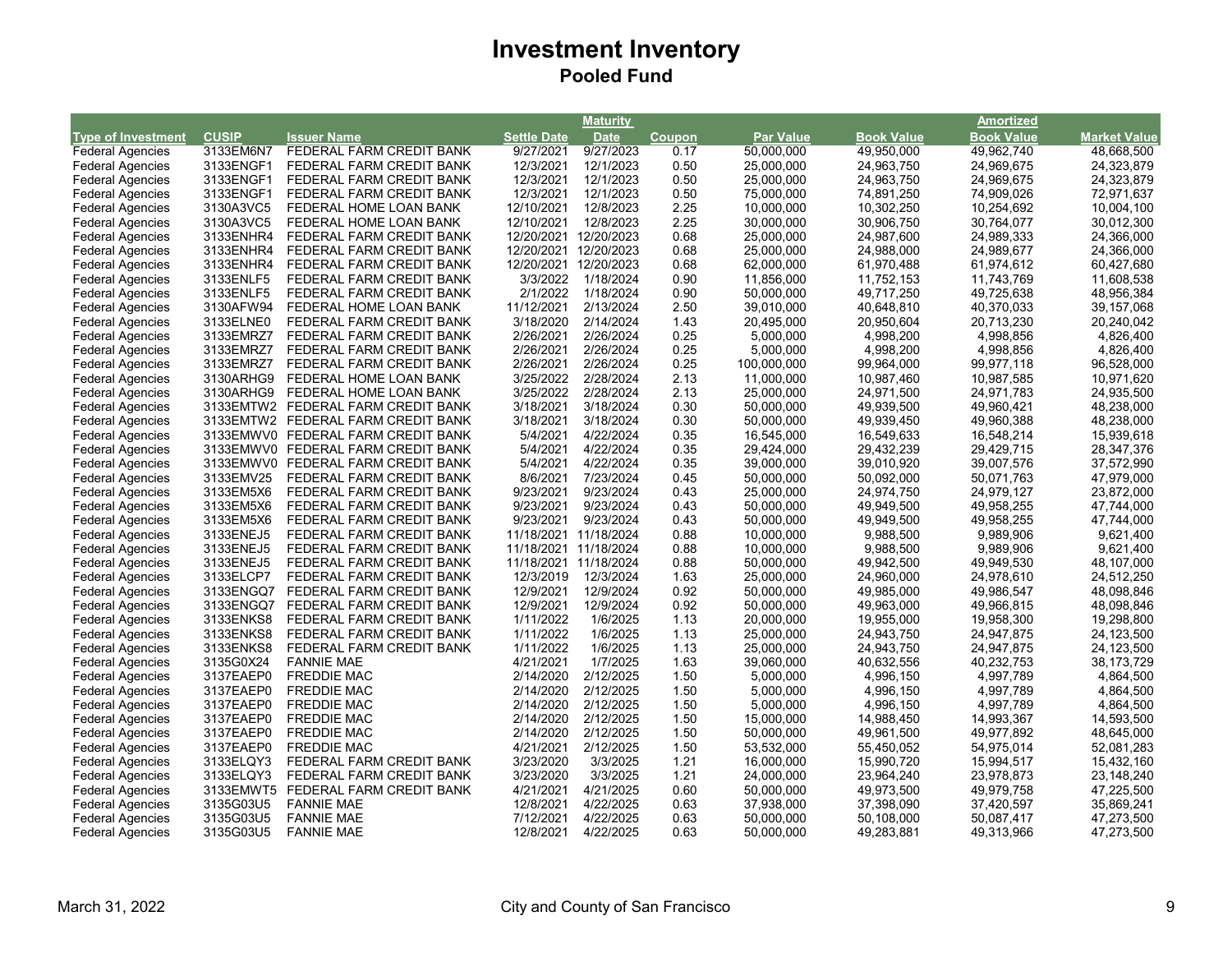|                           |              |                          |                       | Maturity              |               |                     |                     | Amortized                 |                     |
|---------------------------|--------------|--------------------------|-----------------------|-----------------------|---------------|---------------------|---------------------|---------------------------|---------------------|
| <b>Type of Investment</b> | <b>CUSIP</b> | <b>Issuer Name</b>       | <b>Settle Date</b>    | <b>Date</b>           | <b>Coupon</b> | <b>Par Value</b>    | <b>Book Value</b>   | <b>Book Value</b>         | <b>Market Value</b> |
| <b>Federal Agencies</b>   | 3135G04Z3    | <b>FANNIE MAE</b>        | 12/8/2021             | 6/17/2025             | 0.50          | 4,655,000           | 4,556,640           | 4,565,352                 | 4,368,066           |
| <b>Federal Agencies</b>   | 3135G04Z3    | <b>FANNIE MAE</b>        | 12/8/2021             | 6/17/2025             | 0.50          | 10,000,000          | 9,789,600           | 9,808,237                 | 9,383,600           |
| <b>Federal Agencies</b>   | 3130AN4A5    | FEDERAL HOME LOAN BANK   | 7/12/2021             | 6/30/2025             | 0.70          | 17,680,000          | 17,734,631          | 17,724,715                | 16,699,644          |
| <b>Federal Agencies</b>   | 3135G05X7    | <b>FANNIE MAE</b>        | 3/4/2021              | 8/25/2025             | 0.38          | 25,000,000          | 24,684,250          | 24,760,146                | 23,296,000          |
| <b>Federal Agencies</b>   | 3135G05X7    | <b>FANNIE MAE</b>        | 2/25/2021             | 8/25/2025             | 0.38          | 72,500,000          | 71,862,000          | 72,017,420                | 67,558,400          |
| <b>Federal Agencies</b>   | 3130A8ZQ9    | FEDERAL HOME LOAN BANK   | 11/2/2021             | 9/12/2025             | 1.75          | 10,295,000          | 10,575,333          | 10,545,510                | 10,043,493          |
| <b>Federal Agencies</b>   | 3137EAEX3    | <b>FREDDIE MAC</b>       | 3/4/2021              | 9/23/2025             | 0.38          | 22,600,000          | 22,295,352          | 22,367,303                | 21,003,536          |
| <b>Federal Agencies</b>   | 3133ENEG1    | FEDERAL FARM CREDIT BANK | 11/17/2021 11/17/2025 |                       | 1.05          | 39,675,000          | 39,622,232          | 39,627,108                | 37,674,379          |
| <b>Federal Agencies</b>   | 3133ENEG1    | FEDERAL FARM CREDIT BANK | 11/17/2021 11/17/2025 |                       | 1.05          | 55,000,000          | 54,923,000          | 54,930,115                | 52,226,612          |
| <b>Federal Agencies</b>   | 3133ENHM5    | FEDERAL FARM CREDIT BANK |                       | 12/16/2021 12/16/2025 | 1.17          | 45,000,000          | 44,954,100          | 44,957,430                | 42,880,050          |
| <b>Federal Agencies</b>   | 3133ENHM5    | FEDERAL FARM CREDIT BANK | 12/16/2021            | 12/16/2025            | 1.17          | 50,000,000          | 49,949,000          | 49,952,700                | 47,644,500          |
| <b>Federal Agencies</b>   | 3133EMZ21    | FEDERAL FARM CREDIT BANK | 8/9/2021              | 4/6/2026              | 0.69          | 15,500,000          | 15,458,150          | 15,463,932                | 14,427,245          |
| <b>Federal Agencies</b>   | 3130ANNM8    | FEDERAL HOME LOAN BANK   | 8/19/2021             | 7/13/2026             | 1.05          | 25,000,000          | 25,000,000          | 25,000,000                | 23,709,750          |
| <b>Federal Agencies</b>   | 3130ANNM8    | FEDERAL HOME LOAN BANK   | 8/19/2021             | 7/13/2026             | 1.05          | 25,000,000          | 25,000,000          | 25,000,000                | 23,709,750          |
| <b>Federal Agencies</b>   | 3130ANNM8    | FEDERAL HOME LOAN BANK   | 8/19/2021             | 7/13/2026             | 1.05          | 25,000,000          | 25,000,000          | 25,000,000                | 23,709,750          |
| <b>Federal Agencies</b>   | 3130ANNM8    | FEDERAL HOME LOAN BANK   | 8/19/2021             | 7/13/2026             | 1.05          | 25,000,000          | 25,000,000          | 25,000,000                | 23,709,750          |
| <b>Federal Agencies</b>   | 3130ANMP2    | FEDERAL HOME LOAN BANK   | 8/20/2021             | 7/27/2026             | 1.07          | 25,000,000          | 25,000,000          | 25,000,000                | 23,622,000          |
| <b>Federal Agencies</b>   | 3130ANMP2    | FEDERAL HOME LOAN BANK   | 8/20/2021             | 7/27/2026             | 1.07          | 25,000,000          | 25,000,000          | 25,000,000                | 23,622,000          |
| <b>Federal Agencies</b>   | 3130ANMP2    | FEDERAL HOME LOAN BANK   | 8/20/2021             | 7/27/2026             | 1.07          | 25,000,000          | 25,000,000          | 25,000,000                | 23,622,000          |
| <b>Federal Agencies</b>   | 3130ANMP2    | FEDERAL HOME LOAN BANK   | 8/20/2021             | 7/27/2026             | 1.07          | 25,000,000          | 25,000,000          | 25,000,000                | 23,622,000          |
| <b>Federal Agencies</b>   | 3130ANTG5    | FEDERAL HOME LOAN BANK   | 9/13/2021             | 8/10/2026             | 1.05          | 25,000,000          | 25,000,000          | 25,000,000                | 23,758,996          |
| <b>Federal Agencies</b>   | 3130ANTG5    | FEDERAL HOME LOAN BANK   | 9/13/2021             | 8/10/2026             | 1.05          | 25,000,000          | 25,000,000          | 25,000,000                | 23,758,996          |
| <b>Federal Agencies</b>   | 3130ANTG5    | FEDERAL HOME LOAN BANK   | 9/13/2021             | 8/10/2026             | 1.05          | 25,000,000          | 25,000,000          | 25,000,000                | 23,758,996          |
| <b>Federal Agencies</b>   | 3130ANTG5    | FEDERAL HOME LOAN BANK   | 9/13/2021             | 8/10/2026             | 1.05          | 25,000,000          | 25,000,000          | 25,000,000                | 23,758,996          |
| <b>Federal Agencies</b>   | 3130AP6T7    | FEDERAL HOME LOAN BANK   | 10/1/2021             | 9/3/2026              | 1.08          | 25,000,000          | 25,000,000          | 25,000,000                | 23,566,469          |
| <b>Federal Agencies</b>   | 3130AP6T7    | FEDERAL HOME LOAN BANK   | 10/1/2021             | 9/3/2026              | 1.08          | 25,000,000          | 25,000,000          | 25,000,000                | 23,566,469          |
| <b>Federal Agencies</b>   | 3130AP6T7    | FEDERAL HOME LOAN BANK   | 10/1/2021             | 9/3/2026              | 1.08          | 25,000,000          | 25,000,000          | 25,000,000                | 23,566,469          |
| <b>Federal Agencies</b>   | 3130AP6T7    | FEDERAL HOME LOAN BANK   | 10/1/2021             | 9/3/2026              | 1.08          | 25,000,000          | 25,000,000          | 25,000,000                | 23,566,469          |
| <b>Federal Agencies</b>   | 3130APPR0    | FEDERAL HOME LOAN BANK   |                       | 11/18/2021 10/19/2026 | 1.43          | 25,000,000          | 25,000,000          | 25,000,000                | 23,947,250          |
| <b>Federal Agencies</b>   | 3130APPR0    | FEDERAL HOME LOAN BANK   | 11/18/2021            | 10/19/2026            | 1.43          | 25,000,000          | 25,000,000          | 25,000,000                | 23,947,250          |
| <b>Federal Agencies</b>   | 3130APPR0    | FEDERAL HOME LOAN BANK   | 11/18/2021 10/19/2026 |                       | 1.43          | 25,000,000          | 25,000,000          | 25,000,000                | 23,947,250          |
| <b>Federal Agencies</b>   | 3130APPR0    | FEDERAL HOME LOAN BANK   | 11/18/2021 10/19/2026 |                       | 1.43          | 25,000,000          | 25,000,000          | 25,000,000                | 23,947,250          |
| <b>Federal Agencies</b>   | 3130AQ7L1    | FEDERAL HOME LOAN BANK   |                       | 12/16/2021 11/16/2026 | 1.61          | 25,000,000          | 25,000,000          | 25,000,000                | 24,106,563          |
| <b>Federal Agencies</b>   | 3130AQ7L1    | FEDERAL HOME LOAN BANK   |                       | 12/16/2021 11/16/2026 | 1.61          | 25,000,000          | 25,000,000          | 25,000,000                | 24,106,563          |
| <b>Federal Agencies</b>   | 3130AQ7L1    | FEDERAL HOME LOAN BANK   |                       | 12/16/2021 11/16/2026 | 1.61          | 25,000,000          | 25,000,000          | 25,000,000                | 24,106,563          |
| <b>Federal Agencies</b>   | 3130AQ7L1    | FEDERAL HOME LOAN BANK   |                       | 12/16/2021 11/16/2026 | 1.61          | 25,000,000          | 25,000,000          | 25,000,000                | 24,106,563          |
| <b>Federal Agencies</b>   | 3130AQJ95    | FEDERAL HOME LOAN BANK   |                       | 1/14/2022 12/14/2026  | 1.65          | 25,000,000          | 25,000,000          | 25,000,000                | 24,087,468          |
| <b>Federal Agencies</b>   | 3130AQJ95    | FEDERAL HOME LOAN BANK   |                       | 1/14/2022 12/14/2026  | 1.65          | 25,000,000          | 25,000,000          | 25,000,000                | 24,087,468          |
| <b>Federal Agencies</b>   | 3130AQJ95    | FEDERAL HOME LOAN BANK   |                       | 1/14/2022 12/14/2026  | 1.65          | 25,000,000          | 25,000,000          | 25,000,000                | 24,087,468          |
| <b>Federal Agencies</b>   | 3130AQJ95    | FEDERAL HOME LOAN BANK   |                       | 1/14/2022 12/14/2026  | 1.65          | 25,000,000          | 25,000,000          | 25,000,000                | 24,087,468          |
| <b>Federal Agencies</b>   | 3130ARB59    | FEDERAL HOME LOAN BANK   | 3/22/2022             | 3/8/2027              | 2.35          | 25,000,000          | 25,000,000          | 25,000,000                | 24,645,750          |
| <b>Federal Agencies</b>   | 3130ARB59    | FEDERAL HOME LOAN BANK   | 3/22/2022             | 3/8/2027              | 2.35          | 25,000,000          | 25,000,000          | 25,000,000                | 24,645,750          |
| <b>Federal Agencies</b>   | 3130ARB59    | FEDERAL HOME LOAN BANK   | 3/22/2022             | 3/8/2027              | 2.35          | 25,000,000          | 25,000,000          | 25,000,000                | 24,645,750          |
| <b>Federal Agencies</b>   | 3130ARB59    | FEDERAL HOME LOAN BANK   | 3/22/2022             | 3/8/2027              | 2.35          | 25,000,000          | 25,000,000          | 25,000,000                | 24,645,750          |
| <b>Federal Agencies</b>   | 3133ENRD4    | FEDERAL FARM CREDIT BANK | 3/16/2022             | 3/10/2027             | 1.68          | 48,573,000          | 47,445,621          | 47,442,051                | 46,744,391          |
| <b>Subtotals</b>          |              |                          |                       |                       | 0.89          | 4,746,129,000<br>\$ | 4,747,977,008<br>\$ | 4,746,859,228<br>\$<br>\$ | 4,618,570,218       |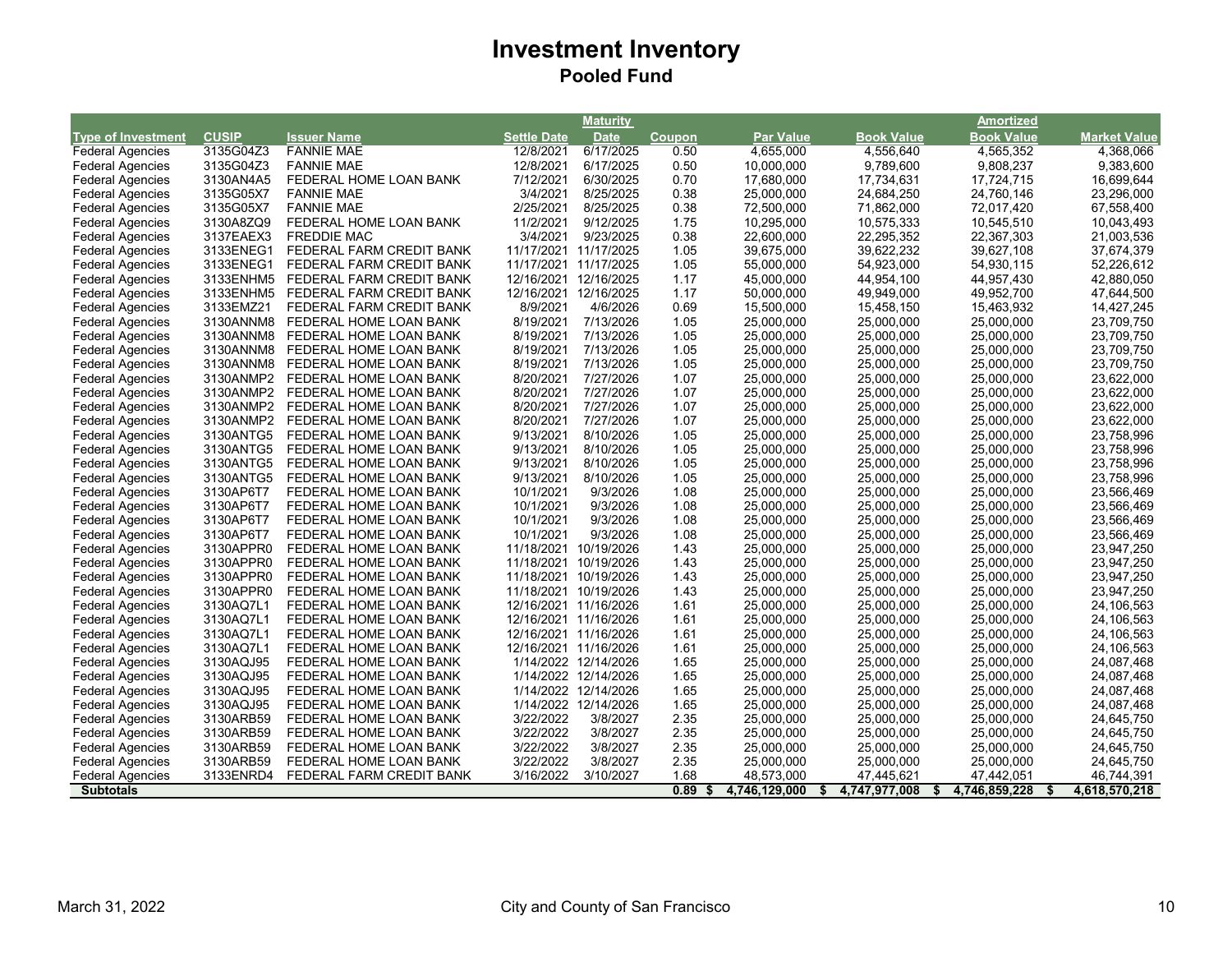|                             |              |                                 |                    | <b>Maturity</b>     |               |                  |                   |      | <b>Amortized</b>  |     |                     |
|-----------------------------|--------------|---------------------------------|--------------------|---------------------|---------------|------------------|-------------------|------|-------------------|-----|---------------------|
| <b>Type of Investment</b>   | <b>CUSIP</b> | <b>Issuer Name</b>              | <b>Settle Date</b> | <b>Date</b>         | <b>Coupon</b> | <b>Par Value</b> | <b>Book Value</b> |      | <b>Book Value</b> |     | <b>Market Value</b> |
| <b>Public Time Deposits</b> | PPES5U4Q0    | <b>BANK OF SAN FRANCISCO</b>    | 12/6/2021          | 6/6/2022            | $0.13$ \$     | 10,000,000 \$    | 10,000,000 \$     |      | 10,000,000 \$     |     | 10,000,000          |
| <b>Public Time Deposits</b> | PPEJ79PT6    | <b>BRIDGE BANK</b>              | 12/20/2021         | 6/20/2022           | 0.15          | 10.000.000       | 10.000.000        |      | 10.000.000        |     | 10.000.000          |
| <b>Public Time Deposits</b> | PPE4E8VT6    | <b>BANK OF SAN FRANCISCO</b>    | 3/21/2022          | 9/19/2022           | 0.81          | 10,000,000       | 10,000,000        |      | 10,000,000        |     | 10,000,000          |
| <b>Public Time Deposits</b> | PPEEE5T97    | <b>BRIDGE BANK</b>              | 3/21/2022          | 9/19/2022           | 0.81          | 10,000,000       | 10,000,000        |      | 10,000,000        |     | 10,000,000          |
| <b>Subtotals</b>            |              |                                 |                    |                     | $0.48$ \$     | 40,000,000       | 40,000,000<br>-\$ | - \$ | 40,000,000        | -\$ | 40,000,000          |
|                             |              |                                 |                    |                     |               |                  |                   |      |                   |     |                     |
| Negotiable CDs              | 78012UK53    | ROYAL BANK OF CANADA NY         | 4/6/2021           | 4/6/2022            | $0.23$ \$     | 50.000.000 \$    | 50.000.000 \$     |      | 50.000.000 \$     |     | 50.000.998          |
| Negotiable CDs              | 89114W6T7    | TORONTO DOMINION BANK NY        | 4/13/2021          | 4/11/2022           | 0.22          | 50,000,000       | 50,000,000        |      | 50,000,000        |     | 50,001,677          |
| Negotiable CDs              | 89114WHS7    | TORONTO DOMINION BANK NY        | 10/12/2021         | 4/13/2022           | 0.16          | 50.000.000       | 50.000.000        |      | 50.000.000        |     | 50.000.901          |
| Negotiable CDs              | 06367CHR1    | <b>BANK OF MONTREAL CHICAGO</b> | 7/6/2021           | 5/9/2022            | 0.17          | 100,000,000      | 100,000,000       |      | 100,000,000       |     | 100,006,484         |
| Negotiable CDs              | 89114WBD6    | <b>TORONTO DOMINION BANK NY</b> | 5/25/2021          | 5/25/2022           | 0.21          | 50,000,000       | 50,000,000        |      | 50,000,000        |     | 50,007,623          |
| Negotiable CDs              | 06417MTV7    | <b>BANK OF NOVA SCOTIA HOUS</b> | 12/2/2021          | 6/15/2022           | 0.30          | 100,000,000      | 100,000,000       |      | 100,000,000       |     | 100,040,079         |
| Negotiable CDs              | 78012UT96    | ROYAL BANK OF CANADA NY         | 9/16/2021          | 6/17/2022           | 0.15          | 100,000,000      | 100,000,000       |      | 100,000,000       |     | 100,008,645         |
| Negotiable CDs              | 06417MTY1    | <b>BANK OF NOVA SCOTIA HOUS</b> | 12/6/2021          | 6/30/2022           | 0.31          | 100,000,000      | 100,000,000       |      | 100,000,000       |     | 99,964,539          |
| Negotiable CDs              | 78012UX42    | ROYAL BANK OF CANADA NY         | 10/29/2021         | 6/30/2022           | 0.20          | 50,000,000       | 50,000,000        |      | 50,000,000        |     | 49,968,391          |
| Negotiable CDs              | 89114WMZ5    | <b>TORONTO DOMINION BANK NY</b> | 12/13/2021         | 6/30/2022           | 0.30          | 50,000,000       | 50,000,000        |      | 50,000,000        |     | 49,981,012          |
| Negotiable CDs              | 89114WQB4    | TORONTO DOMINION BANK NY        | 2/1/2022           | 6/30/2022           | 0.53          | 50,000,000       | 50,000,000        |      | 50,000,000        |     | 50,010,051          |
| Negotiable CDs              | 06367CQB6    | <b>BANK OF MONTREAL CHICAGO</b> | 12/17/2021         | 7/1/2022            | 0.33          | 50,000,000       | 50,000,000        |      | 50,000,000        |     | 49,984,630          |
| Negotiable CDs              | 89114WJ89    | TORONTO DOMINION BANK NY        | 10/19/2021         | 7/1/2022            | 0.21          | 50,000,000       | 50,000,000        |      | 50,000,000        |     | 49,969,314          |
| Negotiable CDs              | 06417MUM5    | <b>BANK OF NOVA SCOTIA HOUS</b> | 12/13/2021         | 7/6/2022            | 0.31          | 100,000,000      | 100,000,000       |      | 100,000,000       |     | 99,962,211          |
| Negotiable CDs              | 06367CKG1    | <b>BANK OF MONTREAL CHICAGO</b> | 8/25/2021          | 7/18/2022           | 0.18          | 50.000.000       | 50,000,000        |      | 50,000,000        |     | 49,959,107          |
| Negotiable CDs              | 06367CKN6    | <b>BANK OF MONTREAL CHICAGO</b> | 8/30/2021          | 7/18/2022           | 0.18          | 50,000,000       | 50,000,000        |      | 50,000,000        |     | 49,959,108          |
| Negotiable CDs              | 06417MSJ5    | <b>BANK OF NOVA SCOTIA HOUS</b> | 11/2/2021          | 8/1/2022            | 0.24          | 50,000,000       | 50,000,000        |      | 50,000,000        |     | 49,964,104          |
| Negotiable CDs              | 06367CST5    | <b>BANK OF MONTREAL CHICAGO</b> | 3/2/2022           | 8/29/2022           | 0.83          | 50,000,000       | 50,000,000        |      | 50,000,000        |     | 50,079,482          |
| Negotiable CDs              | 78012U3T0    | ROYAL BANK OF CANADA NY         | 2/28/2022          | 8/29/2022           | 0.80          | 50,000,000       | 50,000,000        |      | 50,000,000        |     | 50,073,200          |
| Negotiable CDs              | 06367CSP3    | <b>BANK OF MONTREAL CHICAGO</b> | 2/28/2022          | 9/12/2022           | 0.82          | 50,000,000       | 50,000,000        |      | 50,000,000        |     | 50,084,545          |
| Negotiable CDs              | 78012U3V5    | ROYAL BANK OF CANADA NY         | 3/1/2022           | 9/12/2022           | 0.85          | 50,000,000       | 50,000,000        |      | 50,000,000        |     | 50,091,405          |
| Negotiable CDs              | 78012U4G7    | ROYAL BANK OF CANADA NY         | 3/15/2022          | 9/22/2022           | 1.42          | 50,000,000       | 50,000,000        |      | 50,000,000        |     | 50,235,181          |
| Negotiable CDs              | 78012U4H5    | ROYAL BANK OF CANADA NY         | 3/15/2022          | 9/26/2022           | 1.44          | 50,000,000       | 50,000,000        |      | 50,000,000        |     | 50,245,504          |
| Negotiable CDs              | 78012UW84    | ROYAL BANK OF CANADA NY         | 10/26/2021         | 9/26/2022           | 0.28          | 50,000,000       | 50,000,000        |      | 50,000,000        |     | 49,957,695          |
| Negotiable CDs              | 78012UW68    | ROYAL BANK OF CANADA NY         | 10/25/2021         | 10/24/2022          | 0.30          | 50,000,000       | 50,000,000        |      | 50,000,000        |     | 49,850,895          |
| Negotiable CDs              | 96130ALC0    | <b>WESTPAC BANKING CORP NY</b>  | 10/27/2021         | 10/24/2022          | 0.30          | 50,000,000       | 50,000,000        |      | 50,000,000        |     | 49,850,899          |
| Negotiable CDs              | 78012U2E4    | ROYAL BANK OF CANADA NY         | 12/2/2021          | 12/2/2022           | 0.48          | 50,000,000       | 50,000,000        |      | 50,000,000        |     | 49,884,039          |
| Negotiable CDs              | 89114WM36    | <b>TORONTO DOMINION BANK NY</b> | 12/2/2021          | 12/2/2022           | 0.48          | 50,000,000       | 50,000,000        |      | 50,000,000        |     | 49,884,039          |
| Negotiable CDs              | 06367CPS0    | <b>BANK OF MONTREAL CHICAGO</b> | 12/8/2021          | 12/7/2022           | 0.52          | 50,000,000       | 50,000,000        |      | 50,000,000        |     | 49,895,548          |
| Negotiable CDs              | 89114WP58    | <b>TORONTO DOMINION BANK NY</b> |                    | 1/6/2022 12/30/2022 | 0.57          | 60,000,000       | 60,000,000        |      | 60,000,000        |     | 59,777,386          |
| Negotiable CDs              | 06367CSR9    | <b>BANK OF MONTREAL CHICAGO</b> | 3/1/2022           | 1/30/2023           | 1.18          | 50,000,000       | 50,000,000        |      | 50,000,000        |     | 50,049,944          |
| Negotiable CDs              | 89114WQL2    | <b>TORONTO DOMINION BANK NY</b> | 2/3/2022           | 1/30/2023           | 0.95          | 50,000,000       | 50,000,000        |      | 50,000,000        |     | 49,953,160          |
| Negotiable CDs              | 06367CSM0    | <b>BANK OF MONTREAL CHICAGO</b> | 2/28/2022          | 2/13/2023           | 1.35          | 50,000,000       | 50,000,000        |      | 50,000,000        |     | 50,126,750          |
| Negotiable CDs              | 89114WRW7    | <b>TORONTO DOMINION BANK NY</b> | 2/28/2022          | 2/13/2023           | 1.35          | 50,000,000       | 50,000,000        |      | 50,000,000        |     | 50,126,750          |
| <b>Subtotals</b>            |              |                                 |                    |                     | 0.50          | 1.960.000.000    | 1,960,000,000     | S.   | 1.960.000.000     | S   | 1,959,955,288       |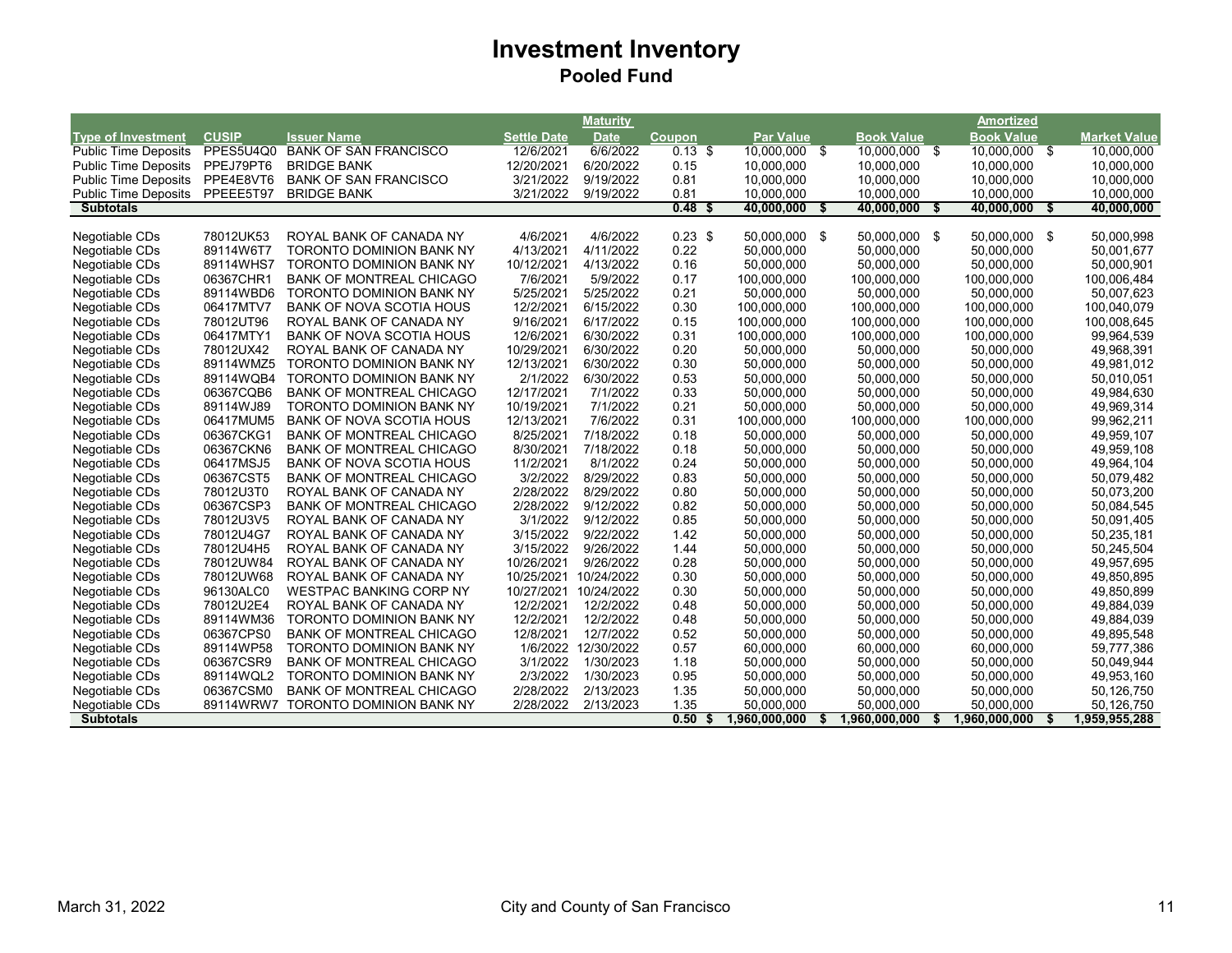| <b>CUSIP</b><br><b>Book Value</b><br><b>Book Value</b><br><b>Type of Investment</b><br><b>Issuer Name</b><br><b>Settle Date</b><br><b>Date</b><br>Coupon<br><b>Par Value</b><br><b>Market Value</b><br><b>TOYOTA MOTOR CREDIT CORP</b><br>4/27/2022<br><b>Commercial Paper</b><br>89233HDT8<br>10/28/2021<br>$0.00$ \$<br>25,000,000 \$<br>24,978,632 \$<br>24.996.931 \$<br>24,997,653<br>89233HF82<br><b>TOYOTA MOTOR CREDIT CORP</b><br>11/10/2021<br>6/8/2022<br>0.00<br>50,000,000<br>49,941,667<br>49,981,111<br><b>Commercial Paper</b><br>49,974,500<br>49,932,333<br><b>Commercial Paper</b><br>89233HFE9<br><b>TOYOTA MOTOR CREDIT CORP</b><br>10/25/2021<br>6/14/2022<br>0.00<br>50,000,000<br>49,978,417<br>49,972,250<br>89233HFF6<br>TOYOTA MOTOR CREDIT CORP<br>12/21/2021<br>50,000,000<br>49,921,778<br>49,966,667<br>49,971,875<br><b>Commercial Paper</b><br>6/15/2022<br>0.00<br>89233HFF6<br>1/4/2022<br>6/15/2022<br>0.00<br>50,000,000<br>49,932,500<br>49,968,750<br>49,971,875<br><b>Commercial Paper</b><br><b>TOYOTA MOTOR CREDIT CORP</b><br>12/6/2021<br>0.00<br>89233HFN9<br><b>TOYOTA MOTOR CREDIT CORP</b><br>6/22/2022<br>50,000,000<br>49,925,750<br>49,969,250<br>49,969,250<br><b>Commercial Paper</b><br>12/16/2021<br>89233HFQ2<br>6/24/2022<br>0.00<br>60,000,000<br>59,901,833<br>59,956,600<br>59,962,200<br><b>Commercial Paper</b><br><b>TOYOTA MOTOR CREDIT CORP</b><br>10/19/2021<br>49,938,750<br><b>Commercial Paper</b><br>89233HFW9<br><b>TOYOTA MOTOR CREDIT CORP</b><br>6/30/2022<br>0.00<br>50,000,000<br>49,932,972<br>49,976,250<br>89233HFW9<br><b>TOYOTA MOTOR CREDIT CORP</b><br>11/1/2021<br>6/30/2022<br>0.00<br>50,000,000<br>49,919,667<br>49,970,000<br>49,938,750<br><b>Commercial Paper</b><br>62479MG15<br><b>MUFG BANK LTD NY</b><br>2/23/2022<br>7/1/2022<br>0.00<br>50.000.000<br>49.884.444<br>49.917.847<br>49.938.070<br><b>Commercial Paper</b><br>11/19/2021<br>7/1/2022<br>0.00<br>89233HG16<br><b>TOYOTA MOTOR CREDIT CORP</b><br>50,000,000<br>49,925,333<br>49,969,667<br>49,938,070<br><b>Commercial Paper</b><br>2/28/2022<br>0.00<br>62479MGL1<br>7/20/2022<br>50,000,000<br>49,867,861<br>49,925,139<br><b>Commercial Paper</b><br><b>MUFG BANK LTD NY</b><br>49,897,639<br>3/1/2022<br>7/22/2022<br><b>Commercial Paper</b><br>62479MGN7<br><b>MUFG BANK LTD NY</b><br>0.00<br>50,000,000<br>49,860,972<br>49,891,111<br>49,923,778<br><b>TOYOTA MOTOR CREDIT CORP</b><br>11/4/2021<br>8/1/2022<br>0.00<br>50,000,000<br>49,906,250<br>49,957,639<br>49,896,639<br><b>Commercial Paper</b><br>89233HH15<br>3/28/2022<br>8/3/2022<br>49,786,667<br>49,894,945<br>62479MH30<br><b>MUFG BANK LTD NY</b><br>0.00<br>50.000.000<br>49,793,333<br><b>Commercial Paper</b><br>0.00 <sup>5</sup><br>735,000,000<br>733,618,660<br>734, 191, 211<br>734,213,742<br><b>Subtotals</b><br>- \$<br>- \$<br>09248U718<br>3/31/2022<br>13,547,795 \$<br>13,547,795 \$<br>13,547,795 \$<br>13,547,795<br>Money Market Funds<br><b>BLACKROCK LIQ INST GOV FUND</b><br>4/1/2022<br>$0.10$ \$<br>262006208<br>3/31/2022<br>4/1/2022<br>0.09<br>227,764,205<br>227,764,205<br>227,764,205<br>227,764,205<br>Money Market Funds<br><b>DREYFUS GOVERN CASH MGMT-I</b><br>3/31/2022<br>4/1/2022<br>14,349,165<br>Money Market Funds<br>31607A703<br>FIDELITY INST GOV FUND<br>0.08<br>14,349,165<br>14,349,165<br>14,349,165<br>3/31/2022<br>4/1/2022<br>Money Market Funds<br>608919718<br>FEDERATED GOVERNMENT OBL-PI<br>0.09<br>11,100,196<br>11,100,196<br>11,100,196<br>11,100,196<br>61747C707<br>MORGAN STANLEY INST GOVT FUN<br>3/31/2022<br>4/1/2022<br>0.15<br>Money Market Funds<br>328,439,731<br>328,439,731<br>328,439,731<br>328,439,731<br>0.11<br>300,040,472<br>85749T517<br>STATE ST INST US GOV MM-OPP<br>3/31/2022<br>4/1/2022<br>300,040,472<br>300,040,472<br>300,040,472<br><b>Money Market Funds</b><br>0.12 <sup>5</sup><br>895,241,565<br>895,241,565<br>895,241,565<br>895,241,565<br><b>Subtotals</b><br>Ŝ.<br>Ŝ.<br>459058ES8<br><b>INTL BK RECON &amp; DEVELOP</b><br>12/16/2021<br>10/7/2022<br>$1.88$ \$<br>64,387,000 \$<br>65,418,845 \$<br>64,899,754 \$<br>64,596,902<br>Supranationals<br>459058JV6<br><b>INTL BK RECON &amp; DEVELOP</b><br>4/20/2021<br>4/20/2023<br>0.13<br>100,000,000<br>99,793,000<br>99,891,112<br>98,162,000<br>Supranationals<br>12/15/2021<br>10/4/2023<br>3.00<br>26,990,142<br>26,661,844<br>26,059,148<br>4581X0CC0<br><b>INTER-AMERICAN DEVEL BK</b><br>25,756,000<br>Supranationals<br>3/23/2022<br>1.98<br>45906M3B5<br>6/14/2024<br>100,000,000<br>100,000,000<br>100,000,000<br>99,082,000<br>Supranationals<br>INTL BK RECON & DEVELOP<br>11/2/2021<br>8/28/2024<br>50,000,000<br>50,984,250<br>50,840,913<br>48,942,500<br>459056HV2<br>INTL BK RECON & DEVELOP<br>1.50<br>Supranationals<br>11/4/2021<br>9/23/2024<br>0.50<br>50.000.000<br>49.595.500<br>49,652,299<br>47,653,500<br>Supranationals<br>4581X0DZ8<br><b>INTER-AMERICAN DEVEL BK</b><br>45950VQG4<br><b>INTL FINANCE CORP</b><br>10/22/2021<br>9/23/2024<br>0.44<br>10,000,000<br>9,918,700<br>9,930,967<br>9,471,700<br>Supranationals<br>4581X0CM8<br><b>INTER-AMERICAN DEVEL BK</b><br>4/26/2021<br>1/15/2025<br>2.13<br>100,000,000<br>105,676,000<br>104,257,000<br>98,971,000<br>Supranationals<br>7/23/2021<br>0.63<br>459058JB0<br><b>INTL BK RECON &amp; DEVELOP</b><br>4/22/2025<br>40,000,000<br>40.086.000<br>40.070.169<br>37,774,000<br>Supranationals<br>7/15/2025<br>27,139,701<br>Supranationals<br>4581X0DN5<br><b>INTER-AMERICAN DEVEL BK</b><br>11/1/2021<br>0.63<br>28,900,000<br>28,519,098<br>28,561,640<br>8/25/2021<br>2/27/2026<br>0.82<br>19,556,907<br>19,549,340<br>18.098.535<br>Supranationals<br>45818WDG8<br>INTER-AMERICAN DEVEL BK<br>19,500,000<br>1.35<br>588,543,000<br>596,538,442<br>594,315,039<br>575,950,986<br><b>Subtotals</b><br>- \$<br>\$<br>\$13,964,913,565<br>\$13,988,256,026<br>\$13,974,294,714 |                     |  | <b>Maturity</b> |      |  |  | <b>Amortized</b> |    |                |
|------------------------------------------------------------------------------------------------------------------------------------------------------------------------------------------------------------------------------------------------------------------------------------------------------------------------------------------------------------------------------------------------------------------------------------------------------------------------------------------------------------------------------------------------------------------------------------------------------------------------------------------------------------------------------------------------------------------------------------------------------------------------------------------------------------------------------------------------------------------------------------------------------------------------------------------------------------------------------------------------------------------------------------------------------------------------------------------------------------------------------------------------------------------------------------------------------------------------------------------------------------------------------------------------------------------------------------------------------------------------------------------------------------------------------------------------------------------------------------------------------------------------------------------------------------------------------------------------------------------------------------------------------------------------------------------------------------------------------------------------------------------------------------------------------------------------------------------------------------------------------------------------------------------------------------------------------------------------------------------------------------------------------------------------------------------------------------------------------------------------------------------------------------------------------------------------------------------------------------------------------------------------------------------------------------------------------------------------------------------------------------------------------------------------------------------------------------------------------------------------------------------------------------------------------------------------------------------------------------------------------------------------------------------------------------------------------------------------------------------------------------------------------------------------------------------------------------------------------------------------------------------------------------------------------------------------------------------------------------------------------------------------------------------------------------------------------------------------------------------------------------------------------------------------------------------------------------------------------------------------------------------------------------------------------------------------------------------------------------------------------------------------------------------------------------------------------------------------------------------------------------------------------------------------------------------------------------------------------------------------------------------------------------------------------------------------------------------------------------------------------------------------------------------------------------------------------------------------------------------------------------------------------------------------------------------------------------------------------------------------------------------------------------------------------------------------------------------------------------------------------------------------------------------------------------------------------------------------------------------------------------------------------------------------------------------------------------------------------------------------------------------------------------------------------------------------------------------------------------------------------------------------------------------------------------------------------------------------------------------------------------------------------------------------------------------------------------------------------------------------------------------------------------------------------------------------------------------------------------------------------------------------------------------------------------------------------------------------------------------------------------------------------------------------------------------------------------------------------------------------------------------------------------------------------------------------------------------------------------------------------------------------------------------------------------------------------------------------------------------------------------------------------------------------------------------------------------------------------------------------------------------------------------------------------------------------------------------------------------------------------------------------------------------------------------------------------------------------------------------------------------------------------------------------------------------------------------------------------------------------------------------------------------------------------------------------------------|---------------------|--|-----------------|------|--|--|------------------|----|----------------|
|                                                                                                                                                                                                                                                                                                                                                                                                                                                                                                                                                                                                                                                                                                                                                                                                                                                                                                                                                                                                                                                                                                                                                                                                                                                                                                                                                                                                                                                                                                                                                                                                                                                                                                                                                                                                                                                                                                                                                                                                                                                                                                                                                                                                                                                                                                                                                                                                                                                                                                                                                                                                                                                                                                                                                                                                                                                                                                                                                                                                                                                                                                                                                                                                                                                                                                                                                                                                                                                                                                                                                                                                                                                                                                                                                                                                                                                                                                                                                                                                                                                                                                                                                                                                                                                                                                                                                                                                                                                                                                                                                                                                                                                                                                                                                                                                                                                                                                                                                                                                                                                                                                                                                                                                                                                                                                                                                                                                                                                                                                                                                                                                                                                                                                                                                                                                                                                                                                                                                            |                     |  |                 |      |  |  |                  |    |                |
|                                                                                                                                                                                                                                                                                                                                                                                                                                                                                                                                                                                                                                                                                                                                                                                                                                                                                                                                                                                                                                                                                                                                                                                                                                                                                                                                                                                                                                                                                                                                                                                                                                                                                                                                                                                                                                                                                                                                                                                                                                                                                                                                                                                                                                                                                                                                                                                                                                                                                                                                                                                                                                                                                                                                                                                                                                                                                                                                                                                                                                                                                                                                                                                                                                                                                                                                                                                                                                                                                                                                                                                                                                                                                                                                                                                                                                                                                                                                                                                                                                                                                                                                                                                                                                                                                                                                                                                                                                                                                                                                                                                                                                                                                                                                                                                                                                                                                                                                                                                                                                                                                                                                                                                                                                                                                                                                                                                                                                                                                                                                                                                                                                                                                                                                                                                                                                                                                                                                                            |                     |  |                 |      |  |  |                  |    |                |
|                                                                                                                                                                                                                                                                                                                                                                                                                                                                                                                                                                                                                                                                                                                                                                                                                                                                                                                                                                                                                                                                                                                                                                                                                                                                                                                                                                                                                                                                                                                                                                                                                                                                                                                                                                                                                                                                                                                                                                                                                                                                                                                                                                                                                                                                                                                                                                                                                                                                                                                                                                                                                                                                                                                                                                                                                                                                                                                                                                                                                                                                                                                                                                                                                                                                                                                                                                                                                                                                                                                                                                                                                                                                                                                                                                                                                                                                                                                                                                                                                                                                                                                                                                                                                                                                                                                                                                                                                                                                                                                                                                                                                                                                                                                                                                                                                                                                                                                                                                                                                                                                                                                                                                                                                                                                                                                                                                                                                                                                                                                                                                                                                                                                                                                                                                                                                                                                                                                                                            |                     |  |                 |      |  |  |                  |    |                |
|                                                                                                                                                                                                                                                                                                                                                                                                                                                                                                                                                                                                                                                                                                                                                                                                                                                                                                                                                                                                                                                                                                                                                                                                                                                                                                                                                                                                                                                                                                                                                                                                                                                                                                                                                                                                                                                                                                                                                                                                                                                                                                                                                                                                                                                                                                                                                                                                                                                                                                                                                                                                                                                                                                                                                                                                                                                                                                                                                                                                                                                                                                                                                                                                                                                                                                                                                                                                                                                                                                                                                                                                                                                                                                                                                                                                                                                                                                                                                                                                                                                                                                                                                                                                                                                                                                                                                                                                                                                                                                                                                                                                                                                                                                                                                                                                                                                                                                                                                                                                                                                                                                                                                                                                                                                                                                                                                                                                                                                                                                                                                                                                                                                                                                                                                                                                                                                                                                                                                            |                     |  |                 |      |  |  |                  |    |                |
|                                                                                                                                                                                                                                                                                                                                                                                                                                                                                                                                                                                                                                                                                                                                                                                                                                                                                                                                                                                                                                                                                                                                                                                                                                                                                                                                                                                                                                                                                                                                                                                                                                                                                                                                                                                                                                                                                                                                                                                                                                                                                                                                                                                                                                                                                                                                                                                                                                                                                                                                                                                                                                                                                                                                                                                                                                                                                                                                                                                                                                                                                                                                                                                                                                                                                                                                                                                                                                                                                                                                                                                                                                                                                                                                                                                                                                                                                                                                                                                                                                                                                                                                                                                                                                                                                                                                                                                                                                                                                                                                                                                                                                                                                                                                                                                                                                                                                                                                                                                                                                                                                                                                                                                                                                                                                                                                                                                                                                                                                                                                                                                                                                                                                                                                                                                                                                                                                                                                                            |                     |  |                 |      |  |  |                  |    |                |
|                                                                                                                                                                                                                                                                                                                                                                                                                                                                                                                                                                                                                                                                                                                                                                                                                                                                                                                                                                                                                                                                                                                                                                                                                                                                                                                                                                                                                                                                                                                                                                                                                                                                                                                                                                                                                                                                                                                                                                                                                                                                                                                                                                                                                                                                                                                                                                                                                                                                                                                                                                                                                                                                                                                                                                                                                                                                                                                                                                                                                                                                                                                                                                                                                                                                                                                                                                                                                                                                                                                                                                                                                                                                                                                                                                                                                                                                                                                                                                                                                                                                                                                                                                                                                                                                                                                                                                                                                                                                                                                                                                                                                                                                                                                                                                                                                                                                                                                                                                                                                                                                                                                                                                                                                                                                                                                                                                                                                                                                                                                                                                                                                                                                                                                                                                                                                                                                                                                                                            |                     |  |                 |      |  |  |                  |    |                |
|                                                                                                                                                                                                                                                                                                                                                                                                                                                                                                                                                                                                                                                                                                                                                                                                                                                                                                                                                                                                                                                                                                                                                                                                                                                                                                                                                                                                                                                                                                                                                                                                                                                                                                                                                                                                                                                                                                                                                                                                                                                                                                                                                                                                                                                                                                                                                                                                                                                                                                                                                                                                                                                                                                                                                                                                                                                                                                                                                                                                                                                                                                                                                                                                                                                                                                                                                                                                                                                                                                                                                                                                                                                                                                                                                                                                                                                                                                                                                                                                                                                                                                                                                                                                                                                                                                                                                                                                                                                                                                                                                                                                                                                                                                                                                                                                                                                                                                                                                                                                                                                                                                                                                                                                                                                                                                                                                                                                                                                                                                                                                                                                                                                                                                                                                                                                                                                                                                                                                            |                     |  |                 |      |  |  |                  |    |                |
|                                                                                                                                                                                                                                                                                                                                                                                                                                                                                                                                                                                                                                                                                                                                                                                                                                                                                                                                                                                                                                                                                                                                                                                                                                                                                                                                                                                                                                                                                                                                                                                                                                                                                                                                                                                                                                                                                                                                                                                                                                                                                                                                                                                                                                                                                                                                                                                                                                                                                                                                                                                                                                                                                                                                                                                                                                                                                                                                                                                                                                                                                                                                                                                                                                                                                                                                                                                                                                                                                                                                                                                                                                                                                                                                                                                                                                                                                                                                                                                                                                                                                                                                                                                                                                                                                                                                                                                                                                                                                                                                                                                                                                                                                                                                                                                                                                                                                                                                                                                                                                                                                                                                                                                                                                                                                                                                                                                                                                                                                                                                                                                                                                                                                                                                                                                                                                                                                                                                                            |                     |  |                 |      |  |  |                  |    |                |
|                                                                                                                                                                                                                                                                                                                                                                                                                                                                                                                                                                                                                                                                                                                                                                                                                                                                                                                                                                                                                                                                                                                                                                                                                                                                                                                                                                                                                                                                                                                                                                                                                                                                                                                                                                                                                                                                                                                                                                                                                                                                                                                                                                                                                                                                                                                                                                                                                                                                                                                                                                                                                                                                                                                                                                                                                                                                                                                                                                                                                                                                                                                                                                                                                                                                                                                                                                                                                                                                                                                                                                                                                                                                                                                                                                                                                                                                                                                                                                                                                                                                                                                                                                                                                                                                                                                                                                                                                                                                                                                                                                                                                                                                                                                                                                                                                                                                                                                                                                                                                                                                                                                                                                                                                                                                                                                                                                                                                                                                                                                                                                                                                                                                                                                                                                                                                                                                                                                                                            |                     |  |                 |      |  |  |                  |    |                |
|                                                                                                                                                                                                                                                                                                                                                                                                                                                                                                                                                                                                                                                                                                                                                                                                                                                                                                                                                                                                                                                                                                                                                                                                                                                                                                                                                                                                                                                                                                                                                                                                                                                                                                                                                                                                                                                                                                                                                                                                                                                                                                                                                                                                                                                                                                                                                                                                                                                                                                                                                                                                                                                                                                                                                                                                                                                                                                                                                                                                                                                                                                                                                                                                                                                                                                                                                                                                                                                                                                                                                                                                                                                                                                                                                                                                                                                                                                                                                                                                                                                                                                                                                                                                                                                                                                                                                                                                                                                                                                                                                                                                                                                                                                                                                                                                                                                                                                                                                                                                                                                                                                                                                                                                                                                                                                                                                                                                                                                                                                                                                                                                                                                                                                                                                                                                                                                                                                                                                            |                     |  |                 |      |  |  |                  |    |                |
|                                                                                                                                                                                                                                                                                                                                                                                                                                                                                                                                                                                                                                                                                                                                                                                                                                                                                                                                                                                                                                                                                                                                                                                                                                                                                                                                                                                                                                                                                                                                                                                                                                                                                                                                                                                                                                                                                                                                                                                                                                                                                                                                                                                                                                                                                                                                                                                                                                                                                                                                                                                                                                                                                                                                                                                                                                                                                                                                                                                                                                                                                                                                                                                                                                                                                                                                                                                                                                                                                                                                                                                                                                                                                                                                                                                                                                                                                                                                                                                                                                                                                                                                                                                                                                                                                                                                                                                                                                                                                                                                                                                                                                                                                                                                                                                                                                                                                                                                                                                                                                                                                                                                                                                                                                                                                                                                                                                                                                                                                                                                                                                                                                                                                                                                                                                                                                                                                                                                                            |                     |  |                 |      |  |  |                  |    |                |
|                                                                                                                                                                                                                                                                                                                                                                                                                                                                                                                                                                                                                                                                                                                                                                                                                                                                                                                                                                                                                                                                                                                                                                                                                                                                                                                                                                                                                                                                                                                                                                                                                                                                                                                                                                                                                                                                                                                                                                                                                                                                                                                                                                                                                                                                                                                                                                                                                                                                                                                                                                                                                                                                                                                                                                                                                                                                                                                                                                                                                                                                                                                                                                                                                                                                                                                                                                                                                                                                                                                                                                                                                                                                                                                                                                                                                                                                                                                                                                                                                                                                                                                                                                                                                                                                                                                                                                                                                                                                                                                                                                                                                                                                                                                                                                                                                                                                                                                                                                                                                                                                                                                                                                                                                                                                                                                                                                                                                                                                                                                                                                                                                                                                                                                                                                                                                                                                                                                                                            |                     |  |                 |      |  |  |                  |    |                |
|                                                                                                                                                                                                                                                                                                                                                                                                                                                                                                                                                                                                                                                                                                                                                                                                                                                                                                                                                                                                                                                                                                                                                                                                                                                                                                                                                                                                                                                                                                                                                                                                                                                                                                                                                                                                                                                                                                                                                                                                                                                                                                                                                                                                                                                                                                                                                                                                                                                                                                                                                                                                                                                                                                                                                                                                                                                                                                                                                                                                                                                                                                                                                                                                                                                                                                                                                                                                                                                                                                                                                                                                                                                                                                                                                                                                                                                                                                                                                                                                                                                                                                                                                                                                                                                                                                                                                                                                                                                                                                                                                                                                                                                                                                                                                                                                                                                                                                                                                                                                                                                                                                                                                                                                                                                                                                                                                                                                                                                                                                                                                                                                                                                                                                                                                                                                                                                                                                                                                            |                     |  |                 |      |  |  |                  |    |                |
|                                                                                                                                                                                                                                                                                                                                                                                                                                                                                                                                                                                                                                                                                                                                                                                                                                                                                                                                                                                                                                                                                                                                                                                                                                                                                                                                                                                                                                                                                                                                                                                                                                                                                                                                                                                                                                                                                                                                                                                                                                                                                                                                                                                                                                                                                                                                                                                                                                                                                                                                                                                                                                                                                                                                                                                                                                                                                                                                                                                                                                                                                                                                                                                                                                                                                                                                                                                                                                                                                                                                                                                                                                                                                                                                                                                                                                                                                                                                                                                                                                                                                                                                                                                                                                                                                                                                                                                                                                                                                                                                                                                                                                                                                                                                                                                                                                                                                                                                                                                                                                                                                                                                                                                                                                                                                                                                                                                                                                                                                                                                                                                                                                                                                                                                                                                                                                                                                                                                                            |                     |  |                 |      |  |  |                  |    |                |
|                                                                                                                                                                                                                                                                                                                                                                                                                                                                                                                                                                                                                                                                                                                                                                                                                                                                                                                                                                                                                                                                                                                                                                                                                                                                                                                                                                                                                                                                                                                                                                                                                                                                                                                                                                                                                                                                                                                                                                                                                                                                                                                                                                                                                                                                                                                                                                                                                                                                                                                                                                                                                                                                                                                                                                                                                                                                                                                                                                                                                                                                                                                                                                                                                                                                                                                                                                                                                                                                                                                                                                                                                                                                                                                                                                                                                                                                                                                                                                                                                                                                                                                                                                                                                                                                                                                                                                                                                                                                                                                                                                                                                                                                                                                                                                                                                                                                                                                                                                                                                                                                                                                                                                                                                                                                                                                                                                                                                                                                                                                                                                                                                                                                                                                                                                                                                                                                                                                                                            |                     |  |                 |      |  |  |                  |    |                |
|                                                                                                                                                                                                                                                                                                                                                                                                                                                                                                                                                                                                                                                                                                                                                                                                                                                                                                                                                                                                                                                                                                                                                                                                                                                                                                                                                                                                                                                                                                                                                                                                                                                                                                                                                                                                                                                                                                                                                                                                                                                                                                                                                                                                                                                                                                                                                                                                                                                                                                                                                                                                                                                                                                                                                                                                                                                                                                                                                                                                                                                                                                                                                                                                                                                                                                                                                                                                                                                                                                                                                                                                                                                                                                                                                                                                                                                                                                                                                                                                                                                                                                                                                                                                                                                                                                                                                                                                                                                                                                                                                                                                                                                                                                                                                                                                                                                                                                                                                                                                                                                                                                                                                                                                                                                                                                                                                                                                                                                                                                                                                                                                                                                                                                                                                                                                                                                                                                                                                            |                     |  |                 |      |  |  |                  |    |                |
|                                                                                                                                                                                                                                                                                                                                                                                                                                                                                                                                                                                                                                                                                                                                                                                                                                                                                                                                                                                                                                                                                                                                                                                                                                                                                                                                                                                                                                                                                                                                                                                                                                                                                                                                                                                                                                                                                                                                                                                                                                                                                                                                                                                                                                                                                                                                                                                                                                                                                                                                                                                                                                                                                                                                                                                                                                                                                                                                                                                                                                                                                                                                                                                                                                                                                                                                                                                                                                                                                                                                                                                                                                                                                                                                                                                                                                                                                                                                                                                                                                                                                                                                                                                                                                                                                                                                                                                                                                                                                                                                                                                                                                                                                                                                                                                                                                                                                                                                                                                                                                                                                                                                                                                                                                                                                                                                                                                                                                                                                                                                                                                                                                                                                                                                                                                                                                                                                                                                                            |                     |  |                 |      |  |  |                  |    |                |
|                                                                                                                                                                                                                                                                                                                                                                                                                                                                                                                                                                                                                                                                                                                                                                                                                                                                                                                                                                                                                                                                                                                                                                                                                                                                                                                                                                                                                                                                                                                                                                                                                                                                                                                                                                                                                                                                                                                                                                                                                                                                                                                                                                                                                                                                                                                                                                                                                                                                                                                                                                                                                                                                                                                                                                                                                                                                                                                                                                                                                                                                                                                                                                                                                                                                                                                                                                                                                                                                                                                                                                                                                                                                                                                                                                                                                                                                                                                                                                                                                                                                                                                                                                                                                                                                                                                                                                                                                                                                                                                                                                                                                                                                                                                                                                                                                                                                                                                                                                                                                                                                                                                                                                                                                                                                                                                                                                                                                                                                                                                                                                                                                                                                                                                                                                                                                                                                                                                                                            |                     |  |                 |      |  |  |                  |    |                |
|                                                                                                                                                                                                                                                                                                                                                                                                                                                                                                                                                                                                                                                                                                                                                                                                                                                                                                                                                                                                                                                                                                                                                                                                                                                                                                                                                                                                                                                                                                                                                                                                                                                                                                                                                                                                                                                                                                                                                                                                                                                                                                                                                                                                                                                                                                                                                                                                                                                                                                                                                                                                                                                                                                                                                                                                                                                                                                                                                                                                                                                                                                                                                                                                                                                                                                                                                                                                                                                                                                                                                                                                                                                                                                                                                                                                                                                                                                                                                                                                                                                                                                                                                                                                                                                                                                                                                                                                                                                                                                                                                                                                                                                                                                                                                                                                                                                                                                                                                                                                                                                                                                                                                                                                                                                                                                                                                                                                                                                                                                                                                                                                                                                                                                                                                                                                                                                                                                                                                            |                     |  |                 |      |  |  |                  |    |                |
|                                                                                                                                                                                                                                                                                                                                                                                                                                                                                                                                                                                                                                                                                                                                                                                                                                                                                                                                                                                                                                                                                                                                                                                                                                                                                                                                                                                                                                                                                                                                                                                                                                                                                                                                                                                                                                                                                                                                                                                                                                                                                                                                                                                                                                                                                                                                                                                                                                                                                                                                                                                                                                                                                                                                                                                                                                                                                                                                                                                                                                                                                                                                                                                                                                                                                                                                                                                                                                                                                                                                                                                                                                                                                                                                                                                                                                                                                                                                                                                                                                                                                                                                                                                                                                                                                                                                                                                                                                                                                                                                                                                                                                                                                                                                                                                                                                                                                                                                                                                                                                                                                                                                                                                                                                                                                                                                                                                                                                                                                                                                                                                                                                                                                                                                                                                                                                                                                                                                                            |                     |  |                 |      |  |  |                  |    |                |
|                                                                                                                                                                                                                                                                                                                                                                                                                                                                                                                                                                                                                                                                                                                                                                                                                                                                                                                                                                                                                                                                                                                                                                                                                                                                                                                                                                                                                                                                                                                                                                                                                                                                                                                                                                                                                                                                                                                                                                                                                                                                                                                                                                                                                                                                                                                                                                                                                                                                                                                                                                                                                                                                                                                                                                                                                                                                                                                                                                                                                                                                                                                                                                                                                                                                                                                                                                                                                                                                                                                                                                                                                                                                                                                                                                                                                                                                                                                                                                                                                                                                                                                                                                                                                                                                                                                                                                                                                                                                                                                                                                                                                                                                                                                                                                                                                                                                                                                                                                                                                                                                                                                                                                                                                                                                                                                                                                                                                                                                                                                                                                                                                                                                                                                                                                                                                                                                                                                                                            |                     |  |                 |      |  |  |                  |    |                |
|                                                                                                                                                                                                                                                                                                                                                                                                                                                                                                                                                                                                                                                                                                                                                                                                                                                                                                                                                                                                                                                                                                                                                                                                                                                                                                                                                                                                                                                                                                                                                                                                                                                                                                                                                                                                                                                                                                                                                                                                                                                                                                                                                                                                                                                                                                                                                                                                                                                                                                                                                                                                                                                                                                                                                                                                                                                                                                                                                                                                                                                                                                                                                                                                                                                                                                                                                                                                                                                                                                                                                                                                                                                                                                                                                                                                                                                                                                                                                                                                                                                                                                                                                                                                                                                                                                                                                                                                                                                                                                                                                                                                                                                                                                                                                                                                                                                                                                                                                                                                                                                                                                                                                                                                                                                                                                                                                                                                                                                                                                                                                                                                                                                                                                                                                                                                                                                                                                                                                            |                     |  |                 |      |  |  |                  |    |                |
|                                                                                                                                                                                                                                                                                                                                                                                                                                                                                                                                                                                                                                                                                                                                                                                                                                                                                                                                                                                                                                                                                                                                                                                                                                                                                                                                                                                                                                                                                                                                                                                                                                                                                                                                                                                                                                                                                                                                                                                                                                                                                                                                                                                                                                                                                                                                                                                                                                                                                                                                                                                                                                                                                                                                                                                                                                                                                                                                                                                                                                                                                                                                                                                                                                                                                                                                                                                                                                                                                                                                                                                                                                                                                                                                                                                                                                                                                                                                                                                                                                                                                                                                                                                                                                                                                                                                                                                                                                                                                                                                                                                                                                                                                                                                                                                                                                                                                                                                                                                                                                                                                                                                                                                                                                                                                                                                                                                                                                                                                                                                                                                                                                                                                                                                                                                                                                                                                                                                                            |                     |  |                 |      |  |  |                  |    |                |
|                                                                                                                                                                                                                                                                                                                                                                                                                                                                                                                                                                                                                                                                                                                                                                                                                                                                                                                                                                                                                                                                                                                                                                                                                                                                                                                                                                                                                                                                                                                                                                                                                                                                                                                                                                                                                                                                                                                                                                                                                                                                                                                                                                                                                                                                                                                                                                                                                                                                                                                                                                                                                                                                                                                                                                                                                                                                                                                                                                                                                                                                                                                                                                                                                                                                                                                                                                                                                                                                                                                                                                                                                                                                                                                                                                                                                                                                                                                                                                                                                                                                                                                                                                                                                                                                                                                                                                                                                                                                                                                                                                                                                                                                                                                                                                                                                                                                                                                                                                                                                                                                                                                                                                                                                                                                                                                                                                                                                                                                                                                                                                                                                                                                                                                                                                                                                                                                                                                                                            |                     |  |                 |      |  |  |                  |    |                |
|                                                                                                                                                                                                                                                                                                                                                                                                                                                                                                                                                                                                                                                                                                                                                                                                                                                                                                                                                                                                                                                                                                                                                                                                                                                                                                                                                                                                                                                                                                                                                                                                                                                                                                                                                                                                                                                                                                                                                                                                                                                                                                                                                                                                                                                                                                                                                                                                                                                                                                                                                                                                                                                                                                                                                                                                                                                                                                                                                                                                                                                                                                                                                                                                                                                                                                                                                                                                                                                                                                                                                                                                                                                                                                                                                                                                                                                                                                                                                                                                                                                                                                                                                                                                                                                                                                                                                                                                                                                                                                                                                                                                                                                                                                                                                                                                                                                                                                                                                                                                                                                                                                                                                                                                                                                                                                                                                                                                                                                                                                                                                                                                                                                                                                                                                                                                                                                                                                                                                            |                     |  |                 |      |  |  |                  |    |                |
|                                                                                                                                                                                                                                                                                                                                                                                                                                                                                                                                                                                                                                                                                                                                                                                                                                                                                                                                                                                                                                                                                                                                                                                                                                                                                                                                                                                                                                                                                                                                                                                                                                                                                                                                                                                                                                                                                                                                                                                                                                                                                                                                                                                                                                                                                                                                                                                                                                                                                                                                                                                                                                                                                                                                                                                                                                                                                                                                                                                                                                                                                                                                                                                                                                                                                                                                                                                                                                                                                                                                                                                                                                                                                                                                                                                                                                                                                                                                                                                                                                                                                                                                                                                                                                                                                                                                                                                                                                                                                                                                                                                                                                                                                                                                                                                                                                                                                                                                                                                                                                                                                                                                                                                                                                                                                                                                                                                                                                                                                                                                                                                                                                                                                                                                                                                                                                                                                                                                                            |                     |  |                 |      |  |  |                  |    |                |
|                                                                                                                                                                                                                                                                                                                                                                                                                                                                                                                                                                                                                                                                                                                                                                                                                                                                                                                                                                                                                                                                                                                                                                                                                                                                                                                                                                                                                                                                                                                                                                                                                                                                                                                                                                                                                                                                                                                                                                                                                                                                                                                                                                                                                                                                                                                                                                                                                                                                                                                                                                                                                                                                                                                                                                                                                                                                                                                                                                                                                                                                                                                                                                                                                                                                                                                                                                                                                                                                                                                                                                                                                                                                                                                                                                                                                                                                                                                                                                                                                                                                                                                                                                                                                                                                                                                                                                                                                                                                                                                                                                                                                                                                                                                                                                                                                                                                                                                                                                                                                                                                                                                                                                                                                                                                                                                                                                                                                                                                                                                                                                                                                                                                                                                                                                                                                                                                                                                                                            |                     |  |                 |      |  |  |                  |    |                |
|                                                                                                                                                                                                                                                                                                                                                                                                                                                                                                                                                                                                                                                                                                                                                                                                                                                                                                                                                                                                                                                                                                                                                                                                                                                                                                                                                                                                                                                                                                                                                                                                                                                                                                                                                                                                                                                                                                                                                                                                                                                                                                                                                                                                                                                                                                                                                                                                                                                                                                                                                                                                                                                                                                                                                                                                                                                                                                                                                                                                                                                                                                                                                                                                                                                                                                                                                                                                                                                                                                                                                                                                                                                                                                                                                                                                                                                                                                                                                                                                                                                                                                                                                                                                                                                                                                                                                                                                                                                                                                                                                                                                                                                                                                                                                                                                                                                                                                                                                                                                                                                                                                                                                                                                                                                                                                                                                                                                                                                                                                                                                                                                                                                                                                                                                                                                                                                                                                                                                            |                     |  |                 |      |  |  |                  |    |                |
|                                                                                                                                                                                                                                                                                                                                                                                                                                                                                                                                                                                                                                                                                                                                                                                                                                                                                                                                                                                                                                                                                                                                                                                                                                                                                                                                                                                                                                                                                                                                                                                                                                                                                                                                                                                                                                                                                                                                                                                                                                                                                                                                                                                                                                                                                                                                                                                                                                                                                                                                                                                                                                                                                                                                                                                                                                                                                                                                                                                                                                                                                                                                                                                                                                                                                                                                                                                                                                                                                                                                                                                                                                                                                                                                                                                                                                                                                                                                                                                                                                                                                                                                                                                                                                                                                                                                                                                                                                                                                                                                                                                                                                                                                                                                                                                                                                                                                                                                                                                                                                                                                                                                                                                                                                                                                                                                                                                                                                                                                                                                                                                                                                                                                                                                                                                                                                                                                                                                                            |                     |  |                 |      |  |  |                  |    |                |
|                                                                                                                                                                                                                                                                                                                                                                                                                                                                                                                                                                                                                                                                                                                                                                                                                                                                                                                                                                                                                                                                                                                                                                                                                                                                                                                                                                                                                                                                                                                                                                                                                                                                                                                                                                                                                                                                                                                                                                                                                                                                                                                                                                                                                                                                                                                                                                                                                                                                                                                                                                                                                                                                                                                                                                                                                                                                                                                                                                                                                                                                                                                                                                                                                                                                                                                                                                                                                                                                                                                                                                                                                                                                                                                                                                                                                                                                                                                                                                                                                                                                                                                                                                                                                                                                                                                                                                                                                                                                                                                                                                                                                                                                                                                                                                                                                                                                                                                                                                                                                                                                                                                                                                                                                                                                                                                                                                                                                                                                                                                                                                                                                                                                                                                                                                                                                                                                                                                                                            |                     |  |                 |      |  |  |                  |    |                |
|                                                                                                                                                                                                                                                                                                                                                                                                                                                                                                                                                                                                                                                                                                                                                                                                                                                                                                                                                                                                                                                                                                                                                                                                                                                                                                                                                                                                                                                                                                                                                                                                                                                                                                                                                                                                                                                                                                                                                                                                                                                                                                                                                                                                                                                                                                                                                                                                                                                                                                                                                                                                                                                                                                                                                                                                                                                                                                                                                                                                                                                                                                                                                                                                                                                                                                                                                                                                                                                                                                                                                                                                                                                                                                                                                                                                                                                                                                                                                                                                                                                                                                                                                                                                                                                                                                                                                                                                                                                                                                                                                                                                                                                                                                                                                                                                                                                                                                                                                                                                                                                                                                                                                                                                                                                                                                                                                                                                                                                                                                                                                                                                                                                                                                                                                                                                                                                                                                                                                            |                     |  |                 |      |  |  |                  |    |                |
|                                                                                                                                                                                                                                                                                                                                                                                                                                                                                                                                                                                                                                                                                                                                                                                                                                                                                                                                                                                                                                                                                                                                                                                                                                                                                                                                                                                                                                                                                                                                                                                                                                                                                                                                                                                                                                                                                                                                                                                                                                                                                                                                                                                                                                                                                                                                                                                                                                                                                                                                                                                                                                                                                                                                                                                                                                                                                                                                                                                                                                                                                                                                                                                                                                                                                                                                                                                                                                                                                                                                                                                                                                                                                                                                                                                                                                                                                                                                                                                                                                                                                                                                                                                                                                                                                                                                                                                                                                                                                                                                                                                                                                                                                                                                                                                                                                                                                                                                                                                                                                                                                                                                                                                                                                                                                                                                                                                                                                                                                                                                                                                                                                                                                                                                                                                                                                                                                                                                                            |                     |  |                 |      |  |  |                  |    |                |
|                                                                                                                                                                                                                                                                                                                                                                                                                                                                                                                                                                                                                                                                                                                                                                                                                                                                                                                                                                                                                                                                                                                                                                                                                                                                                                                                                                                                                                                                                                                                                                                                                                                                                                                                                                                                                                                                                                                                                                                                                                                                                                                                                                                                                                                                                                                                                                                                                                                                                                                                                                                                                                                                                                                                                                                                                                                                                                                                                                                                                                                                                                                                                                                                                                                                                                                                                                                                                                                                                                                                                                                                                                                                                                                                                                                                                                                                                                                                                                                                                                                                                                                                                                                                                                                                                                                                                                                                                                                                                                                                                                                                                                                                                                                                                                                                                                                                                                                                                                                                                                                                                                                                                                                                                                                                                                                                                                                                                                                                                                                                                                                                                                                                                                                                                                                                                                                                                                                                                            |                     |  |                 |      |  |  |                  |    |                |
|                                                                                                                                                                                                                                                                                                                                                                                                                                                                                                                                                                                                                                                                                                                                                                                                                                                                                                                                                                                                                                                                                                                                                                                                                                                                                                                                                                                                                                                                                                                                                                                                                                                                                                                                                                                                                                                                                                                                                                                                                                                                                                                                                                                                                                                                                                                                                                                                                                                                                                                                                                                                                                                                                                                                                                                                                                                                                                                                                                                                                                                                                                                                                                                                                                                                                                                                                                                                                                                                                                                                                                                                                                                                                                                                                                                                                                                                                                                                                                                                                                                                                                                                                                                                                                                                                                                                                                                                                                                                                                                                                                                                                                                                                                                                                                                                                                                                                                                                                                                                                                                                                                                                                                                                                                                                                                                                                                                                                                                                                                                                                                                                                                                                                                                                                                                                                                                                                                                                                            |                     |  |                 |      |  |  |                  |    |                |
|                                                                                                                                                                                                                                                                                                                                                                                                                                                                                                                                                                                                                                                                                                                                                                                                                                                                                                                                                                                                                                                                                                                                                                                                                                                                                                                                                                                                                                                                                                                                                                                                                                                                                                                                                                                                                                                                                                                                                                                                                                                                                                                                                                                                                                                                                                                                                                                                                                                                                                                                                                                                                                                                                                                                                                                                                                                                                                                                                                                                                                                                                                                                                                                                                                                                                                                                                                                                                                                                                                                                                                                                                                                                                                                                                                                                                                                                                                                                                                                                                                                                                                                                                                                                                                                                                                                                                                                                                                                                                                                                                                                                                                                                                                                                                                                                                                                                                                                                                                                                                                                                                                                                                                                                                                                                                                                                                                                                                                                                                                                                                                                                                                                                                                                                                                                                                                                                                                                                                            |                     |  |                 |      |  |  |                  |    |                |
|                                                                                                                                                                                                                                                                                                                                                                                                                                                                                                                                                                                                                                                                                                                                                                                                                                                                                                                                                                                                                                                                                                                                                                                                                                                                                                                                                                                                                                                                                                                                                                                                                                                                                                                                                                                                                                                                                                                                                                                                                                                                                                                                                                                                                                                                                                                                                                                                                                                                                                                                                                                                                                                                                                                                                                                                                                                                                                                                                                                                                                                                                                                                                                                                                                                                                                                                                                                                                                                                                                                                                                                                                                                                                                                                                                                                                                                                                                                                                                                                                                                                                                                                                                                                                                                                                                                                                                                                                                                                                                                                                                                                                                                                                                                                                                                                                                                                                                                                                                                                                                                                                                                                                                                                                                                                                                                                                                                                                                                                                                                                                                                                                                                                                                                                                                                                                                                                                                                                                            |                     |  |                 |      |  |  |                  |    |                |
|                                                                                                                                                                                                                                                                                                                                                                                                                                                                                                                                                                                                                                                                                                                                                                                                                                                                                                                                                                                                                                                                                                                                                                                                                                                                                                                                                                                                                                                                                                                                                                                                                                                                                                                                                                                                                                                                                                                                                                                                                                                                                                                                                                                                                                                                                                                                                                                                                                                                                                                                                                                                                                                                                                                                                                                                                                                                                                                                                                                                                                                                                                                                                                                                                                                                                                                                                                                                                                                                                                                                                                                                                                                                                                                                                                                                                                                                                                                                                                                                                                                                                                                                                                                                                                                                                                                                                                                                                                                                                                                                                                                                                                                                                                                                                                                                                                                                                                                                                                                                                                                                                                                                                                                                                                                                                                                                                                                                                                                                                                                                                                                                                                                                                                                                                                                                                                                                                                                                                            |                     |  |                 |      |  |  |                  |    |                |
|                                                                                                                                                                                                                                                                                                                                                                                                                                                                                                                                                                                                                                                                                                                                                                                                                                                                                                                                                                                                                                                                                                                                                                                                                                                                                                                                                                                                                                                                                                                                                                                                                                                                                                                                                                                                                                                                                                                                                                                                                                                                                                                                                                                                                                                                                                                                                                                                                                                                                                                                                                                                                                                                                                                                                                                                                                                                                                                                                                                                                                                                                                                                                                                                                                                                                                                                                                                                                                                                                                                                                                                                                                                                                                                                                                                                                                                                                                                                                                                                                                                                                                                                                                                                                                                                                                                                                                                                                                                                                                                                                                                                                                                                                                                                                                                                                                                                                                                                                                                                                                                                                                                                                                                                                                                                                                                                                                                                                                                                                                                                                                                                                                                                                                                                                                                                                                                                                                                                                            |                     |  |                 |      |  |  |                  |    |                |
|                                                                                                                                                                                                                                                                                                                                                                                                                                                                                                                                                                                                                                                                                                                                                                                                                                                                                                                                                                                                                                                                                                                                                                                                                                                                                                                                                                                                                                                                                                                                                                                                                                                                                                                                                                                                                                                                                                                                                                                                                                                                                                                                                                                                                                                                                                                                                                                                                                                                                                                                                                                                                                                                                                                                                                                                                                                                                                                                                                                                                                                                                                                                                                                                                                                                                                                                                                                                                                                                                                                                                                                                                                                                                                                                                                                                                                                                                                                                                                                                                                                                                                                                                                                                                                                                                                                                                                                                                                                                                                                                                                                                                                                                                                                                                                                                                                                                                                                                                                                                                                                                                                                                                                                                                                                                                                                                                                                                                                                                                                                                                                                                                                                                                                                                                                                                                                                                                                                                                            | <b>Grand Totals</b> |  |                 | 0.71 |  |  |                  | -S | 13,649,013,948 |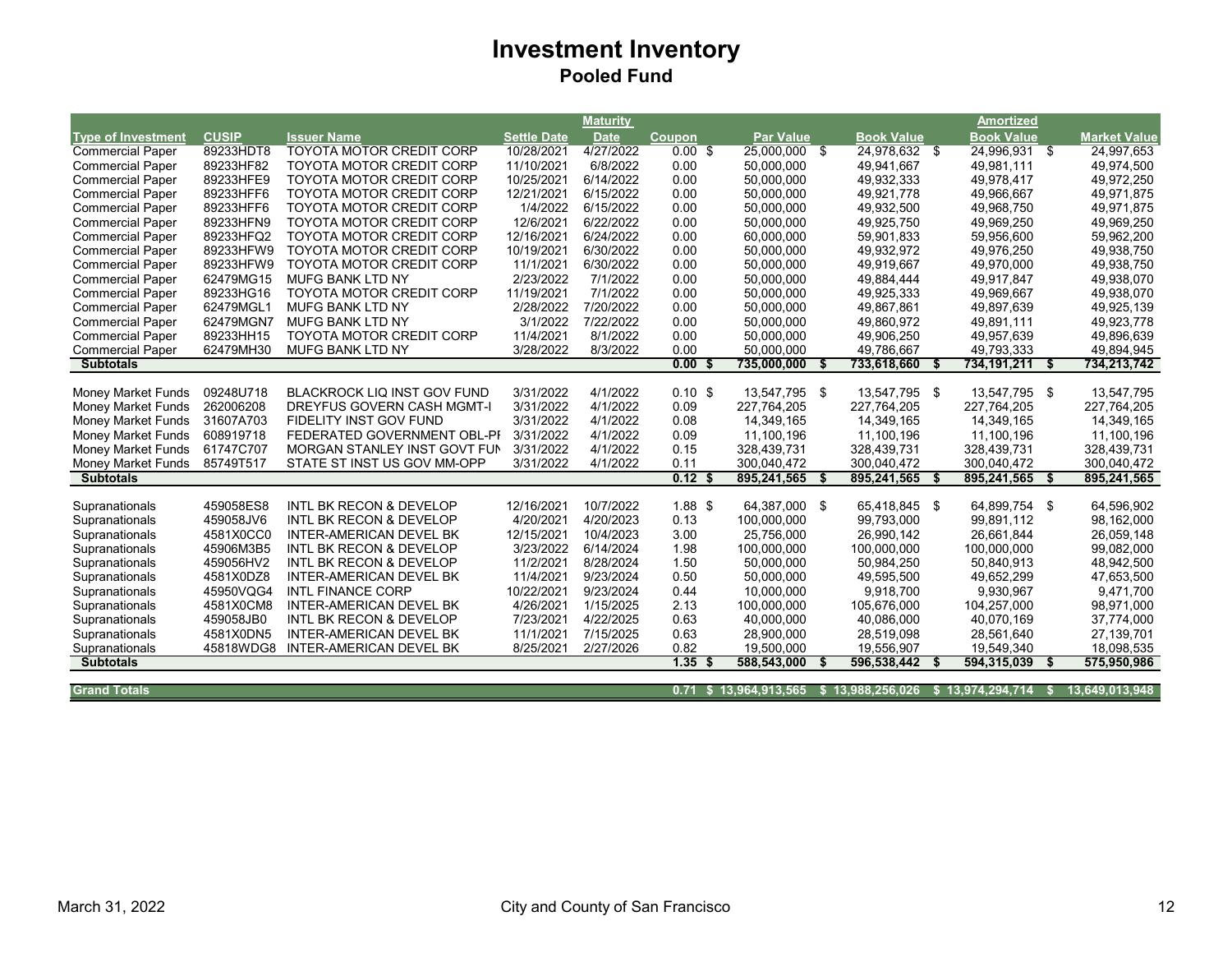#### **For month ended March 31, 2022**

|                           |              |                      |                         |                |         |                    | <b>Maturity</b> |                             | Amort.         | <b>Realized</b> | <b>Earned Income</b> |
|---------------------------|--------------|----------------------|-------------------------|----------------|---------|--------------------|-----------------|-----------------------------|----------------|-----------------|----------------------|
| <b>Type of Investment</b> | <b>CUSIP</b> | <b>Issuer Name</b>   | <b>Par Value Coupon</b> |                | $YTM^1$ | <b>Settle Date</b> |                 | <b>Date Earned Interest</b> | <b>Expense</b> | Gain/(Loss)     | <b>Net Earnings</b>  |
| U.S. Treasuries           | 912796S91    | <b>TREASURY BILL</b> | <sup>0</sup>            | 0              | 0.1699  | 3/21/22            | 3/22/22         | 0                           | 236            | $\Omega$        | 236                  |
| U.S. Treasuries           | 912796F38    | <b>TREASURY BILL</b> | $\Omega$                | 0              | 0.058   | 4/19/21            | 3/24/22         | 0.00                        | 1852.78        | 0.00            | 1852.78              |
| U.S. Treasuries           | 912796T25    | <b>TREASURY BILL</b> |                         | $\Omega$       | 0.2401  | 3/28/22            | 3/29/22         | $\Omega$                    | 333.5          | n               | 333.5                |
| U.S. Treasuries           | 912828ZG8    | <b>US TREASURY</b>   |                         | 0.375          | 0.0673  | 4/8/21             | 3/31/22         | 15453.3                     | -12637.87      | $\Omega$        | 2815.43              |
| U.S. Treasuries           | 912796G45    | <b>TREASURY BILL</b> | 100000000               | 0              | 0.065   | 4/22/21            | 4/21/22         | 0.00                        | 5597.2         | 0.00            | 5597.2               |
| U.S. Treasuries           | 912796H44    | <b>TREASURY BILL</b> | 200000000               | 0              | 0.055   | 5/20/21            | 5/19/22         | 0.00                        | 9472.29        | 0.00            | 9472.29              |
| U.S. Treasuries           | 912828XD7    | <b>US TREASURY</b>   | 50000000                | 1.875          | 0.0798  | 5/13/21            | 5/31/22         | 79842.03                    | -76197.37      | 0               | 3644.66              |
| U.S. Treasuries           | 9128286Y1    | <b>US TREASURY</b>   | 50000000                | 1.75           | 0.0801  | 4/8/21             | 6/15/22         | 74519.23                    | -70894.78      | $\Omega$        | 3624.45              |
| U.S. Treasuries           | 9128286Y1    | <b>US TREASURY</b>   | 50000000                | 1.75           | 0.0922  | 4/28/21            | 6/15/22         | 74519.23                    | -70369.25      | $\Omega$        | 4149.98              |
| U.S. Treasuries           | 912796W39    | <b>TREASURY BILL</b> | 25000000                | $\Omega$       | 0.4808  | 3/1/22             | 6/28/22         | $\mathbf 0$                 | 10333.33       | $\Omega$        | 10333.33             |
| U.S. Treasuries           | 912828XW5    | <b>US TREASURY</b>   | 25000000                | 1.75           | 1.7692  | 8/15/17            | 6/30/22         | 37465.47                    | 391.17         | $\Omega$        | 37856.64             |
| U.S. Treasuries           | 912828ZX1    | <b>US TREASURY</b>   | 50000000                | 0.125          | 0.107   | 3/12/21            | 6/30/22         | 5352.21                     | $-764.81$      | $\Omega$        | 4587.4               |
| U.S. Treasuries           | 912828ZX1    | <b>US TREASURY</b>   | 50000000                | 0.125          | 0.0906  | 3/31/21            | 6/30/22         | 5352.21                     | $-1460.56$     | 0.00            | 3891.65              |
| U.S. Treasuries           | 912828ZX1    | <b>US TREASURY</b>   | 50000000                | 0.125          | 0.0837  | 4/8/21             | 6/30/22         | 5352.21                     | $-1756.94$     | $\Omega$        | 3595.27              |
| U.S. Treasuries           | 912828ZX1    | <b>US TREASURY</b>   | 50000000                | 0.125          | 0.0927  | 4/15/21            | 6/30/22         | 5352.21                     | $-1372.94$     | 0.00            | 3979.27              |
| U.S. Treasuries           | 912828ZX1    | <b>US TREASURY</b>   | 50000000                | 0.125          | 0.0926  | 4/16/21            | 6/30/22         | 5352.21                     | $-1376.06$     | 0.00            | 3976.15              |
| U.S. Treasuries           | 912828ZX1    | <b>US TREASURY</b>   | 50000000                | 0.125          | 0.0924  | 4/19/21            | 6/30/22         | 5352.21                     | $-1385.52$     | $\Omega$        | 3966.69              |
| U.S. Treasuries           | 912828YA2    | <b>US TREASURY</b>   | 100000000               | 1.5            | 0.0988  | 3/30/21            | 8/15/22         | 128453.04                   | -119167.8      | 0.00            | 9285.24              |
| U.S. Treasuries           | 91282CAG6    | <b>US TREASURY</b>   | 50000000                | 0.125          | 0.0974  | 3/30/21            | 8/31/22         | 5264.94                     | $-1166.61$     | 0.00            | 4098.33              |
| U.S. Treasuries           | 912796U56    | <b>TREASURY BILL</b> | 50000000                | 0              | 0.9817  | 3/29/22            | 9/22/22         | 0.00                        | 4070.83        | 0.00            | 4070.83              |
| U.S. Treasuries           | 912796U64    | <b>TREASURY BILL</b> | 50000000                | 0              | 1.0556  | 3/31/22            | 9/29/22         | 0                           | 1458.33        | 0               | 1458.33              |
| U.S. Treasuries           | 912828TY6    | <b>US TREASURY</b>   | 50000000                | 1.625          | 0.1236  | 4/8/21             | 11/15/22        | 69578.73                    | -63543.22      | 0.00            | 6035.51              |
| U.S. Treasuries           | 912796P94    | <b>TREASURY BILL</b> | 50000000                | 0              | 0.2494  | 12/13/21           | 12/1/22         | 0.00                        | 10712.23       | 0.00            | 10712.23             |
| U.S. Treasuries           | 912828Z86    | <b>US TREASURY</b>   | 50000000                | 1.375          | 0.1371  | 8/17/21            | 2/15/23         | 58874.31                    | -52355.89      | 0               | 6518.42              |
| U.S. Treasuries           | 912828Z86    | <b>US TREASURY</b>   | 50000000                | 1.375          | 1.0249  | 3/3/22             | 2/15/23         | 55075.97                    | $-13795$       | $\Omega$        | 41280.97             |
| U.S. Treasuries           | 912828ZD5    | <b>US TREASURY</b>   | 50000000                | 0.5            | 0.162   | 3/18/21            | 3/15/23         | 21217.42                    | $-14324.7$     | 0.00            | 6892.72              |
| U.S. Treasuries           | 91282CBU4    | <b>US TREASURY</b>   | 50000000                | 0.125          | 0.1537  | 5/4/21             | 3/31/23         | 5321.87                     | 1217.89        | $\Omega$        | 6539.76              |
| U.S. Treasuries           | 912828ZU7    | <b>US TREASURY</b>   | 50000000                | 0.25           | 0.1911  | 3/12/21            | 6/15/23         | 10645.61                    | $-2495.26$     | $\Omega$        | 8150.35              |
| U.S. Treasuries           | 912828ZU7    | <b>US TREASURY</b>   | 50000000                | 0.25           | 0.1837  | 4/8/21             | 6/15/23         | 10645.61                    | $-2807.31$     | $\Omega$        | 7838.3               |
| U.S. Treasuries           | 912828ZU7    | <b>US TREASURY</b>   | 50000000                | 0.25           | 0.252   | 6/24/21            | 6/15/23         | 10645.61                    | 83.97          | $\Omega$        | 10729.58             |
| U.S. Treasuries           | 912828S35    | <b>US TREASURY</b>   | 50000000                | 1.375          | 1.6093  | 1/9/20             | 6/30/23         | 58874.31                    | 9645.48        | $\Omega$        | 68519.79             |
| U.S. Treasuries           | 912828S35    | <b>US TREASURY</b>   | 50000000                | 1.375          | 0.2422  | 6/24/21            | 6/30/23         | 58874.31                    | -47960.37      | 0.00            | 10913.94             |
| U.S. Treasuries           | 91282CCK5    | <b>US TREASURY</b>   | 50000000                | 0.125          | 0.2602  | 6/30/21            | 6/30/23         | 5352.21                     | 5722.92        | $\Omega$        | 11075.13             |
| U.S. Treasuries           | 912828S92    | <b>US TREASURY</b>   | 50000000                | 1.25           | 0.2011  | 4/1/21             | 7/31/23         | 53522.1                     | -44467.44      | $\Omega$        | 9054.66              |
| U.S. Treasuries           | 912828S92    | <b>US TREASURY</b>   | 50000000                | 1.25           | 0.2027  | 4/1/21             | 7/31/23         | 53522.10                    | -44396.3       | 0.00            | 9125.8               |
| U.S. Treasuries           | 91282CAK7    | <b>US TREASURY</b>   | 50000000                | 0.125          | 0.2333  | 8/10/21            | 9/15/23         | 5304.36                     | 4584.49        | 0.00            | 9888.85              |
| U.S. Treasuries           | 912828WE6    | <b>US TREASURY</b>   | 50000000                | 2.75           | 1.7091  | 12/17/19           | 11/15/23        | 117748.62                   | -42539.59      | 0.00            | 75209.03             |
| U.S. Treasuries           | 91282CBA8    | <b>US TREASURY</b>   | 50000000                | 0.125          | 0.2954  | 3/19/21            | 12/15/23        | 5322.80                     | 7197.88        | 0.00            | 12520.68             |
| U.S. Treasuries           | 91282CBA8    | <b>US TREASURY</b>   | 50000000                | 0.125          | 0.7232  | 12/9/21            | 12/15/23        | 5322.8                      | 25173.02       | $\Omega$        | 30495.82             |
| U.S. Treasuries           | 91282CBA8    | <b>US TREASURY</b>   | 50000000                | 0.125          | 0.6864  | 12/15/21           | 12/15/23        | 5322.80                     | 23638.16       | 0.00            | 28960.96             |
| U.S. Treasuries           | 9128285Z9    | <b>US TREASURY</b>   | 50000000                | 2.5            | 0.3278  | 10/4/21            | 1/31/24         | 107044.2                    | -91711.75      | ∩               | 15332.45             |
| U.S. Treasuries           | 91282CDV0    | <b>US TREASURY</b>   | 50000000                | 0.875          | 1.5159  | 2/23/22            | 1/31/24         | 37465.47                    | 26719.41       | 0.00            | 64184.88             |
| U.S. Treasuries           | 91282CBR1    | <b>US TREASURY</b>   | 50000000                | 0.25           | 1.5538  | 3/8/22             | 3/15/24         | 8191.59                     | 41984.25       | $\Omega$        | 50175.84             |
| U.S. Treasuries           | 91282CCC3    | <b>US TREASURY</b>   | 50000000                | 0.25           | 0.4475  | 7/2/21             | 5/15/24         | 10704.42                    | 8319.42        | 0.00            | 19023.84             |
| U.S. Treasuries           | 912828XT2    | <b>US TREASURY</b>   | 50000000                | $\overline{2}$ | 0.4283  | 7/6/21             | 5/31/24         | 85164.84                    | -66201.73      | $\Omega$        | 18963.11             |
| U.S. Treasuries           | 91282CCL3    | <b>US TREASURY</b>   | 50000000                | 0.375          | 0.3763  | 8/6/21             | 7/15/24         | 16056.63                    | 56.37          | 0.00            | 16113                |
| U.S. Treasuries           | 91282CCL3    | <b>US TREASURY</b>   | 50000000                | 0.375          | 0.4018  | 8/9/21             | 7/15/24         | 16056.63                    | 1130.66        | 0.00            | 17187.29             |
| U.S. Treasuries           | 912828Y87    | <b>US TREASURY</b>   | 50000000                | 1.75           | 0.4154  | 3/30/21            | 7/31/24         | 74930.93                    | -56225.65      | $\Omega$        | 18705.28             |
| U.S. Treasuries           | 91282CCT6    | <b>US TREASURY</b>   | 50000000                | 0.375          | 0.4439  | 8/25/21            | 8/15/24         | 16056.63                    | 2899.12        | 0.00            | 18955.75             |
| U.S. Treasuries           | 912828YM6    | <b>US TREASURY</b>   | 50000000                | 1.5            | 0.5038  | 4/15/21            | 10/31/24        | 64226.52                    | -41798.38      | ŋ               | 22428.14             |
| U.S. Treasuries           | 912828G38    | <b>US TREASURY</b>   | 50000000                | 2.25           | 0.5162  | 3/9/21             | 11/15/24        | 96339.78                    | -72728.17      |                 | 23611.61             |
| U.S. Treasuries           | 912828G38    | <b>US TREASURY</b>   | 50000000                | 2.25           | 0.4762  | 3/12/21            | 11/15/24        | 96339.78                    | $-74467.25$    | $\Omega$        | 21872.53             |
| U.S. Treasuries           | 912828YY0    | <b>US TREASURY</b>   | 50000000                | 1.75           | 0.5625  | 3/15/21            | 12/31/24        | 74930.94                    | -49764.56      | $\Omega$        | 25166.38             |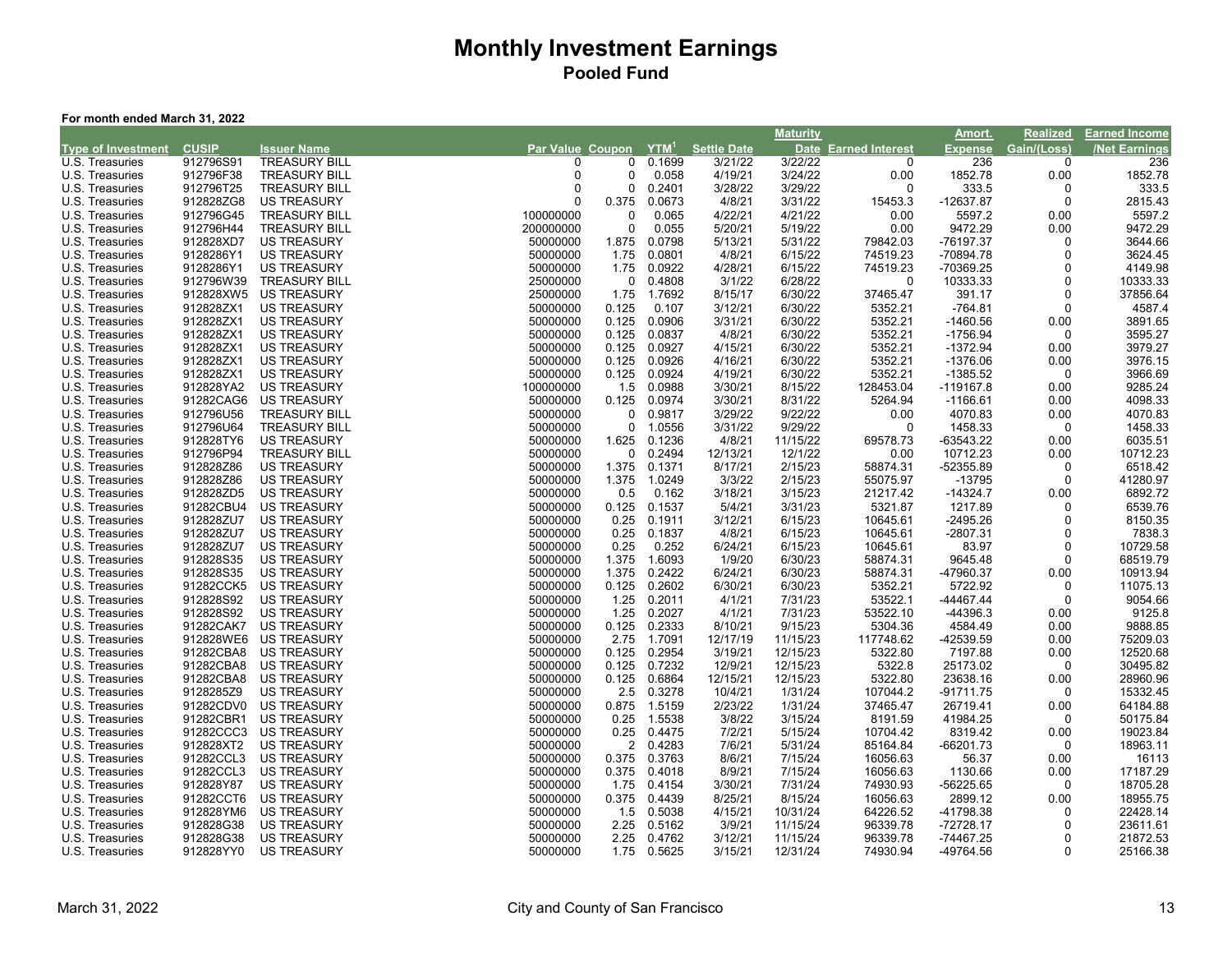|                           |              |                       |                         |       |         |                    | <b>Maturity</b> |                        | Amort.         | Realized    | <b>Earned Income</b> |
|---------------------------|--------------|-----------------------|-------------------------|-------|---------|--------------------|-----------------|------------------------|----------------|-------------|----------------------|
| <b>Type of Investment</b> | <b>CUSIP</b> | <b>Issuer Name</b>    | <b>Par Value Coupon</b> |       | $YTM^1$ | <b>Settle Date</b> | <b>Date</b>     | <b>Earned Interest</b> | <b>Expense</b> | Gain/(Loss) | <b>/Net Earnings</b> |
| U.S. Treasuries           | 912828Z52    | <b>US TREASURY</b>    | 50000000                | 1.375 | 0.5756  | 3/30/21            | 1/31/25         | 58874.31               | $-33488.51$    | 0.00        | 25385.8              |
| U.S. Treasuries           | 912828Z52    | <b>US TREASURY</b>    | 50000000                | 1.375 | 0.5707  | 4/15/21            | 1/31/25         | 58874.31               | $-33700.2$     | 0.00        | 25174.11             |
| U.S. Treasuries           | 912828ZC7    | <b>US TREASURY</b>    | 50000000                | 1.125 | 0.607   | 3/15/21            | 2/28/25         | 47384.51               | -21689.68      | 0.00        | 25694.83             |
| U.S. Treasuries           | 912828ZC7    | <b>US TREASURY</b>    | 50000000                | 1.125 | 0.6083  | 3/31/21            | 2/28/25         | 47384.51               | $-21635.98$    | 0.00        | 25748.53             |
| U.S. Treasuries           | 912828ZF0    | <b>US TREASURY</b>    | 50000000                | 0.5   | 0.613   | 4/15/21            | 3/31/25         | 21287.46               | 4731.53        | $\mathbf 0$ | 26018.99             |
| U.S. Treasuries           | 912828ZF0    | <b>US TREASURY</b>    | 50000000                | 0.5   | 0.5822  | 4/19/21            | 3/31/25         | 21287.46               | 3443.03        | $\mathbf 0$ | 24730.49             |
| U.S. Treasuries           | 912828ZL7    | <b>US TREASURY</b>    | 50000000                | 0.375 | 0.5722  | 5/18/21            | 4/30/25         | 16056.63               | 8265.92        | 0.00        | 24322.55             |
| U.S. Treasuries           | 912828XB1    | <b>US TREASURY</b>    | 50000000                | 2.125 | 0.5666  | 9/2/21             | 5/15/25         | 90987.57               | -65387.04      | $\Omega$    | 25600.53             |
| U.S. Treasuries           | 912828ZW3    | <b>US TREASURY</b>    | 50000000                | 0.25  | 0.6546  | 3/8/21             | 6/30/25         | 10704.42               | 16914.68       | $\mathbf 0$ | 27619.1              |
| U.S. Treasuries           | 912828ZW3    | <b>US TREASURY</b>    | 50000000                | 0.25  | 0.7014  | 3/9/21             | 6/30/25         | 10704.42               | 18848.78       | $\mathbf 0$ | 29553.2              |
| U.S. Treasuries           | 912828ZW3    | <b>US TREASURY</b>    | 50000000                | 0.25  | 0.6025  | 5/12/21            | 6/30/25         | 10704.42               | 14755.79       | 0.00        | 25460.21             |
| U.S. Treasuries           | 912828ZW3    | <b>US TREASURY</b>    | 50000000                | 0.25  | 0.6511  | 5/13/21            | 6/30/25         | 10704.42               | 16771.76       | 0.00        | 27476.18             |
| U.S. Treasuries           | 912828ZW3    | <b>US TREASURY</b>    | 50000000                | 0.25  | 0.6175  | 5/18/21            | 6/30/25         | 10704.42               | 15378.27       | $\mathbf 0$ | 26082.69             |
| U.S. Treasuries           | 912828ZW3    | <b>US TREASURY</b>    | 50000000                | 0.25  | 0.6022  | 7/12/21            | 6/30/25         | 10704.42               | 14750.2        | 0.00        | 25454.62             |
| U.S. Treasuries           | 912828ZW3    | US TREASURY           | 50000000                | 0.25  | 0.5091  | 8/5/21             | 6/30/25         | 10704.42               | 10877.19       | $\mathbf 0$ | 21581.61             |
| U.S. Treasuries           | 912828ZW3    | <b>US TREASURY</b>    | 50000000                | 0.25  | 0.5583  | 8/6/21             | 6/30/25         | 10704.42               | 12925.74       | 0.00        | 23630.16             |
| U.S. Treasuries           | 912828ZW3    | <b>US TREASURY</b>    | 50000000                | 0.25  | 1.0354  | 12/7/21            | 6/30/25         | 10704.42               | 32670.18       | 0           | 43374.6              |
| U.S. Treasuries           | 91282CAB7    | <b>US TREASURY</b>    | 50000000                | 0.25  | 0.5246  | 8/5/21             | 7/31/25         | 10704.42               | 11518.87       | $\mathbf 0$ | 22223.29             |
| U.S. Treasuries           | 91282CAB7    | <b>US TREASURY</b>    | 50000000                | 0.25  | 0.5738  | 8/6/21             | 7/31/25         | 10704.42               | 13565.83       | 0.00        | 24270.25             |
| U.S. Treasuries           | 91282CAM3    | <b>US TREASURY</b>    | 50000000                | 0.25  | 0.6628  | 5/12/21            | 9/30/25         | 10643.73               | 17234.31       | 0.00        | 27878.04             |
| U.S. Treasuries           | 91282CAM3    | <b>US TREASURY</b>    | 50000000                | 0.25  | 0.5987  | 7/26/21            | 9/30/25         | 10643.73               | 14591.52       | 0.00        | 25235.25             |
| U.S. Treasuries           | 91282CAT8    | <b>US TREASURY</b>    | 50000000                | 0.25  | 0.5542  | 2/25/21            | 10/31/25        | 10704.42               | 12718.74       | 0.00        | 23423.16             |
| U.S. Treasuries           | 91282CAT8    | <b>US TREASURY</b>    | 50000000                | 0.25  | 0.6521  | 3/2/21             | 10/31/25        | 10704.42               | 16771.2        | 0.00        | 27475.62             |
| U.S. Treasuries           | 91282CAT8    | <b>US TREASURY</b>    | 50000000                | 0.25  | 0.6655  | 3/4/21             | 10/31/25        | 10704.42               | 17324.52       | 0.00        | 28028.94             |
| U.S. Treasuries           | 91282CBC4    | <b>US TREASURY</b>    | 50000000                | 0.375 | 0.6036  | 2/25/21            | 12/31/25        | 16056.63               | 9543.83        | 0.00        | 25600.46             |
| U.S. Treasuries           | 91282CBC4    | <b>US TREASURY</b>    | 50000000                | 0.375 | 0.6814  | 2/26/21            | 12/31/25        | 16056.63               | 12766.52       | 0.00        | 28823.15             |
| U.S. Treasuries           |              | 91282CBW0 US TREASURY | 50000000                | 0.75  | 0.8929  | 6/28/21            | 4/30/26         | 32113.26               | 5927.91        | 0.00        | 38041.17             |
| U.S. Treasuries           |              | 91282CBW0 US TREASURY | 50000000                | 0.75  | 0.8642  | 7/2/21             | 4/30/26         | 32113.26               | 4739.35        | 0.00        | 36852.61             |
| U.S. Treasuries           | 912828R36    | <b>US TREASURY</b>    | 50000000                | 1.625 | 0.6924  | 7/23/21            | 5/15/26         | 69578.73               | $-38871.3$     | 0.00        | 30707.43             |
| U.S. Treasuries           | 912828R36    | <b>US TREASURY</b>    | 50000000                | 1.625 | 0.8064  | 8/27/21            | 5/15/26         | 69578.73               | -34035.64      | $\mathbf 0$ | 35543.09             |
| U.S. Treasuries           | 91282CCJ8    | <b>US TREASURY</b>    | 50000000                | 0.875 | 0.9031  | 7/2/21             | 6/30/26         | 37465.47               | 1161.81        | 0.00        | 38627.28             |
| U.S. Treasuries           | 91282CCJ8    | <b>US TREASURY</b>    | 50000000                | 0.875 | 0.846   | 7/14/21            | 6/30/26         | 37465.47               | $-1202.91$     | $\mathbf 0$ | 36262.56             |
| U.S. Treasuries           | 91282CCJ8    | <b>US TREASURY</b>    | 50000000                | 0.875 | 0.7322  | 7/22/21            | 6/30/26         | 37465.47               | $-5940.58$     | $\Omega$    | 31524.89             |
| U.S. Treasuries           | 91282CCJ8    | <b>US TREASURY</b>    | 50000000                | 0.875 | 0.7395  | 7/22/21            | 6/30/26         | 37465.47               | $-5638.51$     | $\Omega$    | 31826.96             |
| U.S. Treasuries           | 91282CCJ8    | <b>US TREASURY</b>    | 50000000                | 0.875 | 0.706   | 8/6/21             | 6/30/26         | 37465.47               | $-7039.55$     | $\Omega$    | 30425.92             |
| U.S. Treasuries           | 91282CCJ8    | <b>US TREASURY</b>    | 50000000                | 0.875 | 0.7746  | 8/10/21            | 6/30/26         | 37465.47               | $-4172.14$     | $\Omega$    | 33293.33             |
| U.S. Treasuries           | 91282CCJ8    | <b>US TREASURY</b>    | 50000000                | 0.875 | 0.9018  | 9/24/21            | 6/30/26         | 37465.47               | 1113.5         | $\Omega$    | 38578.97             |
| U.S. Treasuries           | 91282CCJ8    | <b>US TREASURY</b>    | 50000000                | 0.875 | 1.0521  | 10/14/21           | 6/30/26         | 37465.47               | 7321.94        | $\mathbf 0$ | 44787.41             |
| U.S. Treasuries           | 91282CCJ8    | <b>US TREASURY</b>    | 50000000                | 0.875 | 1.3228  | 1/4/22             | 6/30/26         | 37465.47               | 18408.02       | 0.00        | 55873.49             |
| U.S. Treasuries           |              | 91282CCW9 US TREASURY | 50000000                | 0.75  | 0.9797  | 9/28/21            | 8/31/26         | 31589.68               | 9496.23        | $\Omega$    | 41085.91             |
| U.S. Treasuries           | 91282CCZ2    | US TREASURY           | 50000000                | 0.875 | 1.0032  | 10/8/21            | 9/30/26         | 37253.06               | 5295.36        | $\Omega$    | 42548.42             |
| U.S. Treasuries           | 91282CCZ2    | US TREASURY           | 50000000                | 0.875 | 1.0105  | 10/8/21            | 9/30/26         | 37253.06               | 5595.09        | $\Omega$    | 42848.15             |
| U.S. Treasuries           | 91282CCZ2    | <b>US TREASURY</b>    | 50000000                | 0.875 | 1.1593  | 10/19/21           | 9/30/26         | 37253.05               | 11693.89       | 0           | 48946.94             |
| U.S. Treasuries           | 91282CDK4    | <b>US TREASURY</b>    | 50000000                | 1.25  | 1.2201  | 12/3/21            | 11/30/26        | 53228.02               | $-1228.87$     | 0.00        | 51999.15             |
| U.S. Treasuries           | 91282CDK4    | <b>US TREASURY</b>    | 50000000                | 1.25  | 1.2014  | 12/7/21            | 11/30/26        | 53228.02               | $-1997.15$     | $\Omega$    | 51230.87             |
| U.S. Treasuries           | 91282CDK4    | <b>US TREASURY</b>    | 50000000                | 1.25  | 2.5854  | 3/29/22            | 11/30/26        | 5151.1                 | 5135.11        | $\Omega$    | 10286.21             |
| U.S. Treasuries           | 91282CDQ1    | US TREASURY           | 50000000                | 1.25  | 2.5489  | 3/29/22            | 12/31/26        | 5179.56                | 4992.94        | $\Omega$    | 10172.5              |
| <b>Subtotals</b>          |              |                       | \$5,000,000,000         |       |         |                    |                 | 3,128,419              | $(836,081)$ \$ |             | 2,292,338            |
|                           |              |                       |                         |       |         |                    |                 |                        |                |             |                      |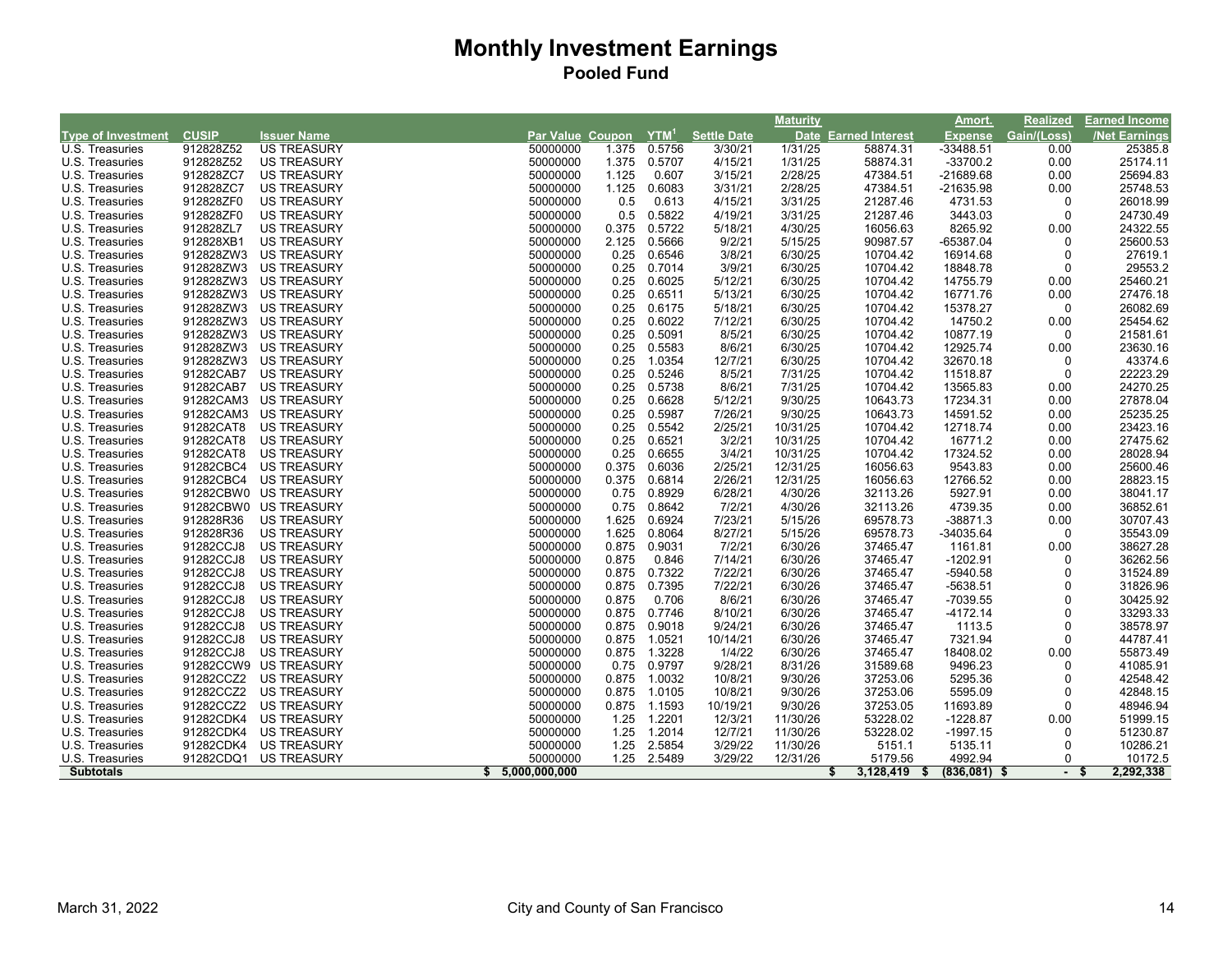|                           |              |                                    |                  |      |                  |                    | <b>Maturity</b> |                             | Amort.         | <b>Realized</b>          | <b>Earned Income</b> |
|---------------------------|--------------|------------------------------------|------------------|------|------------------|--------------------|-----------------|-----------------------------|----------------|--------------------------|----------------------|
| <b>Type of Investment</b> | <b>CUSIP</b> | <b>Issuer Name</b>                 | Par Value Coupon |      | YTM <sup>1</sup> | <b>Settle Date</b> |                 | <b>Date Earned Interest</b> | <b>Expense</b> | Gain/(Loss)              | /Net Earnings        |
| <b>Federal Agencies</b>   | 3133EKBV7    | FEDERAL FARM CREDIT BANK           | \$               | 2.55 | 2.56             | 3/1/19             | $3/1/22$ \$     | $-$ \$                      | $\sim$         | -\$<br>- \$              |                      |
| <b>Federal Agencies</b>   | 313385TU0    | FED HOME LN DISCOUNT NT            |                  | 0.00 | 0.03             | 3/2/22             | 3/3/22          |                             | 21             | $\blacksquare$           | 21                   |
| <b>Federal Agencies</b>   |              | 313378WG2 FEDERAL HOME LOAN BANK   |                  | 2.50 | 2.36             | 4/5/19             | 3/11/22         | 27,778                      | (1, 479)       |                          | 26,299               |
| <b>Federal Agencies</b>   |              | 313378WG2 FEDERAL HOME LOAN BANK   |                  | 2.50 | 2.36             | 4/5/19             | 3/11/22         | 12,347                      | (644)          |                          | 11,703               |
| <b>Federal Agencies</b>   | 3133EKDC7    | FEDERAL FARM CREDIT BANK           |                  | 2.47 | 2.36             | 4/8/19             | 3/14/22         | 23,320                      | (984)          |                          | 22,336               |
| <b>Federal Agencies</b>   | 3133EKDC7    | FEDERAL FARM CREDIT BANK           |                  | 2.47 | 2.36             | 4/8/19             | 3/14/22         | 40,583                      | (1,635)        |                          | 38,949               |
| <b>Federal Agencies</b>   | 3133ELUQ5    | FEDERAL FARM CREDIT BANK           |                  | 0.70 | 0.70             | 3/25/20            | 3/25/22         | 11,667                      | 33             | $\overline{a}$           | 11,700               |
| <b>Federal Agencies</b>   | 3133ELUQ5    | FEDERAL FARM CREDIT BANK           |                  | 0.70 | 0.71             | 3/25/20            | 3/25/22         | 11,667                      | 230            |                          | 11,897               |
| <b>Federal Agencies</b>   | 3133ELUQ5    | FEDERAL FARM CREDIT BANK           |                  | 0.70 | 0.71             | 3/25/20            | 3/25/22         | 11,667                      | 132            |                          | 11,798               |
| <b>Federal Agencies</b>   | 3133ELUQ5    | FEDERAL FARM CREDIT BANK           |                  | 0.70 | 0.73             | 3/25/20            | 3/25/22         | 11,667                      | 551            |                          | 12,217               |
| <b>Federal Agencies</b>   | 3135G0T45    | <b>FANNIE MAE</b>                  | 25,000,000       | 1.88 | 1.81             | 6/6/17             | 4/5/22          | 39,063                      | (1,270)        |                          | 37,793               |
| <b>Federal Agencies</b>   | 313313VG0    | FED FARM CRD DISCOUNT NT           | 10,000,000       | 0.00 | 0.06             | 7/9/21             | 4/8/22          |                             | 517            |                          | 517                  |
| <b>Federal Agencies</b>   | 3135G0V59    | <b>FANNIE MAE</b>                  | 25,000,000       | 2.25 | 2.36             | 4/12/19            | 4/12/22         | 46,875                      | 2,319          | $\blacksquare$           | 49,194               |
| <b>Federal Agencies</b>   | 3135G0V59    | <b>FANNIE MAE</b>                  | 50,000,000       | 2.25 | 2.36             | 4/12/19            | 4/12/22         | 93,750                      | 4,639          |                          | 98,389               |
| <b>Federal Agencies</b>   | 3135G0V59    | <b>FANNIE MAE</b>                  | 50,000,000       | 2.25 | 2.36             | 4/12/19            | 4/12/22         | 93,750                      | 4,639          | $\overline{\phantom{a}}$ | 98,389               |
| <b>Federal Agencies</b>   | 3133EKHB5    | FEDERAL FARM CREDIT BANK           | 50,000,000       | 2.35 | 2.37             | 4/18/19            | 4/18/22         | 97,917                      | 863            |                          | 98,779               |
| <b>Federal Agencies</b>   | 3133EMXN7    | FEDERAL FARM CREDIT BANK           | 19,550,000       | 0.06 | 0.07             | 4/28/21            | 4/27/22         | 978                         | 140            |                          | 1,117                |
| <b>Federal Agencies</b>   | 3130AMEY4    | FEDERAL HOME LOAN BANK             | 10,000,000       | 0.06 | 0.06             | 5/6/21             | 5/6/22          | 500                         | $\overline{7}$ |                          | 507                  |
| <b>Federal Agencies</b>   | 3130AMEY4    | FEDERAL HOME LOAN BANK             | 10,000,000       | 0.06 | 0.06             | 5/18/21            | 5/6/22          | 500                         | 9              |                          | 509                  |
| <b>Federal Agencies</b>   | 313385WL6    | FED HOME LN DISCOUNT NT            | 50,000,000       | 0.00 | 0.06             | 5/6/21             | 5/6/22          |                             | 2,368          |                          | 2,368                |
| <b>Federal Agencies</b>   |              | 3130AMGM8 FEDERAL HOME LOAN BANK   | 50,000,000       | 0.06 | 0.06             | 5/11/21            | 5/10/22         | 2,500                       | 143            |                          | 2,643                |
| <b>Federal Agencies</b>   | 3130AMJ37    | FEDERAL HOME LOAN BANK             | 30,000,000       | 0.06 | 0.06             | 5/17/21            | 5/13/22         | 1,500                       | 21             |                          | 1,521                |
| <b>Federal Agencies</b>   | 3130AMJ37    | FEDERAL HOME LOAN BANK             | 45,000,000       | 0.06 | 0.06             | 5/13/21            | 5/13/22         | 2,250                       | 153            |                          | 2,403                |
| <b>Federal Agencies</b>   | 3133EKLR5    | FEDERAL FARM CREDIT BANK           | 25,000,000       | 2.25 | 2.32             | 5/16/19            | 5/16/22         | 46,875                      | 1,435          | $\ddot{\phantom{1}}$     | 48,310               |
| <b>Federal Agencies</b>   | 3133EKLR5    | FEDERAL FARM CREDIT BANK           | 35,000,000       | 2.25 | 2.32             | 5/16/19            | 5/16/22         | 65,625                      | 2,010          |                          | 67,635               |
| <b>Federal Agencies</b>   | 3133EHLY7    | FEDERAL FARM CREDIT BANK           | 50,000,000       | 1.88 | 1.85             | 6/6/17             | 6/2/22          | 78,125                      | (1,008)        |                          | 77,117               |
| <b>Federal Agencies</b>   | 3133EHLY7    | FEDERAL FARM CREDIT BANK           | 50,000,000       | 1.88 | 1.88             | 6/9/17             | 6/2/22          | 78,125                      | 43             |                          | 78,168               |
| <b>Federal Agencies</b>   | 3133EMF64    | FEDERAL FARM CREDIT BANK           | 58,735,000       | 0.06 | 0.08             | 7/7/21             | 6/9/22          | 2,937                       | 1,055          |                          | 3,992                |
| <b>Federal Agencies</b>   | 3133ELDK7    | FEDERAL FARM CREDIT BANK           | 20,000,000       | 1.63 | 1.63             | 12/16/19           | 6/15/22         | 27,167                      | 36             |                          | 27,203               |
| <b>Federal Agencies</b>   | 3133ELDK7    | FEDERAL FARM CREDIT BANK           | 25,000,000       | 1.63 | 1.63             | 12/16/19           | 6/15/22         | 33,958                      | 45             |                          | 34,003               |
| <b>Federal Agencies</b>   | 3133ELDK7    | FEDERAL FARM CREDIT BANK           | 25,000,000       | 1.63 | 1.63             | 12/16/19           | 6/15/22         | 33,958                      | 45             |                          | 34,003               |
| <b>Federal Agencies</b>   | 3133EHZP1    | FEDERAL FARM CREDIT BANK           | 25,000,000       | 1.85 | 0.69             | 3/18/20            | 9/20/22         | 38,542                      | (24, 325)      |                          | 14,217               |
| <b>Federal Agencies</b>   | 3133ELVL5    | FEDERAL FARM CREDIT BANK           | 40,000,000       | 0.70 | 0.71             | 4/3/20             | 10/3/22         | 23,333                      | 340            |                          | 23,673               |
| <b>Federal Agencies</b>   | 3133EMS45    | FEDERAL FARM CREDIT BANK           | 50,000,000       | 0.11 | 0.12             | 7/14/21            | 12/14/22        | 4,583                       | 425            |                          | 5,008                |
| <b>Federal Agencies</b>   |              | 3133EMWK4 FEDERAL FARM CREDIT BANK | 60,000,000       | 0.14 | 0.15             | 5/18/21            | 1/19/23         | 7,000                       | 639            | $\overline{a}$           | 7,639                |
| <b>Federal Agencies</b>   | 3133ELJH8    | FEDERAL FARM CREDIT BANK           | 10,140,000       | 1.60 | 0.74             | 3/25/20            | 1/23/23         | 13,520                      | (7, 320)       |                          | 6,201                |
| <b>Federal Agencies</b>   |              | 3133EMPH9 FEDERAL FARM CREDIT BANK | 45,500,000       | 0.13 | 1.10             | 3/3/22             | 2/3/23          | 4,424                       | 34,738         |                          | 39,162               |
| <b>Federal Agencies</b>   | 3133827H0    | FEDERAL HOME LOAN BANK             | 44,400,000       | 2.14 | 1.08             | 3/7/22             | 2/6/23          | 63,344                      | (31, 747)      |                          | 31,597               |
| <b>Federal Agencies</b>   |              | 3133ENDQ0 FEDERAL FARM CREDIT BANK | 50,000,000       | 0.16 | 0.32             | 11/12/21           | 2/10/23         | 6,667                       | 6,828          | $\overline{a}$           | 13,494               |
| <b>Federal Agencies</b>   | 3133EMUH3    | FEDERAL FARM CREDIT BANK           | 65,000,000       | 0.13 | 0.16             | 3/31/21            | 3/23/23         | 6,771                       | 1,926          | $\overline{a}$           | 8,697                |
| <b>Federal Agencies</b>   | 3133EMVP4    | FEDERAL FARM CREDIT BANK           | 20,000,000       | 0.13 | 0.19             | 4/13/21            | 4/13/23         | 2,083                       | 1,121          |                          | 3,204                |
| <b>Federal Agencies</b>   | 3133EMVP4    | FEDERAL FARM CREDIT BANK           | 25,000,000       | 0.13 | 0.19             | 4/13/21            | 4/13/23         | 2,604                       | 1,401          |                          | 4,006                |
| <b>Federal Agencies</b>   | 3133EMVP4    | FEDERAL FARM CREDIT BANK           | 50,000,000       | 0.13 | 0.19             | 4/13/21            | 4/13/23         | 5,208                       | 2,803          |                          | 8,011                |
| <b>Federal Agencies</b>   | 3133EMXM9    | FEDERAL FARM CREDIT BANK           | 44,500,000       | 0.13 | 0.17             | 5/5/21             | 4/27/23         | 4,635                       | 1,622          |                          | 6,257                |
| <b>Federal Agencies</b>   | 3133EMYX4    | FEDERAL FARM CREDIT BANK           | 12,500,000       | 0.13 | 0.19             | 5/10/21            | 5/10/23         | 1,302                       | 679            |                          | 1,982                |
| <b>Federal Agencies</b>   | 3133EMYX4    | FEDERAL FARM CREDIT BANK           | 25,000,000       | 0.13 | 0.19             | 5/10/21            | 5/10/23         | 2,604                       | 1,359          |                          | 3,963                |
| <b>Federal Agencies</b>   | 3133EMYX4    | FEDERAL FARM CREDIT BANK           | 75,000,000       | 0.13 | 0.19             | 5/10/21            | 5/10/23         | 7,813                       | 4,077          |                          | 11,889               |
| <b>Federal Agencies</b>   |              | 3130AMRY0 FEDERAL HOME LOAN BANK   | 15,000,000       | 0.13 | 0.17             | 6/4/21             | 6/2/23          | 1,563                       | 588            |                          | 2,150                |
| <b>Federal Agencies</b>   | 3133EMF31    | FEDERAL FARM CREDIT BANK           | 100,000,000      | 0.13 | 0.16             | 6/2/21             | 6/2/23          | 10,417                      | 2,633          |                          | 13,050               |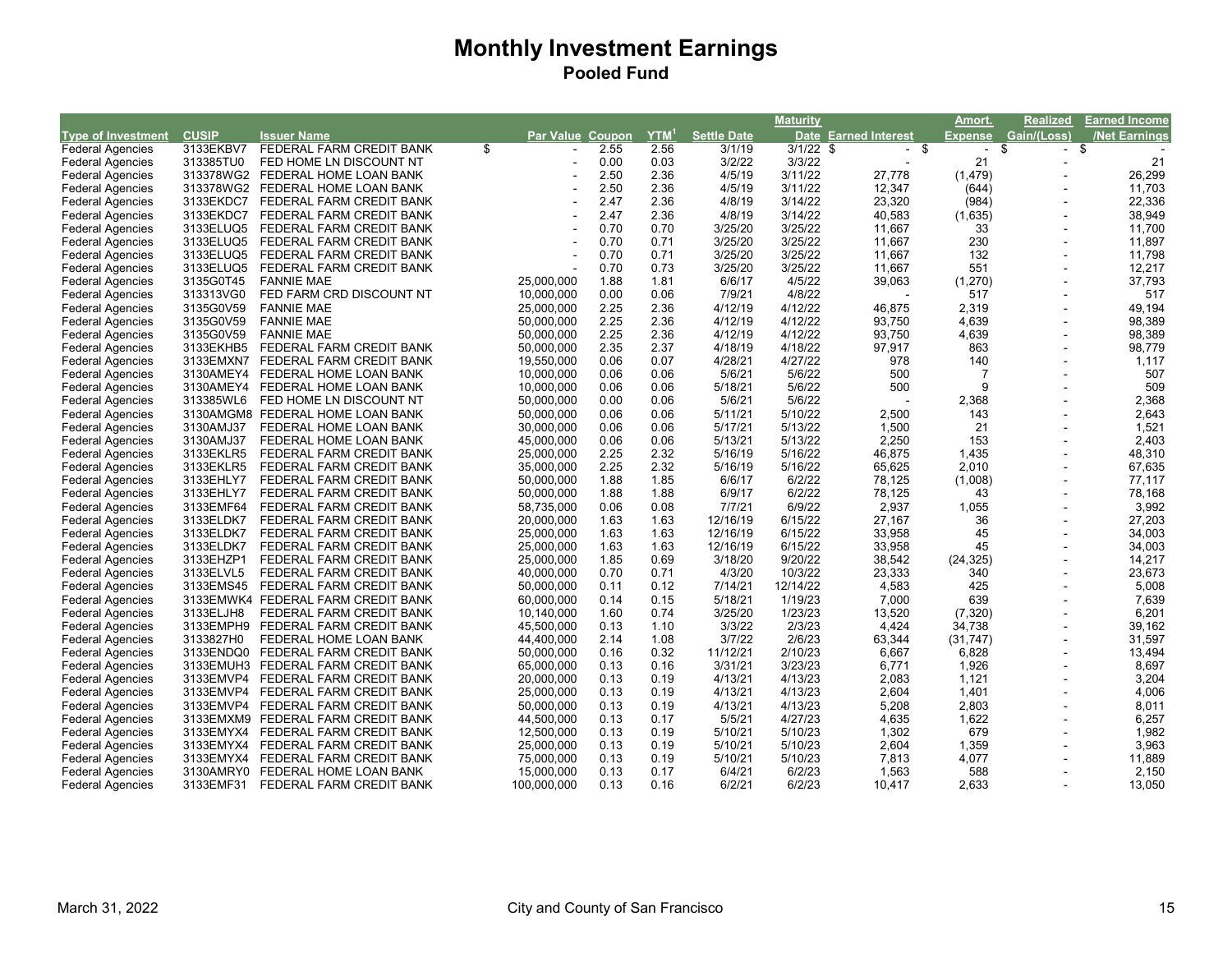|                           |              |                                    |                  |         |                  |                    | <b>Maturity</b> |                             | Amort.         | Realized    | <b>Earned Income</b> |
|---------------------------|--------------|------------------------------------|------------------|---------|------------------|--------------------|-----------------|-----------------------------|----------------|-------------|----------------------|
| <b>Type of Investment</b> | <b>CUSIP</b> | Issuer Name                        | <b>Par Value</b> | Coupon, | YTM <sup>1</sup> | <b>Settle Date</b> |                 | <b>Date Earned Interest</b> | <b>Expense</b> | Gain/(Loss) | /Net Earnings        |
| <b>Federal Agencies</b>   | 3133EMH96    | FEDERAL FARM CREDIT BANK           | 50.000.000       | 0.13    | 0.26             | 6/28/21            | 6/14/23         | 5,208                       | 5,851          |             | 11,060               |
| <b>Federal Agencies</b>   | 3133EM3S9    | FEDERAL FARM CREDIT BANK           | 48,067,000       | 0.20    | 0.53             | 12/14/21           | 6/26/23         | 8,011                       | 13,355         | $\sim$      | 21,366               |
| <b>Federal Agencies</b>   | 3133EM3S9    | FEDERAL FARM CREDIT BANK           | 50,000,000       | 0.20    | 0.22             | 8/26/21            | 6/26/23         | 8,333                       | 932            |             | 9,265                |
| <b>Federal Agencies</b>   | 3133EMS37    | FEDERAL FARM CREDIT BANK           | 50,000,000       | 0.13    | 0.20             | 7/14/21            | 7/14/23         | 5,208                       | 3,066          |             | 8,275                |
| <b>Federal Agencies</b>   | 3133EMS37    | FEDERAL FARM CREDIT BANK           | 50,000,000       | 0.13    | 0.22             | 7/14/21            | 7/14/23         | 5,208                       | 3,939          |             | 9,147                |
| <b>Federal Agencies</b>   | 3133ENEY2    | FEDERAL FARM CREDIT BANK           | 50,000,000       | 0.45    | 0.45             | 11/24/21           | 7/24/23         | 18,750                      | 179            |             | 18,929               |
| <b>Federal Agencies</b>   | 3133EM2E1    | FEDERAL FARM CREDIT BANK           | 50,000,000       | 0.16    | 0.19             | 8/10/21            | 8/10/23         | 6.667                       | 1,274          |             | 7,941                |
| <b>Federal Agencies</b>   | 3137EAEV7    | <b>FREDDIE MAC</b>                 | 40,776,000       | 0.25    | 0.59             | 12/6/21            | 8/24/23         | 8,495                       | 11,550         |             | 20,045               |
| <b>Federal Agencies</b>   | 3130AJXD6    | FEDERAL HOME LOAN BANK             | 20,975,000       | 0.13    | 0.59             | 12/14/21           | 9/8/23          | 2,185                       | 8,259          |             | 10,444               |
| <b>Federal Agencies</b>   | 3135G0U43    | <b>FANNIE MAE</b>                  | 29,648,000       | 2.88    | 0.66             | 12/9/21            | 9/12/23         | 71,032                      | (55, 303)      |             | 15,729               |
| <b>Federal Agencies</b>   | 3133EM6N7    | FEDERAL FARM CREDIT BANK           | 50,000,000       | 0.17    | 0.22             | 9/27/21            | 9/27/23         | 7,083                       | 2,123          |             | 9,207                |
| <b>Federal Agencies</b>   | 3133ENGF1    | FEDERAL FARM CREDIT BANK           | 25,000,000       | 0.50    | 0.57             | 12/3/21            | 12/1/23         | 10,417                      | 1,544          |             | 11,960               |
| <b>Federal Agencies</b>   | 3133ENGF1    | FEDERAL FARM CREDIT BANK           | 25,000,000       | 0.50    | 0.57             | 12/3/21            | 12/1/23         | 10,417                      | 1,544          |             | 11,960               |
| <b>Federal Agencies</b>   | 3133ENGF1    | FEDERAL FARM CREDIT BANK           | 75,000,000       | 0.50    | 0.57             | 12/3/21            | 12/1/23         | 31,250                      | 4,631          |             | 35,881               |
| <b>Federal Agencies</b>   | 3130A3VC5    | FEDERAL HOME LOAN BANK             | 10,000,000       | 2.25    | 0.73             | 12/10/21           | 12/8/23         | 18,750                      | (12, 817)      |             | 5,933                |
| <b>Federal Agencies</b>   | 3130A3VC5    | FEDERAL HOME LOAN BANK             | 30,000,000       | 2.25    | 0.73             | 12/10/21           | 12/8/23         | 56,250                      | (38, 452)      |             | 17,798               |
| <b>Federal Agencies</b>   | 3133ENHR4    | FEDERAL FARM CREDIT BANK           | 25,000,000       | 0.68    | 0.71             | 12/20/21           | 12/20/23        | 14,167                      | 527            |             | 14,693               |
| <b>Federal Agencies</b>   | 3133ENHR4    | FEDERAL FARM CREDIT BANK           | 25,000,000       | 0.68    | 0.70             | 12/20/21           | 12/20/23        | 14,167                      | 510            |             | 14,676               |
| <b>Federal Agencies</b>   | 3133ENHR4    | FEDERAL FARM CREDIT BANK           | 62,000,000       | 0.68    | 0.70             | 12/20/21           | 12/20/23        | 35,133                      | 1,253          |             | 36,387               |
| <b>Federal Agencies</b>   | 3133ENLF5    | FEDERAL FARM CREDIT BANK           | 11,856,000       | 0.90    | 1.44             | 3/3/22             | 1/18/24         | 8,299                       | 4,954          |             | 13,253               |
| <b>Federal Agencies</b>   | 3133ENLF5    | FEDERAL FARM CREDIT BANK           | 50,000,000       | 0.90    | 1.21             | 2/1/22             | 1/18/24         | 37,500                      | 12,946         |             | 50,446               |
| <b>Federal Agencies</b>   | 3130AFW94    | FEDERAL HOME LOAN BANK             | 39,010,000       | 2.50    | 0.62             | 11/12/21           | 2/13/24         | 81,271                      | (61, 729)      |             | 19,542               |
| <b>Federal Agencies</b>   | 3133ELNE0    | FEDERAL FARM CREDIT BANK           | 20,495,000       | 1.43    | 0.85             | 3/18/20            | 2/14/24         | 24,423                      | (9,891)        |             | 14,533               |
| <b>Federal Agencies</b>   | 3133EMRZ7    | FEDERAL FARM CREDIT BANK           | 5,000,000        | 0.25    | 0.26             | 2/26/21            | 2/26/24         | 1,042                       | 51             |             | 1,093                |
| <b>Federal Agencies</b>   | 3133EMRZ7    | FEDERAL FARM CREDIT BANK           | 5,000,000        | 0.25    | 0.26             | 2/26/21            | 2/26/24         | 1,042                       | 51             |             | 1,093                |
| <b>Federal Agencies</b>   | 3133EMRZ7    | FEDERAL FARM CREDIT BANK           | 100,000,000      | 0.25    | 0.26             | 2/26/21            | 2/26/24         | 20,833                      | 1,019          |             | 21,853               |
| <b>Federal Agencies</b>   | 3130ARHG9    | FEDERAL HOME LOAN BANK             | 11,000,000       | 2.13    | 2.19             | 3/25/22            | 2/28/24         | 3,896                       | 125            |             | 4,020                |
| <b>Federal Agencies</b>   | 3130ARHG9    | FEDERAL HOME LOAN BANK             | 25,000,000       | 2.13    | 2.19             | 3/25/22            | 2/28/24         | 8,854                       | 283            |             | 9,137                |
| <b>Federal Agencies</b>   |              | 3133EMTW2 FEDERAL FARM CREDIT BANK | 50,000,000       | 0.30    | 0.34             | 3/18/21            | 3/18/24         | 12,500                      | 1,711          |             | 14,211               |
| <b>Federal Agencies</b>   |              | 3133EMTW2 FEDERAL FARM CREDIT BANK | 50,000,000       | 0.30    | 0.34             | 3/18/21            | 3/18/24         | 12,500                      | 1,713          |             | 14,213               |
| <b>Federal Agencies</b>   |              | 3133EMWV0 FEDERAL FARM CREDIT BANK | 16,545,000       | 0.35    | 0.34             | 5/4/21             | 4/22/24         | 4,826                       | (132)          |             | 4,693                |
| <b>Federal Agencies</b>   |              | 3133EMWV0 FEDERAL FARM CREDIT BANK | 29,424,000       | 0.35    | 0.34             | 5/4/21             | 4/22/24         | 8,582                       | (236)          |             | 8,346                |
| <b>Federal Agencies</b>   |              | 3133EMWV0 FEDERAL FARM CREDIT BANK | 39,000,000       | 0.35    | 0.34             | 5/4/21             | 4/22/24         | 11,375                      | (312)          |             | 11,063               |
| <b>Federal Agencies</b>   | 3133EMV25    | FEDERAL FARM CREDIT BANK           | 50,000,000       | 0.45    | 0.39             | 8/6/21             | 7/23/24         | 18,750                      | (2,636)        |             | 16,114               |
| <b>Federal Agencies</b>   | 3133EM5X6    | FEDERAL FARM CREDIT BANK           | 25,000,000       | 0.43    | 0.46             | 9/23/21            | 9/23/24         | 8,958                       | 714            |             | 9,673                |
| <b>Federal Agencies</b>   | 3133EM5X6    | FEDERAL FARM CREDIT BANK           | 50,000,000       | 0.43    | 0.46             | 9/23/21            | 9/23/24         | 17,917                      | 1,428          |             | 19,345               |
| <b>Federal Agencies</b>   | 3133EM5X6    | FEDERAL FARM CREDIT BANK           | 50,000,000       | 0.43    | 0.46             | 9/23/21            | 9/23/24         | 17,917                      | 1,428          |             | 19,345               |
| <b>Federal Agencies</b>   | 3133ENEJ5    | FEDERAL FARM CREDIT BANK           | 10,000,000       | 0.88    | 0.91             | 11/18/21           | 11/18/24        | 7,292                       | 325            |             | 7,617                |
| <b>Federal Agencies</b>   | 3133ENEJ5    | FEDERAL FARM CREDIT BANK           | 10,000,000       | 0.88    | 0.91             | 11/18/21           | 11/18/24        | 7,292                       | 325            |             | 7,617                |
| <b>Federal Agencies</b>   | 3133ENEJ5    | FEDERAL FARM CREDIT BANK           | 50,000,000       | 0.88    | 0.91             | 11/18/21           | 11/18/24        | 36,458                      | 1,626          |             | 38,085               |
| <b>Federal Agencies</b>   | 3133ELCP7    | FEDERAL FARM CREDIT BANK           | 25,000,000       | 1.63    | 1.66             | 12/3/19            | 12/3/24         | 33,854                      | 679            |             | 34,533               |
| <b>Federal Agencies</b>   | 3133ENGQ7    | FEDERAL FARM CREDIT BANK           | 50,000,000       | 0.92    | 0.93             | 12/9/21            | 12/9/24         | 38,333                      | 424            |             | 38,758               |
| <b>Federal Agencies</b>   | 3133ENGQ7    | FEDERAL FARM CREDIT BANK           | 50,000,000       | 0.92    | 0.95             | 12/9/21            | 12/9/24         | 38,333                      | 1,047          |             | 39,380               |
| <b>Federal Agencies</b>   | 3133ENKS8    | FEDERAL FARM CREDIT BANK           | 20,000,000       | 1.13    | 1.20             | 1/11/22            | 1/6/25          | 18,750                      | 1,279          |             | 20,029               |
| <b>Federal Agencies</b>   | 3133ENKS8    | FEDERAL FARM CREDIT BANK           | 25,000,000       | 1.13    | 1.20             | 1/11/22            | 1/6/25          | 23,438                      | 1,598          |             | 25,036               |
| <b>Federal Agencies</b>   | 3133ENKS8    | FEDERAL FARM CREDIT BANK           | 25,000,000       | 1.13    | 1.20             | 1/11/22            | 1/6/25          | 23,438                      | 1,598          |             | 25,036               |
| <b>Federal Agencies</b>   | 3135G0X24    | <b>FANNIE MAE</b>                  | 39,060,000       | 1.63    | 0.53             | 4/21/21            | 1/7/25          | 52,894                      | (35, 924)      |             | 16,969               |
| <b>Federal Agencies</b>   | 3137EAEP0    | <b>FREDDIE MAC</b>                 | 5,000,000        | 1.50    | 1.52             | 2/14/20            | 2/12/25         | 6,250                       | 65             |             | 6,315                |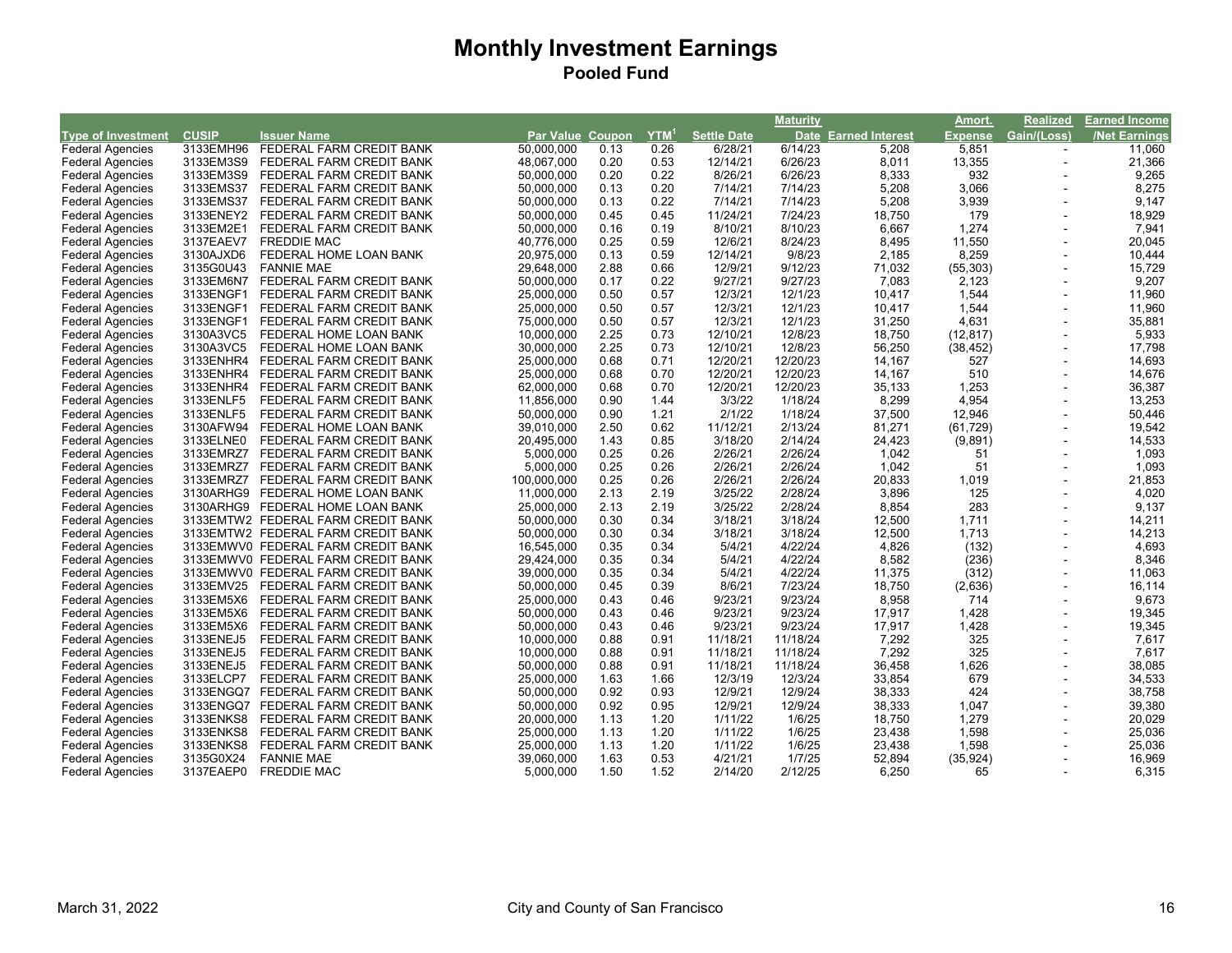|                           |              |                                    |                  |      |                  |                    | <b>Maturity</b> |                             | Amort.         | Realized       | <b>Earned Income</b> |
|---------------------------|--------------|------------------------------------|------------------|------|------------------|--------------------|-----------------|-----------------------------|----------------|----------------|----------------------|
| <b>Type of Investment</b> | <b>CUSIP</b> | <b>Issuer Name</b>                 | Par Value Coupon |      | YTM <sup>1</sup> | <b>Settle Date</b> |                 | <b>Date Earned Interest</b> | <b>Expense</b> | Gain/(Loss)    | <b>/Net Earnings</b> |
| <b>Federal Agencies</b>   | 3137EAEP0    | <b>FREDDIE MAC</b>                 | 5,000,000        | 1.50 | 1.52             | 2/14/20            | 2/12/25         | 6,250                       | 65             |                | 6,315                |
| <b>Federal Agencies</b>   | 3137EAEP0    | <b>FREDDIE MAC</b>                 | 5,000,000        | 1.50 | 1.52             | 2/14/20            | 2/12/25         | 6,250                       | 65             | $\sim$         | 6,315                |
| <b>Federal Agencies</b>   | 3137EAEP0    | <b>FREDDIE MAC</b>                 | 15,000,000       | 1.50 | 1.52             | 2/14/20            | 2/12/25         | 18,750                      | 196            |                | 18,946               |
| <b>Federal Agencies</b>   | 3137EAEP0    | <b>FREDDIE MAC</b>                 | 50,000,000       | 1.50 | 1.52             | 2/14/20            | 2/12/25         | 62,500                      | 654            |                | 63,154               |
| <b>Federal Agencies</b>   | 3137EAEP0    | <b>FREDDIE MAC</b>                 | 53,532,000       | 1.50 | 0.55             | 4/21/21            | 2/12/25         | 66,915                      | (42, 685)      |                | 24,230               |
| <b>Federal Agencies</b>   | 3133ELQY3    | FEDERAL FARM CREDIT BANK           | 16,000,000       | 1.21 | 1.22             | 3/23/20            | 3/3/25          | 16,133                      | 159            |                | 16,293               |
| <b>Federal Agencies</b>   | 3133ELQY3    | FEDERAL FARM CREDIT BANK           | 24,000,000       | 1.21 | 1.24             | 3/23/20            | 3/3/25          | 24,200                      | 614            |                | 24,814               |
| <b>Federal Agencies</b>   |              | 3133EMWT5 FEDERAL FARM CREDIT BANK | 50,000,000       | 0.60 | 0.61             | 4/21/21            | 4/21/25         | 25,000                      | 562            |                | 25,562               |
| <b>Federal Agencies</b>   | 3135G03U5    | <b>FANNIE MAE</b>                  | 37,938,000       | 0.63 | 1.08             | 12/8/21            | 4/22/25         | 19,759                      | 14,359         |                | 34,119               |
| <b>Federal Agencies</b>   | 3135G03U5    | <b>FANNIE MAE</b>                  | 50,000,000       | 0.63 | 0.57             | 7/12/21            | 4/22/25         | 26,042                      | (2, 426)       |                | 23,616               |
| <b>Federal Agencies</b>   | 3135G03U5    | <b>FANNIE MAE</b>                  | 50,000,000       | 0.63 | 1.08             | 12/8/21            | 4/22/25         | 26,042                      | 19,039         |                | 45,081               |
| <b>Federal Agencies</b>   | 3135G04Z3    | <b>FANNIE MAE</b>                  | 4,655,000        | 0.50 | 1.11             | 12/8/21            | 6/17/25         | 1,940                       | 2,369          |                | 4,309                |
| <b>Federal Agencies</b>   | 3135G04Z3    | <b>FANNIE MAE</b>                  | 10,000,000       | 0.50 | 1.11             | 12/8/21            | 6/17/25         | 4,167                       | 5,068          |                | 9,235                |
| <b>Federal Agencies</b>   | 3130AN4A5    | FEDERAL HOME LOAN BANK             | 17,680,000       | 0.70 | 0.62             | 7/12/21            | 6/30/25         | 10,313                      | (1, 169)       |                | 9,145                |
| <b>Federal Agencies</b>   | 3135G05X7    | <b>FANNIE MAE</b>                  | 25,000,000       | 0.38 | 0.66             | 3/4/21             | 8/25/25         | 7,813                       | 5,987          |                | 13,799               |
| <b>Federal Agencies</b>   | 3135G05X7    | <b>FANNIE MAE</b>                  | 72,500,000       | 0.38 | 0.57             | 2/25/21            | 8/25/25         | 22,656                      | 12,045         |                | 34,701               |
| <b>Federal Agencies</b>   | 3130A8ZQ9    | FEDERAL HOME LOAN BANK             | 10,295,000       | 1.75 | 1.03             | 11/2/21            | 9/12/25         | 15,014                      | (6, 163)       |                | 8,850                |
| <b>Federal Agencies</b>   | 3137EAEX3    | <b>FREDDIE MAC</b>                 | 22,600,000       | 0.38 | 0.68             | 3/4/21             | 9/23/25         | 7,063                       | 5,676          |                | 12,738               |
| <b>Federal Agencies</b>   | 3133ENEG1    | FEDERAL FARM CREDIT BANK           | 39,675,000       | 1.05 | 1.08             | 11/17/21           | 11/17/25        | 34,716                      | 1,120          |                | 35,835               |
| <b>Federal Agencies</b>   | 3133ENEG1    | FEDERAL FARM CREDIT BANK           | 55,000,000       | 1.05 | 1.09             | 11/17/21           | 11/17/25        | 48,125                      | 1,634          |                | 49,759               |
| <b>Federal Agencies</b>   |              | 3133ENHM5 FEDERAL FARM CREDIT BANK | 45,000,000       | 1.17 | 1.20             | 12/16/21           | 12/16/25        | 43,875                      | 974            |                | 44,849               |
| <b>Federal Agencies</b>   |              | 3133ENHM5 FEDERAL FARM CREDIT BANK | 50,000,000       | 1.17 | 1.20             | 12/16/21           | 12/16/25        | 48,750                      | 1,082          |                | 49,832               |
| <b>Federal Agencies</b>   | 3133EMZ21    | FEDERAL FARM CREDIT BANK           | 15,500,000       | 0.69 | 0.75             | 8/9/21             | 4/6/26          | 8,913                       | 763            |                | 9,675                |
| <b>Federal Agencies</b>   |              | 3130ANNM8 FEDERAL HOME LOAN BANK   | 25,000,000       | 1.05 | 1.05             | 8/19/21            | 7/13/26         | 21,875                      |                |                | 21,875               |
| <b>Federal Agencies</b>   | 3130ANNM8    | FEDERAL HOME LOAN BANK             | 25,000,000       | 1.05 | 1.05             | 8/19/21            | 7/13/26         | 21,875                      |                |                | 21,875               |
| <b>Federal Agencies</b>   |              | 3130ANNM8 FEDERAL HOME LOAN BANK   | 25,000,000       | 1.05 | 1.05             | 8/19/21            | 7/13/26         | 21,875                      |                | $\blacksquare$ | 21,875               |
| <b>Federal Agencies</b>   | 3130ANNM8    | FEDERAL HOME LOAN BANK             | 25,000,000       | 1.05 | 1.05             | 8/19/21            | 7/13/26         | 21,875                      |                | $\blacksquare$ | 21,875               |
| <b>Federal Agencies</b>   |              | 3130ANMP2 FEDERAL HOME LOAN BANK   | 25,000,000       | 1.07 | 1.07             | 8/20/21            | 7/27/26         | 22,292                      |                | $\blacksquare$ | 22,292               |
| <b>Federal Agencies</b>   | 3130ANMP2    | FEDERAL HOME LOAN BANK             | 25,000,000       | 1.07 | 1.07             | 8/20/21            | 7/27/26         | 22,292                      |                |                | 22,292               |
| <b>Federal Agencies</b>   |              | 3130ANMP2 FEDERAL HOME LOAN BANK   | 25,000,000       | 1.07 | 1.07             | 8/20/21            | 7/27/26         | 22,292                      |                | $\blacksquare$ | 22,292               |
| Federal Agencies          |              | 3130ANMP2 FEDERAL HOME LOAN BANK   | 25,000,000       | 1.07 | 1.07             | 8/20/21            | 7/27/26         | 22,292                      |                |                | 22,292               |
| <b>Federal Agencies</b>   | 3130ANTG5    | FEDERAL HOME LOAN BANK             | 25,000,000       | 1.05 | 1.05             | 9/13/21            | 8/10/26         | 21,875                      |                |                | 21,875               |
| <b>Federal Agencies</b>   | 3130ANTG5    | FEDERAL HOME LOAN BANK             | 25,000,000       | 1.05 | 1.05             | 9/13/21            | 8/10/26         | 21,875                      |                |                | 21,875               |
| <b>Federal Agencies</b>   | 3130ANTG5    | FEDERAL HOME LOAN BANK             | 25,000,000       | 1.05 | 1.05             | 9/13/21            | 8/10/26         | 21,875                      |                |                | 21,875               |
| <b>Federal Agencies</b>   | 3130ANTG5    | FEDERAL HOME LOAN BANK             | 25,000,000       | 1.05 | 1.05             | 9/13/21            | 8/10/26         | 21,875                      |                |                | 21,875               |
| <b>Federal Agencies</b>   | 3130AP6T7    | FEDERAL HOME LOAN BANK             | 25,000,000       | 1.08 | 1.08             | 10/1/21            | 9/3/26          | 22,396                      |                |                | 22,396               |
| Federal Agencies          | 3130AP6T7    | FEDERAL HOME LOAN BANK             | 25,000,000       | 1.08 | 1.08             | 10/1/21            | 9/3/26          | 22,396                      |                |                | 22,396               |
| <b>Federal Agencies</b>   | 3130AP6T7    | FEDERAL HOME LOAN BANK             | 25,000,000       | 1.08 | 1.08             | 10/1/21            | 9/3/26          | 22,396                      |                |                | 22,396               |
| <b>Federal Agencies</b>   | 3130AP6T7    | FEDERAL HOME LOAN BANK             | 25,000,000       | 1.08 | 1.08             | 10/1/21            | 9/3/26          | 22,396                      |                | $\sim$         | 22,396               |
| <b>Federal Agencies</b>   | 3130APPR0    | FEDERAL HOME LOAN BANK             | 25,000,000       | 1.43 | 1.43             | 11/18/21           | 10/19/26        | 29,792                      |                |                | 29,792               |
| <b>Federal Agencies</b>   | 3130APPR0    | FEDERAL HOME LOAN BANK             | 25,000,000       | 1.43 | 1.43             | 11/18/21           | 10/19/26        | 29,792                      |                | $\sim$         | 29,792               |
| <b>Federal Agencies</b>   | 3130APPR0    | FEDERAL HOME LOAN BANK             | 25,000,000       | 1.43 | 1.43             | 11/18/21           | 10/19/26        | 29,792                      |                |                | 29,792               |
| <b>Federal Agencies</b>   | 3130APPR0    | FEDERAL HOME LOAN BANK             | 25,000,000       | 1.43 | 1.43             | 11/18/21           | 10/19/26        | 29,792                      |                | $\sim$         | 29,792               |
| <b>Federal Agencies</b>   | 3130AQ7L1    | FEDERAL HOME LOAN BANK             | 25,000,000       | 1.61 | 1.61             | 12/16/21           | 11/16/26        | 33,438                      |                |                | 33,438               |
| <b>Federal Agencies</b>   | 3130AQ7L1    | FEDERAL HOME LOAN BANK             | 25,000,000       | 1.61 | 1.61             | 12/16/21           | 11/16/26        | 33,438                      |                | $\blacksquare$ | 33,438               |
| <b>Federal Agencies</b>   | 3130AQ7L1    | FEDERAL HOME LOAN BANK             | 25,000,000       | 1.61 | 1.61             | 12/16/21           | 11/16/26        | 33,438                      |                |                | 33,438               |
| <b>Federal Agencies</b>   | 3130AQ7L1    | FEDERAL HOME LOAN BANK             | 25,000,000       | 1.61 | 1.61             | 12/16/21           | 11/16/26        | 33,438                      |                |                | 33,438               |
| <b>Federal Agencies</b>   | 3130AQJ95    | FEDERAL HOME LOAN BANK             | 25,000,000       | 1.65 | 1.65             | 1/14/22            | 12/14/26        | 34,271                      |                |                | 34,271               |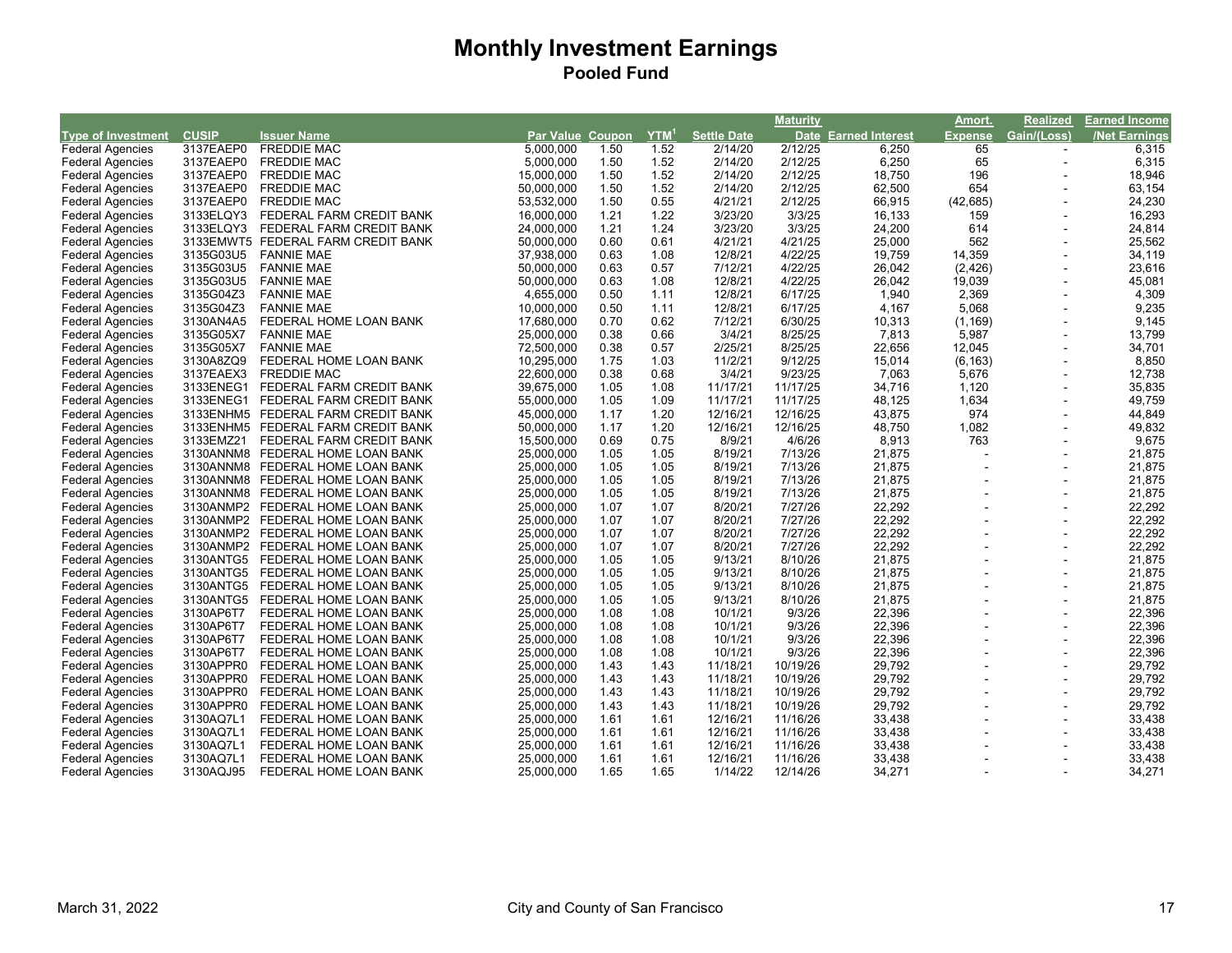|                                |              |                                                      |    |                  |      |                  |                    | <b>Maturity</b> |                      | Amort.               | <b>Realized</b>      |      | <b>Earned Income</b> |
|--------------------------------|--------------|------------------------------------------------------|----|------------------|------|------------------|--------------------|-----------------|----------------------|----------------------|----------------------|------|----------------------|
| <b>Type of Investment</b>      | <b>CUSIP</b> | <b>Issuer Name</b>                                   |    | Par Value Coupon |      | YTM <sup>1</sup> | <b>Settle Date</b> |                 | Date Earned Interest | Expense              | Gain/(Loss)          |      | <b>Net Earnings</b>  |
| <b>Federal Agencies</b>        | 3130AQJ95    | FEDERAL HOME LOAN BANK                               |    | 25.000.000       | 1.65 | 1.65             | 1/14/22            | 12/14/26        | 34,271               |                      |                      |      | 34,271               |
| <b>Federal Agencies</b>        | 3130AQJ95    | FEDERAL HOME LOAN BANK                               |    | 25,000,000       | 1.65 | 1.65             | 1/14/22            | 12/14/26        | 34,271               |                      |                      |      | 34,271               |
| <b>Federal Agencies</b>        | 3130AQJ95    | FEDERAL HOME LOAN BANK                               |    | 25,000,000       | 1.65 | 1.65             | 1/14/22            | 12/14/26        | 34,271               |                      |                      |      | 34,271               |
| <b>Federal Agencies</b>        | 3130ARB59    | FEDERAL HOME LOAN BANK                               |    | 25,000,000       | 2.35 | 2.35             | 3/22/22            | 3/8/27          | 14,688               |                      |                      |      | 14,688               |
| <b>Federal Agencies</b>        | 3130ARB59    | FEDERAL HOME LOAN BANK                               |    | 25,000,000       | 2.35 | 2.35             | 3/22/22            | 3/8/27          | 14,688               |                      |                      |      | 14,688               |
| <b>Federal Agencies</b>        | 3130ARB59    | FEDERAL HOME LOAN BANK                               |    | 25,000,000       | 2.35 | 2.35             | 3/22/22            | 3/8/27          | 14,688               |                      |                      |      | 14,688               |
| <b>Federal Agencies</b>        | 3130ARB59    | FEDERAL HOME LOAN BANK                               |    | 25,000,000       | 2.35 | 2.35             | 3/22/22            | 3/8/27          | 14,688               |                      |                      |      | 14,688               |
| <b>Federal Agencies</b>        | 3133ENRD4    | FEDERAL FARM CREDIT BANK                             |    | 48,573,000       | 1.68 | 2.18             | 3/16/22            | 3/10/27         | 34,001               | 10,031               |                      |      | 44,032               |
| <b>Subtotals</b>               |              |                                                      |    | \$4,746,129,000  |      |                  |                    |                 | 3,414,691            | \$<br>$(79, 268)$ \$ |                      | -\$  | 3,335,422            |
|                                |              |                                                      |    |                  |      |                  |                    |                 |                      |                      |                      |      |                      |
| <b>Public Time Deposits</b>    |              | PPEB3XSW4 BANK OF SAN FRANCISCO                      | \$ |                  | 0.09 | 0.09             | 9/20/21            | $3/21/22$ \$    | 500 \$               |                      | $-$ \$<br>\$         |      | 500                  |
| <b>Public Time Deposits</b>    |              | PPEE3CH06 BRIDGE BANK                                |    |                  | 0.09 | 0.09             | 9/20/21            | 3/21/22         | 494                  |                      |                      |      | 494                  |
|                                |              | Public Time Deposits PPES5U4Q0 BANK OF SAN FRANCISCO |    | 10,000,000       | 0.13 | 0.13             | 12/6/21            | 6/6/22          | 1,119                |                      |                      |      | 1,119                |
| Public Time Deposits PPEJ79PT6 |              | <b>BRIDGE BANK</b>                                   |    | 10,000,000       | 0.15 | 0.15             | 12/20/21           | 6/20/22         | 1,274                |                      |                      |      | 1,274                |
| Public Time Deposits PPE4E8VT6 |              | <b>BANK OF SAN FRANCISCO</b>                         |    | 10,000,000       | 0.81 | 0.81             | 3/21/22            | 9/19/22         | 2,475                |                      |                      |      | 2,475                |
| Public Time Deposits PPEEE5T97 |              | <b>BRIDGE BANK</b>                                   |    | 10,000,000       | 0.81 | 0.81             | 3/21/22            | 9/19/22         | 2,441                |                      |                      |      | 2,441                |
| <b>Subtotals</b>               |              |                                                      | Ŝ  | 40,000,000       |      |                  |                    |                 | 8,304                | \$<br>- \$           | $\blacksquare$       | - \$ | 8,304                |
|                                |              |                                                      |    |                  |      |                  |                    |                 |                      |                      |                      |      |                      |
| Negotiable CDs                 | 06367CBZ9    | <b>BANK OF MONTREAL CHICAGO</b>                      | \$ | $\sim$           | 0.20 | 0.20             | 3/3/21             | $3/2/22$ \$     | 565 \$               | $\blacksquare$       | \$<br>$\blacksquare$ | \$   | 565                  |
| Negotiable CDs                 | 89114W3C7    | TORONTO DOMINION BANK NY                             |    |                  | 0.21 | 0.21             | 3/4/21             | 3/4/22          | 875                  |                      |                      |      | 875                  |
| Negotiable CDs                 | 78012UJ30    | ROYAL BANK OF CANADA NY                              |    |                  | 0.23 | 0.23             | 3/11/21            | 3/11/22         | 3,194                |                      |                      |      | 3,194                |
| Negotiable CDs                 | 89114W4K8    | TORONTO DOMINION BANK NY                             |    |                  | 0.23 | 0.23             | 3/15/21            | 3/15/22         | 4,472                |                      |                      |      | 4,472                |
| Negotiable CDs                 | 06367CCY1    | <b>BANK OF MONTREAL CHICAGO</b>                      |    |                  | 0.26 | 0.26             | 3/16/21            | 3/16/22         | 5,435                |                      |                      |      | 5,435                |
| Negotiable CDs                 | 78012UH73    | ROYAL BANK OF CANADA NY                              |    |                  | 0.22 | 0.22             | 3/11/21            | 3/16/22         | 4,583                |                      |                      |      | 4,583                |
| Negotiable CDs                 | 78012UK46    | ROYAL BANK OF CANADA NY                              |    |                  | 0.23 | 0.23             | 3/30/21            | 3/28/22         | 8,625                |                      |                      |      | 8,625                |
| Negotiable CDs                 | 89114W5N1    | TORONTO DOMINION BANK NY                             |    |                  | 0.22 | 0.22             | 3/30/21            | 3/28/22         | 8,250                |                      |                      |      | 8,250                |
| Negotiable CDs                 | 78012UK53    | ROYAL BANK OF CANADA NY                              |    | 50,000,000       | 0.23 | 0.23             | 4/6/21             | 4/6/22          | 9,903                |                      |                      |      | 9,903                |
| Negotiable CDs                 | 89114W6T7    | <b>TORONTO DOMINION BANK NY</b>                      |    | 50,000,000       | 0.22 | 0.22             | 4/13/21            | 4/11/22         | 9,472                |                      |                      |      | 9,472                |
| Negotiable CDs                 | 89114WHS7    | TORONTO DOMINION BANK NY                             |    | 50,000,000       | 0.16 | 0.16             | 10/12/21           | 4/13/22         | 6,889                |                      |                      |      | 6,889                |
| Negotiable CDs                 | 06367CHR1    | <b>BANK OF MONTREAL CHICAGO</b>                      |    | 100,000,000      | 0.17 | 0.17             | 7/6/21             | 5/9/22          | 14,639               |                      |                      |      | 14,639               |
| Negotiable CDs                 | 89114WBD6    | TORONTO DOMINION BANK NY                             |    | 50,000,000       | 0.21 | 0.21             | 5/25/21            | 5/25/22         | 9,042                |                      |                      |      | 9,042                |
| Negotiable CDs                 | 06417MTV7    | BANK OF NOVA SCOTIA HOUS                             |    | 100,000,000      | 0.30 | 0.30             | 12/2/21            | 6/15/22         | 25,833               |                      |                      |      | 25,833               |
| Negotiable CDs                 | 78012UT96    | ROYAL BANK OF CANADA NY                              |    | 100,000,000      | 0.15 | 0.15             | 9/16/21            | 6/17/22         | 12,917               |                      |                      |      | 12,917               |
| Negotiable CDs                 | 06417MTY1    | <b>BANK OF NOVA SCOTIA HOUS</b>                      |    | 100,000,000      | 0.31 | 0.31             | 12/6/21            | 6/30/22         | 26,694               |                      |                      |      | 26,694               |
| Negotiable CDs                 | 78012UX42    | ROYAL BANK OF CANADA NY                              |    | 50,000,000       | 0.20 | 0.20             | 10/29/21           | 6/30/22         | 8,611                |                      |                      |      | 8,611                |
| Negotiable CDs                 | 89114WMZ5    | TORONTO DOMINION BANK NY                             |    | 50,000,000       | 0.30 | 0.30             | 12/13/21           | 6/30/22         | 12,917               |                      |                      |      | 12,917               |
|                                |              |                                                      |    |                  | 0.53 |                  |                    | 6/30/22         |                      |                      |                      |      | 22,819               |
| Negotiable CDs                 | 89114WQB4    | TORONTO DOMINION BANK NY                             |    | 50,000,000       |      | 0.53             | 2/1/22             |                 | 22,819               |                      |                      |      |                      |
| Negotiable CDs                 | 06367CQB6    | <b>BANK OF MONTREAL CHICAGO</b>                      |    | 50,000,000       | 0.33 | 0.33             | 12/17/21           | 7/1/22          | 14,208               |                      |                      |      | 14,208               |
| Negotiable CDs                 | 89114WJ89    | TORONTO DOMINION BANK NY                             |    | 50,000,000       | 0.21 | 0.21             | 10/19/21           | 7/1/22          | 9,042                |                      |                      |      | 9,042                |
| Negotiable CDs                 | 06417MUM5    | BANK OF NOVA SCOTIA HOUS                             |    | 100,000,000      | 0.31 | 0.31             | 12/13/21           | 7/6/22          | 26,694               |                      |                      |      | 26,694               |
| Negotiable CDs                 | 06367CKG1    | <b>BANK OF MONTREAL CHICAGO</b>                      |    | 50,000,000       | 0.18 | 0.18             | 8/25/21            | 7/18/22         | 7,750                |                      |                      |      | 7,750                |
| Negotiable CDs                 | 06367CKN6    | <b>BANK OF MONTREAL CHICAGO</b>                      |    | 50,000,000       | 0.18 | 0.18             | 8/30/21            | 7/18/22         | 7,750                |                      |                      |      | 7,750                |
| Negotiable CDs                 | 06417MSJ5    | BANK OF NOVA SCOTIA HOUS                             |    | 50,000,000       | 0.24 | 0.24             | 11/2/21            | 8/1/22          | 10,333               |                      |                      |      | 10,333               |
| Negotiable CDs                 | 06367CST5    | <b>BANK OF MONTREAL CHICAGO</b>                      |    | 50,000,000       | 0.83 | 0.83             | 3/2/22             | 8/29/22         | 34,583               |                      |                      |      | 34,583               |
| Negotiable CDs                 | 78012U3T0    | ROYAL BANK OF CANADA NY                              |    | 50,000,000       | 0.80 | 0.80             | 2/28/22            | 8/29/22         | 34,444               |                      |                      |      | 34,444               |
| Negotiable CDs                 | 06367CSP3    | <b>BANK OF MONTREAL CHICAGO</b>                      |    | 50,000,000       | 0.82 | 0.82             | 2/28/22            | 9/12/22         | 35,306               |                      |                      |      | 35,306               |
| Negotiable CDs                 | 78012U3V5    | ROYAL BANK OF CANADA NY                              |    | 50,000,000       | 0.85 | 0.85             | 3/1/22             | 9/12/22         | 36,597               |                      |                      |      | 36,597               |
| Negotiable CDs                 | 78012U4G7    | ROYAL BANK OF CANADA NY                              |    | 50,000,000       | 1.42 | 1.42             | 3/15/22            | 9/22/22         | 33,528               |                      |                      |      | 33,528               |
| Negotiable CDs                 | 78012U4H5    | ROYAL BANK OF CANADA NY                              |    | 50,000,000       | 1.44 | 1.44             | 3/15/22            | 9/26/22         | 34,000               |                      |                      |      | 34,000               |
| Negotiable CDs                 | 78012UW84    | ROYAL BANK OF CANADA NY                              |    | 50,000,000       | 0.28 | 0.28             | 10/26/21           | 9/26/22         | 12,056               |                      |                      |      | 12,056               |
| Negotiable CDs                 | 78012UW68    | ROYAL BANK OF CANADA NY                              |    | 50,000,000       | 0.30 | 0.30             | 10/25/21           | 10/24/22        | 12,917               |                      |                      |      | 12,917               |
| Negotiable CDs                 | 96130ALC0    | <b>WESTPAC BANKING CORP NY</b>                       |    | 50,000,000       | 0.30 | 0.30             | 10/27/21           | 10/24/22        | 12,917               |                      |                      |      | 12,917               |
| Negotiable CDs                 | 78012U2E4    | ROYAL BANK OF CANADA NY                              |    | 50,000,000       | 0.48 | 0.48             | 12/2/21            | 12/2/22         | 20,667               |                      |                      |      | 20,667               |
| Negotiable CDs                 | 89114WM36    | TORONTO DOMINION BANK NY                             |    | 50,000,000       | 0.48 | 0.48             | 12/2/21            | 12/2/22         | 20,667               |                      |                      |      | 20,667               |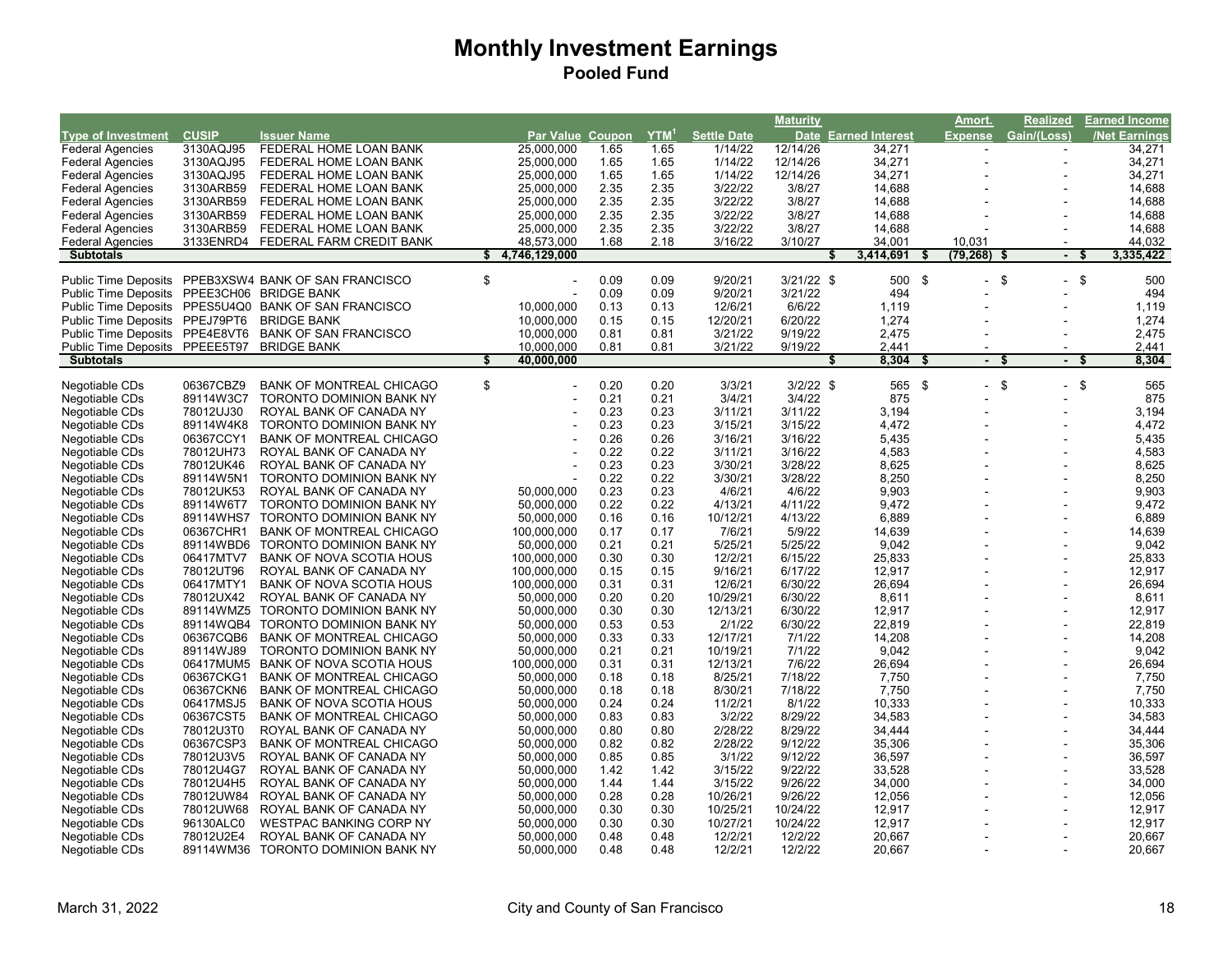|                              |              |                                    |                   |      |                  |                    | <b>Maturity</b> |                      |      | Amort.                   | <b>Realized</b>        |      | <b>Earned Income</b> |
|------------------------------|--------------|------------------------------------|-------------------|------|------------------|--------------------|-----------------|----------------------|------|--------------------------|------------------------|------|----------------------|
| <b>Type of Investment</b>    | <b>CUSIP</b> | <b>Issuer Name</b>                 | Par Value Coupon  |      | YTM <sup>1</sup> | <b>Settle Date</b> |                 | Date Earned Interest |      | <b>Expense</b>           | Gain/(Loss)            |      | <b>Net Earnings</b>  |
| Negotiable CDs               | 06367CPS0    | <b>BANK OF MONTREAL CHICAGO</b>    | 50,000,000        | 0.52 | 0.52             | 12/8/21            | 12/7/22         | 22,389               |      | $\overline{\phantom{a}}$ |                        |      | 22,389               |
| Negotiable CDs               | 89114WP58    | TORONTO DOMINION BANK NY           | 60,000,000        | 0.57 | 0.57             | 1/6/22             | 12/30/22        | 29,450               |      |                          |                        |      | 29,450               |
| Negotiable CDs               | 06367CSR9    | <b>BANK OF MONTREAL CHICAGO</b>    | 50,000,000        | 1.18 | 1.18             | 3/1/22             | 1/30/23         | 50,806               |      |                          |                        |      | 50,806               |
| Negotiable CDs               | 89114WQL2    | <b>TORONTO DOMINION BANK NY</b>    | 50.000.000        | 0.95 | 0.95             | 2/3/22             | 1/30/23         | 40.903               |      |                          |                        |      | 40,903               |
| Negotiable CDs               | 06367CSM0    | <b>BANK OF MONTREAL CHICAGO</b>    | 50.000.000        | 1.35 | 1.35             | 2/28/22            | 2/13/23         | 58,125               |      |                          |                        |      | 58,125               |
| Negotiable CDs               | 89114WRW7    | <b>TORONTO DOMINION BANK NY</b>    | 50,000,000        | 1.35 | 1.35             | 2/28/22            | 2/13/23         | 58,125               |      |                          |                        |      | 58,125               |
| <b>Subtotals</b>             |              |                                    | \$1,960,000,000   |      |                  |                    |                 | 818,991              | \$   |                          | \$                     | - \$ | 818,991              |
|                              |              |                                    |                   |      |                  |                    |                 |                      |      |                          |                        |      |                      |
| <b>Commercial Paper</b>      | 89233HDT8    | <b>TOYOTA MOTOR CREDIT CORP</b>    | \$<br>25.000.000  | 0.00 | 0.17             | 10/28/21           | $4/27/22$ \$    |                      | - \$ | $3.660$ \$               | $-$ \$                 |      | 3,660                |
| <b>Commercial Paper</b>      | 89233HF82    | TOYOTA MOTOR CREDIT CORP           | 50,000,000        | 0.00 | 0.20             | 11/10/21           | 6/8/22          |                      |      | 8,611                    |                        |      | 8,611                |
| <b>Commercial Paper</b>      | 89233HFE9    | <b>TOYOTA MOTOR CREDIT CORP</b>    | 50,000,000        | 0.00 | 0.21             | 10/25/21           | 6/14/22         |                      |      | 9,042                    |                        |      | 9,042                |
| <b>Commercial Paper</b>      | 89233HFF6    | <b>TOYOTA MOTOR CREDIT CORP</b>    | 50,000,000        | 0.00 | 0.32             | 12/21/21           | 6/15/22         |                      |      | 13,778                   |                        |      | 13,778               |
| <b>Commercial Paper</b>      | 89233HFF6    | <b>TOYOTA MOTOR CREDIT CORP</b>    | 50,000,000        | 0.00 | 0.30             | 1/4/22             | 6/15/22         |                      |      | 12,917                   |                        |      | 12,917               |
| <b>Commercial Paper</b>      | 89233HFN9    | <b>TOYOTA MOTOR CREDIT CORP</b>    | 50,000,000        | 0.00 | 0.27             | 12/6/21            | 6/22/22         |                      |      | 11,625                   |                        |      | 11,625               |
| <b>Commercial Paper</b>      | 89233HFQ2    | <b>TOYOTA MOTOR CREDIT CORP</b>    | 60,000,000        | 0.00 | 0.31             | 12/16/21           | 6/24/22         |                      |      | 16,017                   |                        |      | 16,017               |
| <b>Commercial Paper</b>      | 89233HFW9    | <b>TOYOTA MOTOR CREDIT CORP</b>    | 50.000.000        | 0.00 | 0.19             | 10/19/21           | 6/30/22         |                      |      | 8,181                    |                        |      | 8,181                |
| <b>Commercial Paper</b>      | 89233HFW9    | <b>TOYOTA MOTOR CREDIT CORP</b>    | 50,000,000        | 0.00 | 0.24             | 11/1/21            | 6/30/22         |                      |      | 10,333                   |                        |      | 10,333               |
| <b>Commercial Paper</b>      | 62479MG15    | <b>MUFG BANK LTD NY</b>            | 50.000.000        | 0.00 | 0.65             | 2/23/22            | 7/1/22          |                      |      | 27,986                   |                        |      | 27,986               |
| <b>Commercial Paper</b>      | 89233HG16    | <b>TOYOTA MOTOR CREDIT CORP</b>    | 50,000,000        | 0.00 | 0.24             | 11/19/21           | 7/1/22          |                      |      | 10,333                   |                        |      | 10,333               |
| <b>Commercial Paper</b>      | 62479MGL1    | <b>MUFG BANK LTD NY</b>            | 50,000,000        | 0.00 | 0.67             | 2/28/22            | 7/20/22         |                      |      | 28,847                   |                        |      | 28,847               |
| <b>Commercial Paper</b>      | 62479MGN7    | MUFG BANK LTD NY                   | 50,000,000        | 0.00 | 0.70             | 3/1/22             | 7/22/22         |                      |      | 30,139                   |                        |      | 30,139               |
| <b>Commercial Paper</b>      | 89233HH15    | TOYOTA MOTOR CREDIT CORP           | 50,000,000        | 0.00 | 0.25             | 11/4/21            | 8/1/22          |                      |      | 10,764                   |                        |      | 10,764               |
| <b>Commercial Paper</b>      | 62479MH30    | MUFG BANK LTD NY                   | 50,000,000        | 0.00 | 1.21             | 3/28/22            | 8/3/22          |                      |      | 6,667                    |                        |      | 6,667                |
| <b>Subtotals</b>             |              |                                    | \$<br>735,000,000 |      |                  |                    |                 |                      |      | 208,899                  | - \$<br>$\blacksquare$ | - \$ | 208,899              |
|                              |              |                                    |                   |      |                  |                    |                 |                      |      |                          |                        |      |                      |
| Money Market Funds 09248U718 |              | <b>BLACKROCK LIQ INST GOV FUND</b> | \$<br>13,547,795  | 0.10 | 0.10             | 3/31/22            | $4/1/22$ \$     | $1,202$ \$           |      |                          | \$                     | \$   | 1,202                |
| Money Market Funds 262006208 |              | DREYFUS GOVERN CASH MGMT-I         | 227,764,205       | 0.09 | 0.09             | 3/31/22            | 4/1/22          | 21,735               |      |                          |                        |      | 21,735               |
| Money Market Funds 31607A703 |              | <b>FIDELITY INST GOV FUND</b>      | 14,349,165        | 0.08 | 0.08             | 3/31/22            | 4/1/22          | 972                  |      |                          |                        |      | 972                  |
| Money Market Funds 608919718 |              | FEDERATED GOVERNMENT OBL-PRM       | 11,100,196        | 0.09 | 0.09             | 3/31/22            | 4/1/22          | 879                  |      |                          |                        |      | 879                  |
| Money Market Funds 61747C707 |              | MORGAN STANLEY INST GOVT FUND      | 328,439,731       | 0.15 | 0.15             | 3/31/22            | 4/1/22          | 33,519               |      |                          |                        |      | 33,519               |
| Money Market Funds 85749T517 |              | STATE ST INST US GOV MM-OPP        | 300,040,472       | 0.11 | 0.11             | 3/31/22            | 4/1/22          | 28,881               |      |                          |                        |      | 28,881               |
| <b>Subtotals</b>             |              |                                    | 895,241,565       |      |                  |                    |                 | 87,189<br>S          | £.   | $\blacksquare$           | - \$<br>- S            |      | 87,189               |
|                              |              |                                    |                   |      |                  |                    |                 |                      |      |                          |                        |      |                      |
| Supranationals               | 459058ES8    | <b>INTL BK RECON &amp; DEVELOP</b> | \$<br>64,387,000  | 1.88 | 0.33             | 12/16/21           | 10/7/22 \$      | 100,658              | \$   | $(84, 103)$ \$           |                        | - \$ | 16,556               |
| Supranationals               | 459058JV6    | <b>INTL BK RECON &amp; DEVELOP</b> | 100.000.000       | 0.13 | 0.26             | 4/20/21            | 4/20/23         | 10.500               |      | 8.790                    |                        |      | 19,290               |
| Supranationals               | 4581X0CC0    | INTER-AMERICAN DEVEL BK            | 25,756,000        | 3.00 | 0.65             | 12/15/21           | 10/4/23         | 64,390               |      | (50, 964)                |                        |      | 13,426               |
| Supranationals               | 45906M3B5    | INTL BK RECON & DEVELOP            | 100,000,000       | 1.98 | 1.98             | 3/23/22            | 6/14/24         | 44,000               |      |                          |                        |      | 44,000               |
| Supranationals               | 459056HV2    | INTL BK RECON & DEVELOP            | 50,000,000        | 1.50 | 0.79             | 11/2/21            | 8/28/24         | 62,500               |      | (29, 623)                |                        |      | 32,877               |
| Supranationals               | 4581X0DZ8    | INTER-AMERICAN DEVEL BK            | 50,000,000        | 0.50 | 0.78             | 11/4/21            | 9/23/24         | 20,833               |      | 11,897                   |                        |      | 32,730               |
| Supranationals               | 45950VQG4    | <b>INTL FINANCE CORP</b>           | 10,000,000        | 0.44 | 0.72             | 10/22/21           | 9/23/24         | 3,667                |      | 2,362                    |                        |      | 6,029                |
| Supranationals               | 4581X0CM8    | INTER-AMERICAN DEVEL BK            | 100,000,000       | 2.13 | 0.58             | 4/26/21            | 1/15/25         | 177,083              |      | (129, 379)               |                        |      | 47,704               |
| Supranationals               | 459058JB0    | INTL BK RECON & DEVELOP            | 40,000,000        | 0.63 | 0.56             | 7/23/21            | 4/22/25         | 20,867               |      | (1, 947)                 |                        |      | 18,919               |
| Supranationals               | 4581X0DN5    | INTER-AMERICAN DEVEL BK            | 28,900,000        | 0.63 | 0.99             | 11/1/21            | 7/15/25         | 15,052               |      | 8,734                    |                        |      | 23,786               |
| Supranationals               | 45818WDG8    | INTER-AMERICAN DEVEL BK            | 19,500,000        | 0.82 | 0.75             | 8/25/21            | 2/27/26         | 13,325               |      | (1,071)                  |                        |      | 12,254               |
| <b>Subtotals</b>             |              |                                    | 588,543,000       |      |                  |                    |                 | 532,875              |      | (265, 304)               |                        |      | 267,571              |
| <b>Grand Totals</b>          |              |                                    | \$13,964,913,565  |      |                  |                    |                 | 7.990.468 \$         |      | $(971, 755)$ \$          | - \$                   |      | 7,018,713            |
|                              |              |                                    |                   |      |                  |                    |                 |                      |      |                          |                        |      |                      |

<sup>1</sup> Yield to maturity is calculated at purchase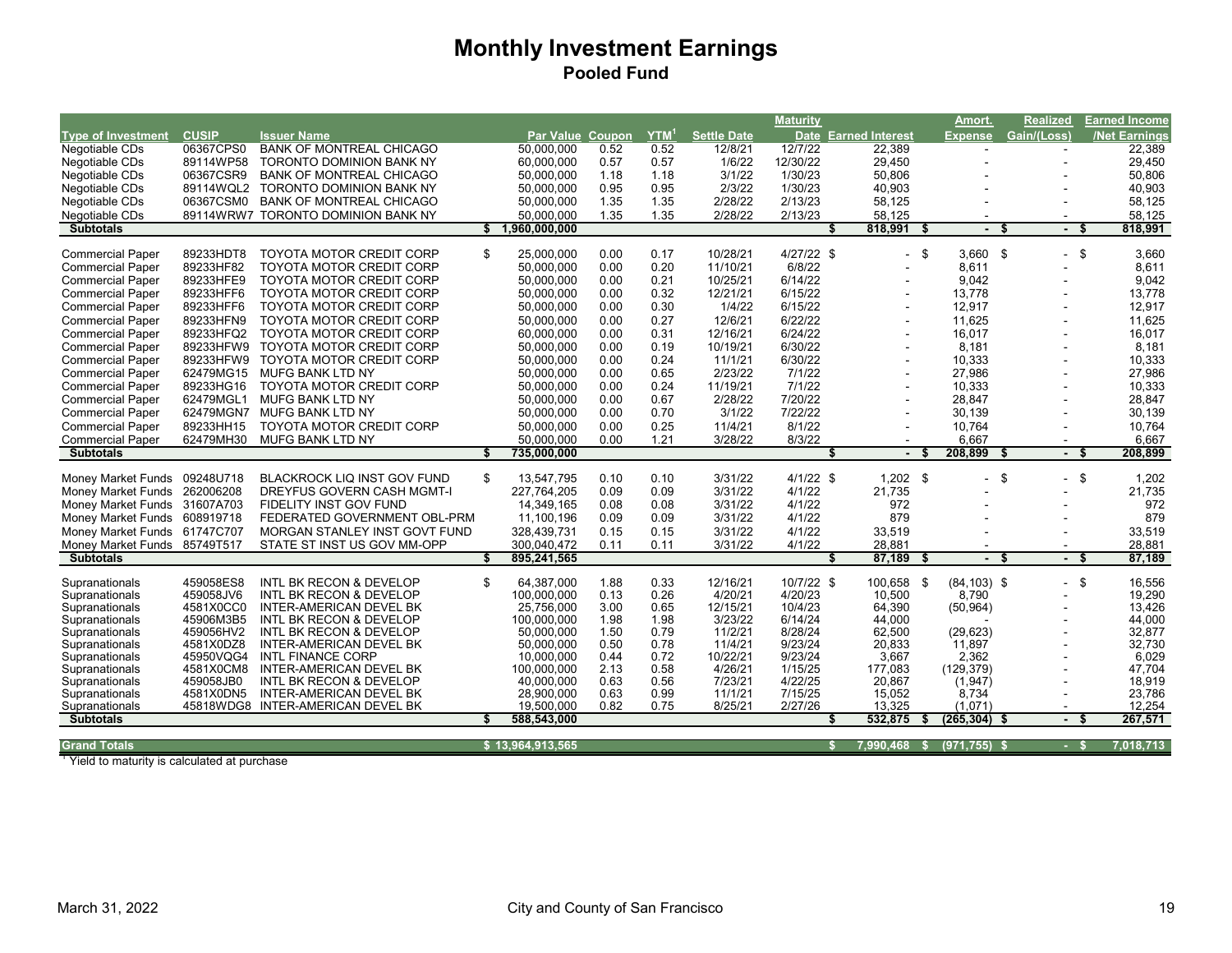## **Investment Transactions Pooled Fund**

| Maturity<br><b>Type of Investment</b><br><b>Issuer Name</b><br>YTM<br><b>Price</b><br><b>Transaction Settle Date</b><br>Par Value<br>Coupon<br><b>Interest</b><br>1/30/23<br>Negotiable CDs<br><b>BANK OF MONTREAL CHICAGO</b><br>06367CSR9<br>\$<br>50,000,000<br>$1.18$ \$ 100.00 \$<br>\$<br>50,000,000<br>Purchase<br>3/1/22<br>1.18<br>$\overline{\phantom{a}}$<br>4/1/22<br>3/1/22<br>61747C707<br>80,000,000<br>0.03<br>0.03<br>100.00<br>Purchase<br>Money Market Funds MORGAN STANLEY INST GOVT<br>80,000,000<br>$\blacksquare$<br>3/1/22<br>6/28/22<br>912796W39<br>99.84<br>U.S. Treasuries<br><b>TREASURY BILL</b><br>25,000,000<br>0.00<br>0.48<br>24,960,333<br>Purchase<br>3/1/22<br>7/22/22<br><b>MUFG BANK LTD NY</b><br>62479MGN7<br>99.72<br>49,860,972<br>Purchase<br><b>Commercial Paper</b><br>50,000,000<br>0.00<br>0.70<br>3/1/22<br>9/12/22<br>Negotiable CDs<br>78012U3V5<br>0.85<br>0.85<br>100.00<br>50,000,000<br>ROYAL BANK OF CANADA NY<br>50.000.000<br>Purchase<br>3/3/22<br>313385TU0<br>24,999,979<br>3/2/22<br><b>Federal Agencies</b><br>FED HOME LN DISCOUNT NT<br>25,000,000<br>0.00<br>0.03<br>100.00<br>Purchase<br>$\blacksquare$<br>4/1/22<br>61747C707<br>3/2/22<br><b>Money Market Funds</b><br>MORGAN STANLEY INST GOVT<br>87,000,000<br>0.15<br>0.15<br>100.00<br>87,000,000<br>Purchase<br>$\blacksquare$<br>8/29/22<br>06367CST5<br>50,000,000<br>Purchase<br>3/2/22<br>Negotiable CDs<br><b>BANK OF MONTREAL CHICAGO</b><br>50,000,000<br>0.83<br>0.83<br>100.00<br>$\overline{a}$<br>3/3/22<br>1/18/24<br>99.01<br><b>Federal Agencies</b><br>3133ENLF5<br>11,856,000<br>0.90<br>1.44<br>13,338<br>11,752,153<br>Purchase<br>FEDERAL FARM CREDIT BANK<br>3/3/22<br>2/3/23<br>99.11<br><b>Federal Agencies</b><br>3133EMPH9<br>45,500,000<br>0.13<br>4,740<br>45,101,055<br>Purchase<br>FEDERAL FARM CREDIT BANK<br>1.10<br>3/3/22<br>2/15/23<br>912828Z86<br>50,000,000<br>100.33<br>50,196,402<br>U.S. Treasuries<br><b>US TREASURY</b><br>1.38<br>1.02<br>30,387<br>Purchase<br>3/4/22<br>4/1/22<br>61747C707<br>35,000,000<br>35,000,000<br>Money Market Funds MORGAN STANLEY INST GOVT<br>0.15<br>0.15<br>100.00<br>Purchase<br>$\overline{\phantom{a}}$<br>3/7/22<br>2/6/23<br>3133827H0<br>2.14<br>1.08<br>100.96<br>44,908,503<br><b>Federal Agencies</b><br>FEDERAL HOME LOAN BANK<br>44,400,000<br>81,819<br>Purchase<br>3/8/22<br>3/15/24<br>91282CBR1<br>50,000,000<br>0.25<br>48,769,067<br>Purchase<br>U.S. Treasuries<br><b>US TREASURY</b><br>1.55<br>97.42<br>60,083<br>3/9/22<br>4/1/22<br>61747C707<br>100.00<br>Money Market Funds MORGAN STANLEY INST GOVT<br>16,000,000<br>0.15<br>0.15<br>16,000,000<br>Purchase<br>3/11/22<br>4/1/22<br>262006208<br>Purchase<br>Money Market Funds DREYFUS GOVERN CASH MGMT<br>30,000,000<br>0.09<br>0.09<br>100.00<br>30,000,000<br>$\overline{a}$<br>3/11/22<br>4/1/22<br>61747C707<br>Money Market Funds MORGAN STANLEY INST GOVT<br>180,000,000<br>0.15<br>0.15<br>100.00<br>180,000,000<br>Purchase<br>9/22/22<br>3/15/22<br>Negotiable CDs<br>78012U4G7<br>50,000,000<br>1.42<br>1.42<br>100.00<br>50,000,000<br>Purchase<br>ROYAL BANK OF CANADA NY<br>$\overline{a}$<br>9/26/22<br>3/15/22<br>Negotiable CDs<br>ROYAL BANK OF CANADA NY<br>78012U4H5<br>50,000,000<br>1.44<br>1.44<br>100.00<br>50,000,000<br>Purchase<br>$\overline{a}$<br>3/10/27<br>3/16/22<br><b>Federal Agencies</b><br>FEDERAL FARM CREDIT BANK<br>3133ENRD4<br>48,573,000<br>1.68<br>2.18<br>97.65<br>13,600<br>47,445,621<br>Purchase<br>4/1/22<br>3/16/22<br>61747C707<br>0.15<br>100.00<br>Purchase<br>Money Market Funds MORGAN STANLEY INST GOVT<br>25,000,000<br>0.15<br>25,000,000<br>4/1/22<br>3/18/22<br>61747C707<br>100.00<br>20,000,000<br>Purchase<br>Money Market Funds MORGAN STANLEY INST GOVT<br>20,000,000<br>0.15<br>0.15<br>$\overline{\phantom{a}}$<br>3/22/22<br>912796S91<br>3/21/22<br>U.S. Treasuries<br><b>TREASURY BILL</b><br>50,000,000<br>0.00<br>100.00<br>49,999,764<br>Purchase<br>0.17<br>4/1/22<br>3/21/22<br>Money Market Funds DREYFUS GOVERN CASH MGMT<br>262006208<br>0.09<br>0.09<br>100.00<br>20,000,000<br>Purchase<br>20,000,000<br>$\overline{a}$<br>9/19/22<br>PPE4E8VT6<br>3/21/22<br>Public Time Deposits BANK OF SAN FRANCISCO<br>0.81<br>100.00<br>10,000,000<br>10,000,000<br>0.81<br>Purchase<br>3/21/22<br>9/19/22<br>PPEEE5T97<br>Public Time Deposits BRIDGE BANK<br>0.81<br>0.81<br>100.00<br>10,000,000<br>Purchase<br>10,000,000<br>$\blacksquare$<br>3/22/22<br>3/8/27<br>3130ARB59<br>2.35<br>FEDERAL HOME LOAN BANK<br>25,000,000<br>2.35<br>100.00<br>25,000,000<br>Purchase<br><b>Federal Agencies</b><br>$\blacksquare$<br>3/8/27<br>3130ARB59<br>3/22/22<br><b>Federal Agencies</b><br>25,000,000<br>2.35<br>2.35<br>100.00<br>25,000,000<br>Purchase<br>FEDERAL HOME LOAN BANK<br>$\overline{a}$<br>3/8/27<br>3/22/22<br><b>Federal Agencies</b><br>3130ARB59<br>25,000,000<br>2.35<br>2.35<br>100.00<br>25,000,000<br>Purchase<br>FEDERAL HOME LOAN BANK<br>3/22/22<br>3/8/27<br><b>Federal Agencies</b><br>3130ARB59<br>25,000,000<br>2.35<br>2.35<br>100.00<br>25,000,000<br>Purchase<br>FEDERAL HOME LOAN BANK<br>$\blacksquare$<br>6/14/24<br>3/23/22<br>45906M3B5<br>100,000,000<br>1.98<br>1.98<br>100.00<br>100,000,000<br>Purchase<br>Supranationals<br>INTL BK RECON & DEVELOP<br>$\overline{a}$<br>4/1/22<br>3/24/22<br>61747C707<br>75,000,000<br>0.15<br>0.15<br>100.00<br>75,000,000<br>Purchase<br>Money Market Funds MORGAN STANLEY INST GOVT<br>$\overline{a}$<br>2/28/24<br>3/25/22<br>3130ARHG9<br>11,000,000<br>2.13<br>2.19<br>99.89<br>10,987,460<br>Purchase<br><b>Federal Agencies</b><br>FEDERAL HOME LOAN BANK<br>$\overline{a}$<br>3/25/22<br>2/28/24<br>3130ARHG9<br>99.89<br>24,971,500<br><b>Federal Agencies</b><br>FEDERAL HOME LOAN BANK<br>25,000,000<br>2.13<br>2.19<br>Purchase<br>$\overline{\phantom{a}}$<br>4/1/22<br>3/25/22<br>Money Market Funds MORGAN STANLEY INST GOVT<br>61747C707<br>100.00<br>150,000,000<br>Purchase<br>150,000,000<br>0.15<br>0.15<br>$\overline{a}$<br>3/28/22<br>3/29/22<br>U.S. Treasuries<br>912796T25<br>50,000,000<br>0.24<br>100.00<br>49,999,667<br>Purchase<br><b>TREASURY BILL</b><br>0.00<br>3/28/22<br>8/3/22<br>62479MH30<br>50,000,000<br>0.00<br>1.21<br>99.57<br>49,786,667<br>Purchase<br><b>Commercial Paper</b><br><b>MUFG BANK LTD NY</b><br>$\blacksquare$<br>3/29/22<br>9/22/22<br>99.52<br><b>TREASURY BILL</b><br>912796U56<br>50,000,000<br>0.00<br>0.98<br>49,759,821<br>Purchase<br>U.S. Treasuries<br>3/29/22<br>11/30/26<br>U.S. Treasuries<br><b>US TREASURY</b><br>91282CDK4<br>50,000,000<br>1.25<br>2.59<br>94.16<br>204,327<br>47,282,452<br>Purchase<br>3/29/22<br>12/31/26<br><b>US TREASURY</b><br>91282CDQ1<br>50,000,000<br>1.25<br>2.55<br>94.21<br>151,934<br>47,259,356<br>U.S. Treasuries<br>Purchase<br>3/31/22<br>4/1/22<br>Money Market Funds BLACKROCK LIQ INST GOV F<br>09248U718<br>1,202<br>0.10<br>100.00<br>1,202<br>Purchase<br>0.10<br>$\overline{\phantom{a}}$<br>21,735<br>3/31/22<br>4/1/22<br>Money Market Funds DREYFUS GOVERN CASH MGMT<br>262006208<br>21,735<br>0.09<br>0.09<br>100.00<br>Purchase<br>$\overline{a}$<br>972<br>3/31/22<br>4/1/22<br>31607A703<br>972<br>100.00<br>Purchase<br>Money Market Funds FIDELITY INST GOV FUND<br>0.08<br>0.08<br>$\overline{a}$<br>879<br>3/31/22<br>4/1/22<br>608919718<br>879<br>0.09<br>0.09<br>100.00<br>Purchase<br>Money Market Funds FEDERATED GOVERNMENT OBL<br>33,519<br>3/31/22<br>4/1/22<br>Money Market Funds MORGAN STANLEY INST GOVT<br>33,519<br>100.00<br>Purchase<br>61747C707<br>0.15<br>0.15<br>4/1/22<br>28,881<br>Purchase<br>3/31/22<br>Money Market Funds STATE ST INST US GOV MM-<br>85749T517<br>28,881<br>0.11<br>0.11<br>100.00<br>9/29/22<br>49,734,584<br>Purchase<br>3/31/22<br>U.S. Treasuries<br><b>TREASURY BILL</b><br>912796U64<br>50,000,000<br>0.00<br>1.06<br>99.47<br>0.68<br><b>Subtotals</b><br>\$1,924,416,189<br>0.91<br>99.53<br>560,228<br>\$1,915,862,544<br>\$<br>S. | For month ended March 31, 2022 |  |  |  |  |              |  |  |  |  |  |  |             |
|----------------------------------------------------------------------------------------------------------------------------------------------------------------------------------------------------------------------------------------------------------------------------------------------------------------------------------------------------------------------------------------------------------------------------------------------------------------------------------------------------------------------------------------------------------------------------------------------------------------------------------------------------------------------------------------------------------------------------------------------------------------------------------------------------------------------------------------------------------------------------------------------------------------------------------------------------------------------------------------------------------------------------------------------------------------------------------------------------------------------------------------------------------------------------------------------------------------------------------------------------------------------------------------------------------------------------------------------------------------------------------------------------------------------------------------------------------------------------------------------------------------------------------------------------------------------------------------------------------------------------------------------------------------------------------------------------------------------------------------------------------------------------------------------------------------------------------------------------------------------------------------------------------------------------------------------------------------------------------------------------------------------------------------------------------------------------------------------------------------------------------------------------------------------------------------------------------------------------------------------------------------------------------------------------------------------------------------------------------------------------------------------------------------------------------------------------------------------------------------------------------------------------------------------------------------------------------------------------------------------------------------------------------------------------------------------------------------------------------------------------------------------------------------------------------------------------------------------------------------------------------------------------------------------------------------------------------------------------------------------------------------------------------------------------------------------------------------------------------------------------------------------------------------------------------------------------------------------------------------------------------------------------------------------------------------------------------------------------------------------------------------------------------------------------------------------------------------------------------------------------------------------------------------------------------------------------------------------------------------------------------------------------------------------------------------------------------------------------------------------------------------------------------------------------------------------------------------------------------------------------------------------------------------------------------------------------------------------------------------------------------------------------------------------------------------------------------------------------------------------------------------------------------------------------------------------------------------------------------------------------------------------------------------------------------------------------------------------------------------------------------------------------------------------------------------------------------------------------------------------------------------------------------------------------------------------------------------------------------------------------------------------------------------------------------------------------------------------------------------------------------------------------------------------------------------------------------------------------------------------------------------------------------------------------------------------------------------------------------------------------------------------------------------------------------------------------------------------------------------------------------------------------------------------------------------------------------------------------------------------------------------------------------------------------------------------------------------------------------------------------------------------------------------------------------------------------------------------------------------------------------------------------------------------------------------------------------------------------------------------------------------------------------------------------------------------------------------------------------------------------------------------------------------------------------------------------------------------------------------------------------------------------------------------------------------------------------------------------------------------------------------------------------------------------------------------------------------------------------------------------------------------------------------------------------------------------------------------------------------------------------------------------------------------------------------------------------------------------------------------------------------------------------------------------------------------------------------------------------------------------------------------------------------------------------------------------------------------------------------------------------------------------------------------------------------------------------------------------------------------------------------------------------------------------------------------------------------------------------------------------------------------------------------------------------------------------------------------------------------------------------------------------------------------------------------------------------------------------------------------------------------------------------------------------------------------------------------------------------------------------------------------------------------------------------------------------------------------------------------------------------------------------------------------------------------------------------------------------------------------------------------------------------------------------------------------------------------------------------------------------------------------------------------------------------------------------------------------------------------------------------------------------------------------------------------------------------------------------------------------------------------------------------------------------------------------------------------------------------------------------------------------------------------------------------|--------------------------------|--|--|--|--|--------------|--|--|--|--|--|--|-------------|
|                                                                                                                                                                                                                                                                                                                                                                                                                                                                                                                                                                                                                                                                                                                                                                                                                                                                                                                                                                                                                                                                                                                                                                                                                                                                                                                                                                                                                                                                                                                                                                                                                                                                                                                                                                                                                                                                                                                                                                                                                                                                                                                                                                                                                                                                                                                                                                                                                                                                                                                                                                                                                                                                                                                                                                                                                                                                                                                                                                                                                                                                                                                                                                                                                                                                                                                                                                                                                                                                                                                                                                                                                                                                                                                                                                                                                                                                                                                                                                                                                                                                                                                                                                                                                                                                                                                                                                                                                                                                                                                                                                                                                                                                                                                                                                                                                                                                                                                                                                                                                                                                                                                                                                                                                                                                                                                                                                                                                                                                                                                                                                                                                                                                                                                                                                                                                                                                                                                                                                                                                                                                                                                                                                                                                                                                                                                                                                                                                                                                                                                                                                                                                                                                                                                                                                                                                                                                                                                                                                                                                                                                                                                                                                                                                                                                                                                                                                                                                                                                                                                                                                                                                                                                                                                                                                                                                                                                                                                                                                                                                                                          |                                |  |  |  |  | <b>CUSIP</b> |  |  |  |  |  |  | Transaction |
|                                                                                                                                                                                                                                                                                                                                                                                                                                                                                                                                                                                                                                                                                                                                                                                                                                                                                                                                                                                                                                                                                                                                                                                                                                                                                                                                                                                                                                                                                                                                                                                                                                                                                                                                                                                                                                                                                                                                                                                                                                                                                                                                                                                                                                                                                                                                                                                                                                                                                                                                                                                                                                                                                                                                                                                                                                                                                                                                                                                                                                                                                                                                                                                                                                                                                                                                                                                                                                                                                                                                                                                                                                                                                                                                                                                                                                                                                                                                                                                                                                                                                                                                                                                                                                                                                                                                                                                                                                                                                                                                                                                                                                                                                                                                                                                                                                                                                                                                                                                                                                                                                                                                                                                                                                                                                                                                                                                                                                                                                                                                                                                                                                                                                                                                                                                                                                                                                                                                                                                                                                                                                                                                                                                                                                                                                                                                                                                                                                                                                                                                                                                                                                                                                                                                                                                                                                                                                                                                                                                                                                                                                                                                                                                                                                                                                                                                                                                                                                                                                                                                                                                                                                                                                                                                                                                                                                                                                                                                                                                                                                                          |                                |  |  |  |  |              |  |  |  |  |  |  |             |
|                                                                                                                                                                                                                                                                                                                                                                                                                                                                                                                                                                                                                                                                                                                                                                                                                                                                                                                                                                                                                                                                                                                                                                                                                                                                                                                                                                                                                                                                                                                                                                                                                                                                                                                                                                                                                                                                                                                                                                                                                                                                                                                                                                                                                                                                                                                                                                                                                                                                                                                                                                                                                                                                                                                                                                                                                                                                                                                                                                                                                                                                                                                                                                                                                                                                                                                                                                                                                                                                                                                                                                                                                                                                                                                                                                                                                                                                                                                                                                                                                                                                                                                                                                                                                                                                                                                                                                                                                                                                                                                                                                                                                                                                                                                                                                                                                                                                                                                                                                                                                                                                                                                                                                                                                                                                                                                                                                                                                                                                                                                                                                                                                                                                                                                                                                                                                                                                                                                                                                                                                                                                                                                                                                                                                                                                                                                                                                                                                                                                                                                                                                                                                                                                                                                                                                                                                                                                                                                                                                                                                                                                                                                                                                                                                                                                                                                                                                                                                                                                                                                                                                                                                                                                                                                                                                                                                                                                                                                                                                                                                                                          |                                |  |  |  |  |              |  |  |  |  |  |  |             |
|                                                                                                                                                                                                                                                                                                                                                                                                                                                                                                                                                                                                                                                                                                                                                                                                                                                                                                                                                                                                                                                                                                                                                                                                                                                                                                                                                                                                                                                                                                                                                                                                                                                                                                                                                                                                                                                                                                                                                                                                                                                                                                                                                                                                                                                                                                                                                                                                                                                                                                                                                                                                                                                                                                                                                                                                                                                                                                                                                                                                                                                                                                                                                                                                                                                                                                                                                                                                                                                                                                                                                                                                                                                                                                                                                                                                                                                                                                                                                                                                                                                                                                                                                                                                                                                                                                                                                                                                                                                                                                                                                                                                                                                                                                                                                                                                                                                                                                                                                                                                                                                                                                                                                                                                                                                                                                                                                                                                                                                                                                                                                                                                                                                                                                                                                                                                                                                                                                                                                                                                                                                                                                                                                                                                                                                                                                                                                                                                                                                                                                                                                                                                                                                                                                                                                                                                                                                                                                                                                                                                                                                                                                                                                                                                                                                                                                                                                                                                                                                                                                                                                                                                                                                                                                                                                                                                                                                                                                                                                                                                                                                          |                                |  |  |  |  |              |  |  |  |  |  |  |             |
|                                                                                                                                                                                                                                                                                                                                                                                                                                                                                                                                                                                                                                                                                                                                                                                                                                                                                                                                                                                                                                                                                                                                                                                                                                                                                                                                                                                                                                                                                                                                                                                                                                                                                                                                                                                                                                                                                                                                                                                                                                                                                                                                                                                                                                                                                                                                                                                                                                                                                                                                                                                                                                                                                                                                                                                                                                                                                                                                                                                                                                                                                                                                                                                                                                                                                                                                                                                                                                                                                                                                                                                                                                                                                                                                                                                                                                                                                                                                                                                                                                                                                                                                                                                                                                                                                                                                                                                                                                                                                                                                                                                                                                                                                                                                                                                                                                                                                                                                                                                                                                                                                                                                                                                                                                                                                                                                                                                                                                                                                                                                                                                                                                                                                                                                                                                                                                                                                                                                                                                                                                                                                                                                                                                                                                                                                                                                                                                                                                                                                                                                                                                                                                                                                                                                                                                                                                                                                                                                                                                                                                                                                                                                                                                                                                                                                                                                                                                                                                                                                                                                                                                                                                                                                                                                                                                                                                                                                                                                                                                                                                                          |                                |  |  |  |  |              |  |  |  |  |  |  |             |
|                                                                                                                                                                                                                                                                                                                                                                                                                                                                                                                                                                                                                                                                                                                                                                                                                                                                                                                                                                                                                                                                                                                                                                                                                                                                                                                                                                                                                                                                                                                                                                                                                                                                                                                                                                                                                                                                                                                                                                                                                                                                                                                                                                                                                                                                                                                                                                                                                                                                                                                                                                                                                                                                                                                                                                                                                                                                                                                                                                                                                                                                                                                                                                                                                                                                                                                                                                                                                                                                                                                                                                                                                                                                                                                                                                                                                                                                                                                                                                                                                                                                                                                                                                                                                                                                                                                                                                                                                                                                                                                                                                                                                                                                                                                                                                                                                                                                                                                                                                                                                                                                                                                                                                                                                                                                                                                                                                                                                                                                                                                                                                                                                                                                                                                                                                                                                                                                                                                                                                                                                                                                                                                                                                                                                                                                                                                                                                                                                                                                                                                                                                                                                                                                                                                                                                                                                                                                                                                                                                                                                                                                                                                                                                                                                                                                                                                                                                                                                                                                                                                                                                                                                                                                                                                                                                                                                                                                                                                                                                                                                                                          |                                |  |  |  |  |              |  |  |  |  |  |  |             |
|                                                                                                                                                                                                                                                                                                                                                                                                                                                                                                                                                                                                                                                                                                                                                                                                                                                                                                                                                                                                                                                                                                                                                                                                                                                                                                                                                                                                                                                                                                                                                                                                                                                                                                                                                                                                                                                                                                                                                                                                                                                                                                                                                                                                                                                                                                                                                                                                                                                                                                                                                                                                                                                                                                                                                                                                                                                                                                                                                                                                                                                                                                                                                                                                                                                                                                                                                                                                                                                                                                                                                                                                                                                                                                                                                                                                                                                                                                                                                                                                                                                                                                                                                                                                                                                                                                                                                                                                                                                                                                                                                                                                                                                                                                                                                                                                                                                                                                                                                                                                                                                                                                                                                                                                                                                                                                                                                                                                                                                                                                                                                                                                                                                                                                                                                                                                                                                                                                                                                                                                                                                                                                                                                                                                                                                                                                                                                                                                                                                                                                                                                                                                                                                                                                                                                                                                                                                                                                                                                                                                                                                                                                                                                                                                                                                                                                                                                                                                                                                                                                                                                                                                                                                                                                                                                                                                                                                                                                                                                                                                                                                          |                                |  |  |  |  |              |  |  |  |  |  |  |             |
|                                                                                                                                                                                                                                                                                                                                                                                                                                                                                                                                                                                                                                                                                                                                                                                                                                                                                                                                                                                                                                                                                                                                                                                                                                                                                                                                                                                                                                                                                                                                                                                                                                                                                                                                                                                                                                                                                                                                                                                                                                                                                                                                                                                                                                                                                                                                                                                                                                                                                                                                                                                                                                                                                                                                                                                                                                                                                                                                                                                                                                                                                                                                                                                                                                                                                                                                                                                                                                                                                                                                                                                                                                                                                                                                                                                                                                                                                                                                                                                                                                                                                                                                                                                                                                                                                                                                                                                                                                                                                                                                                                                                                                                                                                                                                                                                                                                                                                                                                                                                                                                                                                                                                                                                                                                                                                                                                                                                                                                                                                                                                                                                                                                                                                                                                                                                                                                                                                                                                                                                                                                                                                                                                                                                                                                                                                                                                                                                                                                                                                                                                                                                                                                                                                                                                                                                                                                                                                                                                                                                                                                                                                                                                                                                                                                                                                                                                                                                                                                                                                                                                                                                                                                                                                                                                                                                                                                                                                                                                                                                                                                          |                                |  |  |  |  |              |  |  |  |  |  |  |             |
|                                                                                                                                                                                                                                                                                                                                                                                                                                                                                                                                                                                                                                                                                                                                                                                                                                                                                                                                                                                                                                                                                                                                                                                                                                                                                                                                                                                                                                                                                                                                                                                                                                                                                                                                                                                                                                                                                                                                                                                                                                                                                                                                                                                                                                                                                                                                                                                                                                                                                                                                                                                                                                                                                                                                                                                                                                                                                                                                                                                                                                                                                                                                                                                                                                                                                                                                                                                                                                                                                                                                                                                                                                                                                                                                                                                                                                                                                                                                                                                                                                                                                                                                                                                                                                                                                                                                                                                                                                                                                                                                                                                                                                                                                                                                                                                                                                                                                                                                                                                                                                                                                                                                                                                                                                                                                                                                                                                                                                                                                                                                                                                                                                                                                                                                                                                                                                                                                                                                                                                                                                                                                                                                                                                                                                                                                                                                                                                                                                                                                                                                                                                                                                                                                                                                                                                                                                                                                                                                                                                                                                                                                                                                                                                                                                                                                                                                                                                                                                                                                                                                                                                                                                                                                                                                                                                                                                                                                                                                                                                                                                                          |                                |  |  |  |  |              |  |  |  |  |  |  |             |
|                                                                                                                                                                                                                                                                                                                                                                                                                                                                                                                                                                                                                                                                                                                                                                                                                                                                                                                                                                                                                                                                                                                                                                                                                                                                                                                                                                                                                                                                                                                                                                                                                                                                                                                                                                                                                                                                                                                                                                                                                                                                                                                                                                                                                                                                                                                                                                                                                                                                                                                                                                                                                                                                                                                                                                                                                                                                                                                                                                                                                                                                                                                                                                                                                                                                                                                                                                                                                                                                                                                                                                                                                                                                                                                                                                                                                                                                                                                                                                                                                                                                                                                                                                                                                                                                                                                                                                                                                                                                                                                                                                                                                                                                                                                                                                                                                                                                                                                                                                                                                                                                                                                                                                                                                                                                                                                                                                                                                                                                                                                                                                                                                                                                                                                                                                                                                                                                                                                                                                                                                                                                                                                                                                                                                                                                                                                                                                                                                                                                                                                                                                                                                                                                                                                                                                                                                                                                                                                                                                                                                                                                                                                                                                                                                                                                                                                                                                                                                                                                                                                                                                                                                                                                                                                                                                                                                                                                                                                                                                                                                                                          |                                |  |  |  |  |              |  |  |  |  |  |  |             |
|                                                                                                                                                                                                                                                                                                                                                                                                                                                                                                                                                                                                                                                                                                                                                                                                                                                                                                                                                                                                                                                                                                                                                                                                                                                                                                                                                                                                                                                                                                                                                                                                                                                                                                                                                                                                                                                                                                                                                                                                                                                                                                                                                                                                                                                                                                                                                                                                                                                                                                                                                                                                                                                                                                                                                                                                                                                                                                                                                                                                                                                                                                                                                                                                                                                                                                                                                                                                                                                                                                                                                                                                                                                                                                                                                                                                                                                                                                                                                                                                                                                                                                                                                                                                                                                                                                                                                                                                                                                                                                                                                                                                                                                                                                                                                                                                                                                                                                                                                                                                                                                                                                                                                                                                                                                                                                                                                                                                                                                                                                                                                                                                                                                                                                                                                                                                                                                                                                                                                                                                                                                                                                                                                                                                                                                                                                                                                                                                                                                                                                                                                                                                                                                                                                                                                                                                                                                                                                                                                                                                                                                                                                                                                                                                                                                                                                                                                                                                                                                                                                                                                                                                                                                                                                                                                                                                                                                                                                                                                                                                                                                          |                                |  |  |  |  |              |  |  |  |  |  |  |             |
|                                                                                                                                                                                                                                                                                                                                                                                                                                                                                                                                                                                                                                                                                                                                                                                                                                                                                                                                                                                                                                                                                                                                                                                                                                                                                                                                                                                                                                                                                                                                                                                                                                                                                                                                                                                                                                                                                                                                                                                                                                                                                                                                                                                                                                                                                                                                                                                                                                                                                                                                                                                                                                                                                                                                                                                                                                                                                                                                                                                                                                                                                                                                                                                                                                                                                                                                                                                                                                                                                                                                                                                                                                                                                                                                                                                                                                                                                                                                                                                                                                                                                                                                                                                                                                                                                                                                                                                                                                                                                                                                                                                                                                                                                                                                                                                                                                                                                                                                                                                                                                                                                                                                                                                                                                                                                                                                                                                                                                                                                                                                                                                                                                                                                                                                                                                                                                                                                                                                                                                                                                                                                                                                                                                                                                                                                                                                                                                                                                                                                                                                                                                                                                                                                                                                                                                                                                                                                                                                                                                                                                                                                                                                                                                                                                                                                                                                                                                                                                                                                                                                                                                                                                                                                                                                                                                                                                                                                                                                                                                                                                                          |                                |  |  |  |  |              |  |  |  |  |  |  |             |
|                                                                                                                                                                                                                                                                                                                                                                                                                                                                                                                                                                                                                                                                                                                                                                                                                                                                                                                                                                                                                                                                                                                                                                                                                                                                                                                                                                                                                                                                                                                                                                                                                                                                                                                                                                                                                                                                                                                                                                                                                                                                                                                                                                                                                                                                                                                                                                                                                                                                                                                                                                                                                                                                                                                                                                                                                                                                                                                                                                                                                                                                                                                                                                                                                                                                                                                                                                                                                                                                                                                                                                                                                                                                                                                                                                                                                                                                                                                                                                                                                                                                                                                                                                                                                                                                                                                                                                                                                                                                                                                                                                                                                                                                                                                                                                                                                                                                                                                                                                                                                                                                                                                                                                                                                                                                                                                                                                                                                                                                                                                                                                                                                                                                                                                                                                                                                                                                                                                                                                                                                                                                                                                                                                                                                                                                                                                                                                                                                                                                                                                                                                                                                                                                                                                                                                                                                                                                                                                                                                                                                                                                                                                                                                                                                                                                                                                                                                                                                                                                                                                                                                                                                                                                                                                                                                                                                                                                                                                                                                                                                                                          |                                |  |  |  |  |              |  |  |  |  |  |  |             |
|                                                                                                                                                                                                                                                                                                                                                                                                                                                                                                                                                                                                                                                                                                                                                                                                                                                                                                                                                                                                                                                                                                                                                                                                                                                                                                                                                                                                                                                                                                                                                                                                                                                                                                                                                                                                                                                                                                                                                                                                                                                                                                                                                                                                                                                                                                                                                                                                                                                                                                                                                                                                                                                                                                                                                                                                                                                                                                                                                                                                                                                                                                                                                                                                                                                                                                                                                                                                                                                                                                                                                                                                                                                                                                                                                                                                                                                                                                                                                                                                                                                                                                                                                                                                                                                                                                                                                                                                                                                                                                                                                                                                                                                                                                                                                                                                                                                                                                                                                                                                                                                                                                                                                                                                                                                                                                                                                                                                                                                                                                                                                                                                                                                                                                                                                                                                                                                                                                                                                                                                                                                                                                                                                                                                                                                                                                                                                                                                                                                                                                                                                                                                                                                                                                                                                                                                                                                                                                                                                                                                                                                                                                                                                                                                                                                                                                                                                                                                                                                                                                                                                                                                                                                                                                                                                                                                                                                                                                                                                                                                                                                          |                                |  |  |  |  |              |  |  |  |  |  |  |             |
|                                                                                                                                                                                                                                                                                                                                                                                                                                                                                                                                                                                                                                                                                                                                                                                                                                                                                                                                                                                                                                                                                                                                                                                                                                                                                                                                                                                                                                                                                                                                                                                                                                                                                                                                                                                                                                                                                                                                                                                                                                                                                                                                                                                                                                                                                                                                                                                                                                                                                                                                                                                                                                                                                                                                                                                                                                                                                                                                                                                                                                                                                                                                                                                                                                                                                                                                                                                                                                                                                                                                                                                                                                                                                                                                                                                                                                                                                                                                                                                                                                                                                                                                                                                                                                                                                                                                                                                                                                                                                                                                                                                                                                                                                                                                                                                                                                                                                                                                                                                                                                                                                                                                                                                                                                                                                                                                                                                                                                                                                                                                                                                                                                                                                                                                                                                                                                                                                                                                                                                                                                                                                                                                                                                                                                                                                                                                                                                                                                                                                                                                                                                                                                                                                                                                                                                                                                                                                                                                                                                                                                                                                                                                                                                                                                                                                                                                                                                                                                                                                                                                                                                                                                                                                                                                                                                                                                                                                                                                                                                                                                                          |                                |  |  |  |  |              |  |  |  |  |  |  |             |
|                                                                                                                                                                                                                                                                                                                                                                                                                                                                                                                                                                                                                                                                                                                                                                                                                                                                                                                                                                                                                                                                                                                                                                                                                                                                                                                                                                                                                                                                                                                                                                                                                                                                                                                                                                                                                                                                                                                                                                                                                                                                                                                                                                                                                                                                                                                                                                                                                                                                                                                                                                                                                                                                                                                                                                                                                                                                                                                                                                                                                                                                                                                                                                                                                                                                                                                                                                                                                                                                                                                                                                                                                                                                                                                                                                                                                                                                                                                                                                                                                                                                                                                                                                                                                                                                                                                                                                                                                                                                                                                                                                                                                                                                                                                                                                                                                                                                                                                                                                                                                                                                                                                                                                                                                                                                                                                                                                                                                                                                                                                                                                                                                                                                                                                                                                                                                                                                                                                                                                                                                                                                                                                                                                                                                                                                                                                                                                                                                                                                                                                                                                                                                                                                                                                                                                                                                                                                                                                                                                                                                                                                                                                                                                                                                                                                                                                                                                                                                                                                                                                                                                                                                                                                                                                                                                                                                                                                                                                                                                                                                                                          |                                |  |  |  |  |              |  |  |  |  |  |  |             |
|                                                                                                                                                                                                                                                                                                                                                                                                                                                                                                                                                                                                                                                                                                                                                                                                                                                                                                                                                                                                                                                                                                                                                                                                                                                                                                                                                                                                                                                                                                                                                                                                                                                                                                                                                                                                                                                                                                                                                                                                                                                                                                                                                                                                                                                                                                                                                                                                                                                                                                                                                                                                                                                                                                                                                                                                                                                                                                                                                                                                                                                                                                                                                                                                                                                                                                                                                                                                                                                                                                                                                                                                                                                                                                                                                                                                                                                                                                                                                                                                                                                                                                                                                                                                                                                                                                                                                                                                                                                                                                                                                                                                                                                                                                                                                                                                                                                                                                                                                                                                                                                                                                                                                                                                                                                                                                                                                                                                                                                                                                                                                                                                                                                                                                                                                                                                                                                                                                                                                                                                                                                                                                                                                                                                                                                                                                                                                                                                                                                                                                                                                                                                                                                                                                                                                                                                                                                                                                                                                                                                                                                                                                                                                                                                                                                                                                                                                                                                                                                                                                                                                                                                                                                                                                                                                                                                                                                                                                                                                                                                                                                          |                                |  |  |  |  |              |  |  |  |  |  |  |             |
|                                                                                                                                                                                                                                                                                                                                                                                                                                                                                                                                                                                                                                                                                                                                                                                                                                                                                                                                                                                                                                                                                                                                                                                                                                                                                                                                                                                                                                                                                                                                                                                                                                                                                                                                                                                                                                                                                                                                                                                                                                                                                                                                                                                                                                                                                                                                                                                                                                                                                                                                                                                                                                                                                                                                                                                                                                                                                                                                                                                                                                                                                                                                                                                                                                                                                                                                                                                                                                                                                                                                                                                                                                                                                                                                                                                                                                                                                                                                                                                                                                                                                                                                                                                                                                                                                                                                                                                                                                                                                                                                                                                                                                                                                                                                                                                                                                                                                                                                                                                                                                                                                                                                                                                                                                                                                                                                                                                                                                                                                                                                                                                                                                                                                                                                                                                                                                                                                                                                                                                                                                                                                                                                                                                                                                                                                                                                                                                                                                                                                                                                                                                                                                                                                                                                                                                                                                                                                                                                                                                                                                                                                                                                                                                                                                                                                                                                                                                                                                                                                                                                                                                                                                                                                                                                                                                                                                                                                                                                                                                                                                                          |                                |  |  |  |  |              |  |  |  |  |  |  |             |
|                                                                                                                                                                                                                                                                                                                                                                                                                                                                                                                                                                                                                                                                                                                                                                                                                                                                                                                                                                                                                                                                                                                                                                                                                                                                                                                                                                                                                                                                                                                                                                                                                                                                                                                                                                                                                                                                                                                                                                                                                                                                                                                                                                                                                                                                                                                                                                                                                                                                                                                                                                                                                                                                                                                                                                                                                                                                                                                                                                                                                                                                                                                                                                                                                                                                                                                                                                                                                                                                                                                                                                                                                                                                                                                                                                                                                                                                                                                                                                                                                                                                                                                                                                                                                                                                                                                                                                                                                                                                                                                                                                                                                                                                                                                                                                                                                                                                                                                                                                                                                                                                                                                                                                                                                                                                                                                                                                                                                                                                                                                                                                                                                                                                                                                                                                                                                                                                                                                                                                                                                                                                                                                                                                                                                                                                                                                                                                                                                                                                                                                                                                                                                                                                                                                                                                                                                                                                                                                                                                                                                                                                                                                                                                                                                                                                                                                                                                                                                                                                                                                                                                                                                                                                                                                                                                                                                                                                                                                                                                                                                                                          |                                |  |  |  |  |              |  |  |  |  |  |  |             |
|                                                                                                                                                                                                                                                                                                                                                                                                                                                                                                                                                                                                                                                                                                                                                                                                                                                                                                                                                                                                                                                                                                                                                                                                                                                                                                                                                                                                                                                                                                                                                                                                                                                                                                                                                                                                                                                                                                                                                                                                                                                                                                                                                                                                                                                                                                                                                                                                                                                                                                                                                                                                                                                                                                                                                                                                                                                                                                                                                                                                                                                                                                                                                                                                                                                                                                                                                                                                                                                                                                                                                                                                                                                                                                                                                                                                                                                                                                                                                                                                                                                                                                                                                                                                                                                                                                                                                                                                                                                                                                                                                                                                                                                                                                                                                                                                                                                                                                                                                                                                                                                                                                                                                                                                                                                                                                                                                                                                                                                                                                                                                                                                                                                                                                                                                                                                                                                                                                                                                                                                                                                                                                                                                                                                                                                                                                                                                                                                                                                                                                                                                                                                                                                                                                                                                                                                                                                                                                                                                                                                                                                                                                                                                                                                                                                                                                                                                                                                                                                                                                                                                                                                                                                                                                                                                                                                                                                                                                                                                                                                                                                          |                                |  |  |  |  |              |  |  |  |  |  |  |             |
|                                                                                                                                                                                                                                                                                                                                                                                                                                                                                                                                                                                                                                                                                                                                                                                                                                                                                                                                                                                                                                                                                                                                                                                                                                                                                                                                                                                                                                                                                                                                                                                                                                                                                                                                                                                                                                                                                                                                                                                                                                                                                                                                                                                                                                                                                                                                                                                                                                                                                                                                                                                                                                                                                                                                                                                                                                                                                                                                                                                                                                                                                                                                                                                                                                                                                                                                                                                                                                                                                                                                                                                                                                                                                                                                                                                                                                                                                                                                                                                                                                                                                                                                                                                                                                                                                                                                                                                                                                                                                                                                                                                                                                                                                                                                                                                                                                                                                                                                                                                                                                                                                                                                                                                                                                                                                                                                                                                                                                                                                                                                                                                                                                                                                                                                                                                                                                                                                                                                                                                                                                                                                                                                                                                                                                                                                                                                                                                                                                                                                                                                                                                                                                                                                                                                                                                                                                                                                                                                                                                                                                                                                                                                                                                                                                                                                                                                                                                                                                                                                                                                                                                                                                                                                                                                                                                                                                                                                                                                                                                                                                                          |                                |  |  |  |  |              |  |  |  |  |  |  |             |
|                                                                                                                                                                                                                                                                                                                                                                                                                                                                                                                                                                                                                                                                                                                                                                                                                                                                                                                                                                                                                                                                                                                                                                                                                                                                                                                                                                                                                                                                                                                                                                                                                                                                                                                                                                                                                                                                                                                                                                                                                                                                                                                                                                                                                                                                                                                                                                                                                                                                                                                                                                                                                                                                                                                                                                                                                                                                                                                                                                                                                                                                                                                                                                                                                                                                                                                                                                                                                                                                                                                                                                                                                                                                                                                                                                                                                                                                                                                                                                                                                                                                                                                                                                                                                                                                                                                                                                                                                                                                                                                                                                                                                                                                                                                                                                                                                                                                                                                                                                                                                                                                                                                                                                                                                                                                                                                                                                                                                                                                                                                                                                                                                                                                                                                                                                                                                                                                                                                                                                                                                                                                                                                                                                                                                                                                                                                                                                                                                                                                                                                                                                                                                                                                                                                                                                                                                                                                                                                                                                                                                                                                                                                                                                                                                                                                                                                                                                                                                                                                                                                                                                                                                                                                                                                                                                                                                                                                                                                                                                                                                                                          |                                |  |  |  |  |              |  |  |  |  |  |  |             |
|                                                                                                                                                                                                                                                                                                                                                                                                                                                                                                                                                                                                                                                                                                                                                                                                                                                                                                                                                                                                                                                                                                                                                                                                                                                                                                                                                                                                                                                                                                                                                                                                                                                                                                                                                                                                                                                                                                                                                                                                                                                                                                                                                                                                                                                                                                                                                                                                                                                                                                                                                                                                                                                                                                                                                                                                                                                                                                                                                                                                                                                                                                                                                                                                                                                                                                                                                                                                                                                                                                                                                                                                                                                                                                                                                                                                                                                                                                                                                                                                                                                                                                                                                                                                                                                                                                                                                                                                                                                                                                                                                                                                                                                                                                                                                                                                                                                                                                                                                                                                                                                                                                                                                                                                                                                                                                                                                                                                                                                                                                                                                                                                                                                                                                                                                                                                                                                                                                                                                                                                                                                                                                                                                                                                                                                                                                                                                                                                                                                                                                                                                                                                                                                                                                                                                                                                                                                                                                                                                                                                                                                                                                                                                                                                                                                                                                                                                                                                                                                                                                                                                                                                                                                                                                                                                                                                                                                                                                                                                                                                                                                          |                                |  |  |  |  |              |  |  |  |  |  |  |             |
|                                                                                                                                                                                                                                                                                                                                                                                                                                                                                                                                                                                                                                                                                                                                                                                                                                                                                                                                                                                                                                                                                                                                                                                                                                                                                                                                                                                                                                                                                                                                                                                                                                                                                                                                                                                                                                                                                                                                                                                                                                                                                                                                                                                                                                                                                                                                                                                                                                                                                                                                                                                                                                                                                                                                                                                                                                                                                                                                                                                                                                                                                                                                                                                                                                                                                                                                                                                                                                                                                                                                                                                                                                                                                                                                                                                                                                                                                                                                                                                                                                                                                                                                                                                                                                                                                                                                                                                                                                                                                                                                                                                                                                                                                                                                                                                                                                                                                                                                                                                                                                                                                                                                                                                                                                                                                                                                                                                                                                                                                                                                                                                                                                                                                                                                                                                                                                                                                                                                                                                                                                                                                                                                                                                                                                                                                                                                                                                                                                                                                                                                                                                                                                                                                                                                                                                                                                                                                                                                                                                                                                                                                                                                                                                                                                                                                                                                                                                                                                                                                                                                                                                                                                                                                                                                                                                                                                                                                                                                                                                                                                                          |                                |  |  |  |  |              |  |  |  |  |  |  |             |
|                                                                                                                                                                                                                                                                                                                                                                                                                                                                                                                                                                                                                                                                                                                                                                                                                                                                                                                                                                                                                                                                                                                                                                                                                                                                                                                                                                                                                                                                                                                                                                                                                                                                                                                                                                                                                                                                                                                                                                                                                                                                                                                                                                                                                                                                                                                                                                                                                                                                                                                                                                                                                                                                                                                                                                                                                                                                                                                                                                                                                                                                                                                                                                                                                                                                                                                                                                                                                                                                                                                                                                                                                                                                                                                                                                                                                                                                                                                                                                                                                                                                                                                                                                                                                                                                                                                                                                                                                                                                                                                                                                                                                                                                                                                                                                                                                                                                                                                                                                                                                                                                                                                                                                                                                                                                                                                                                                                                                                                                                                                                                                                                                                                                                                                                                                                                                                                                                                                                                                                                                                                                                                                                                                                                                                                                                                                                                                                                                                                                                                                                                                                                                                                                                                                                                                                                                                                                                                                                                                                                                                                                                                                                                                                                                                                                                                                                                                                                                                                                                                                                                                                                                                                                                                                                                                                                                                                                                                                                                                                                                                                          |                                |  |  |  |  |              |  |  |  |  |  |  |             |
|                                                                                                                                                                                                                                                                                                                                                                                                                                                                                                                                                                                                                                                                                                                                                                                                                                                                                                                                                                                                                                                                                                                                                                                                                                                                                                                                                                                                                                                                                                                                                                                                                                                                                                                                                                                                                                                                                                                                                                                                                                                                                                                                                                                                                                                                                                                                                                                                                                                                                                                                                                                                                                                                                                                                                                                                                                                                                                                                                                                                                                                                                                                                                                                                                                                                                                                                                                                                                                                                                                                                                                                                                                                                                                                                                                                                                                                                                                                                                                                                                                                                                                                                                                                                                                                                                                                                                                                                                                                                                                                                                                                                                                                                                                                                                                                                                                                                                                                                                                                                                                                                                                                                                                                                                                                                                                                                                                                                                                                                                                                                                                                                                                                                                                                                                                                                                                                                                                                                                                                                                                                                                                                                                                                                                                                                                                                                                                                                                                                                                                                                                                                                                                                                                                                                                                                                                                                                                                                                                                                                                                                                                                                                                                                                                                                                                                                                                                                                                                                                                                                                                                                                                                                                                                                                                                                                                                                                                                                                                                                                                                                          |                                |  |  |  |  |              |  |  |  |  |  |  |             |
|                                                                                                                                                                                                                                                                                                                                                                                                                                                                                                                                                                                                                                                                                                                                                                                                                                                                                                                                                                                                                                                                                                                                                                                                                                                                                                                                                                                                                                                                                                                                                                                                                                                                                                                                                                                                                                                                                                                                                                                                                                                                                                                                                                                                                                                                                                                                                                                                                                                                                                                                                                                                                                                                                                                                                                                                                                                                                                                                                                                                                                                                                                                                                                                                                                                                                                                                                                                                                                                                                                                                                                                                                                                                                                                                                                                                                                                                                                                                                                                                                                                                                                                                                                                                                                                                                                                                                                                                                                                                                                                                                                                                                                                                                                                                                                                                                                                                                                                                                                                                                                                                                                                                                                                                                                                                                                                                                                                                                                                                                                                                                                                                                                                                                                                                                                                                                                                                                                                                                                                                                                                                                                                                                                                                                                                                                                                                                                                                                                                                                                                                                                                                                                                                                                                                                                                                                                                                                                                                                                                                                                                                                                                                                                                                                                                                                                                                                                                                                                                                                                                                                                                                                                                                                                                                                                                                                                                                                                                                                                                                                                                          |                                |  |  |  |  |              |  |  |  |  |  |  |             |
|                                                                                                                                                                                                                                                                                                                                                                                                                                                                                                                                                                                                                                                                                                                                                                                                                                                                                                                                                                                                                                                                                                                                                                                                                                                                                                                                                                                                                                                                                                                                                                                                                                                                                                                                                                                                                                                                                                                                                                                                                                                                                                                                                                                                                                                                                                                                                                                                                                                                                                                                                                                                                                                                                                                                                                                                                                                                                                                                                                                                                                                                                                                                                                                                                                                                                                                                                                                                                                                                                                                                                                                                                                                                                                                                                                                                                                                                                                                                                                                                                                                                                                                                                                                                                                                                                                                                                                                                                                                                                                                                                                                                                                                                                                                                                                                                                                                                                                                                                                                                                                                                                                                                                                                                                                                                                                                                                                                                                                                                                                                                                                                                                                                                                                                                                                                                                                                                                                                                                                                                                                                                                                                                                                                                                                                                                                                                                                                                                                                                                                                                                                                                                                                                                                                                                                                                                                                                                                                                                                                                                                                                                                                                                                                                                                                                                                                                                                                                                                                                                                                                                                                                                                                                                                                                                                                                                                                                                                                                                                                                                                                          |                                |  |  |  |  |              |  |  |  |  |  |  |             |
|                                                                                                                                                                                                                                                                                                                                                                                                                                                                                                                                                                                                                                                                                                                                                                                                                                                                                                                                                                                                                                                                                                                                                                                                                                                                                                                                                                                                                                                                                                                                                                                                                                                                                                                                                                                                                                                                                                                                                                                                                                                                                                                                                                                                                                                                                                                                                                                                                                                                                                                                                                                                                                                                                                                                                                                                                                                                                                                                                                                                                                                                                                                                                                                                                                                                                                                                                                                                                                                                                                                                                                                                                                                                                                                                                                                                                                                                                                                                                                                                                                                                                                                                                                                                                                                                                                                                                                                                                                                                                                                                                                                                                                                                                                                                                                                                                                                                                                                                                                                                                                                                                                                                                                                                                                                                                                                                                                                                                                                                                                                                                                                                                                                                                                                                                                                                                                                                                                                                                                                                                                                                                                                                                                                                                                                                                                                                                                                                                                                                                                                                                                                                                                                                                                                                                                                                                                                                                                                                                                                                                                                                                                                                                                                                                                                                                                                                                                                                                                                                                                                                                                                                                                                                                                                                                                                                                                                                                                                                                                                                                                                          |                                |  |  |  |  |              |  |  |  |  |  |  |             |
|                                                                                                                                                                                                                                                                                                                                                                                                                                                                                                                                                                                                                                                                                                                                                                                                                                                                                                                                                                                                                                                                                                                                                                                                                                                                                                                                                                                                                                                                                                                                                                                                                                                                                                                                                                                                                                                                                                                                                                                                                                                                                                                                                                                                                                                                                                                                                                                                                                                                                                                                                                                                                                                                                                                                                                                                                                                                                                                                                                                                                                                                                                                                                                                                                                                                                                                                                                                                                                                                                                                                                                                                                                                                                                                                                                                                                                                                                                                                                                                                                                                                                                                                                                                                                                                                                                                                                                                                                                                                                                                                                                                                                                                                                                                                                                                                                                                                                                                                                                                                                                                                                                                                                                                                                                                                                                                                                                                                                                                                                                                                                                                                                                                                                                                                                                                                                                                                                                                                                                                                                                                                                                                                                                                                                                                                                                                                                                                                                                                                                                                                                                                                                                                                                                                                                                                                                                                                                                                                                                                                                                                                                                                                                                                                                                                                                                                                                                                                                                                                                                                                                                                                                                                                                                                                                                                                                                                                                                                                                                                                                                                          |                                |  |  |  |  |              |  |  |  |  |  |  |             |
|                                                                                                                                                                                                                                                                                                                                                                                                                                                                                                                                                                                                                                                                                                                                                                                                                                                                                                                                                                                                                                                                                                                                                                                                                                                                                                                                                                                                                                                                                                                                                                                                                                                                                                                                                                                                                                                                                                                                                                                                                                                                                                                                                                                                                                                                                                                                                                                                                                                                                                                                                                                                                                                                                                                                                                                                                                                                                                                                                                                                                                                                                                                                                                                                                                                                                                                                                                                                                                                                                                                                                                                                                                                                                                                                                                                                                                                                                                                                                                                                                                                                                                                                                                                                                                                                                                                                                                                                                                                                                                                                                                                                                                                                                                                                                                                                                                                                                                                                                                                                                                                                                                                                                                                                                                                                                                                                                                                                                                                                                                                                                                                                                                                                                                                                                                                                                                                                                                                                                                                                                                                                                                                                                                                                                                                                                                                                                                                                                                                                                                                                                                                                                                                                                                                                                                                                                                                                                                                                                                                                                                                                                                                                                                                                                                                                                                                                                                                                                                                                                                                                                                                                                                                                                                                                                                                                                                                                                                                                                                                                                                                          |                                |  |  |  |  |              |  |  |  |  |  |  |             |
|                                                                                                                                                                                                                                                                                                                                                                                                                                                                                                                                                                                                                                                                                                                                                                                                                                                                                                                                                                                                                                                                                                                                                                                                                                                                                                                                                                                                                                                                                                                                                                                                                                                                                                                                                                                                                                                                                                                                                                                                                                                                                                                                                                                                                                                                                                                                                                                                                                                                                                                                                                                                                                                                                                                                                                                                                                                                                                                                                                                                                                                                                                                                                                                                                                                                                                                                                                                                                                                                                                                                                                                                                                                                                                                                                                                                                                                                                                                                                                                                                                                                                                                                                                                                                                                                                                                                                                                                                                                                                                                                                                                                                                                                                                                                                                                                                                                                                                                                                                                                                                                                                                                                                                                                                                                                                                                                                                                                                                                                                                                                                                                                                                                                                                                                                                                                                                                                                                                                                                                                                                                                                                                                                                                                                                                                                                                                                                                                                                                                                                                                                                                                                                                                                                                                                                                                                                                                                                                                                                                                                                                                                                                                                                                                                                                                                                                                                                                                                                                                                                                                                                                                                                                                                                                                                                                                                                                                                                                                                                                                                                                          |                                |  |  |  |  |              |  |  |  |  |  |  |             |
|                                                                                                                                                                                                                                                                                                                                                                                                                                                                                                                                                                                                                                                                                                                                                                                                                                                                                                                                                                                                                                                                                                                                                                                                                                                                                                                                                                                                                                                                                                                                                                                                                                                                                                                                                                                                                                                                                                                                                                                                                                                                                                                                                                                                                                                                                                                                                                                                                                                                                                                                                                                                                                                                                                                                                                                                                                                                                                                                                                                                                                                                                                                                                                                                                                                                                                                                                                                                                                                                                                                                                                                                                                                                                                                                                                                                                                                                                                                                                                                                                                                                                                                                                                                                                                                                                                                                                                                                                                                                                                                                                                                                                                                                                                                                                                                                                                                                                                                                                                                                                                                                                                                                                                                                                                                                                                                                                                                                                                                                                                                                                                                                                                                                                                                                                                                                                                                                                                                                                                                                                                                                                                                                                                                                                                                                                                                                                                                                                                                                                                                                                                                                                                                                                                                                                                                                                                                                                                                                                                                                                                                                                                                                                                                                                                                                                                                                                                                                                                                                                                                                                                                                                                                                                                                                                                                                                                                                                                                                                                                                                                                          |                                |  |  |  |  |              |  |  |  |  |  |  |             |
|                                                                                                                                                                                                                                                                                                                                                                                                                                                                                                                                                                                                                                                                                                                                                                                                                                                                                                                                                                                                                                                                                                                                                                                                                                                                                                                                                                                                                                                                                                                                                                                                                                                                                                                                                                                                                                                                                                                                                                                                                                                                                                                                                                                                                                                                                                                                                                                                                                                                                                                                                                                                                                                                                                                                                                                                                                                                                                                                                                                                                                                                                                                                                                                                                                                                                                                                                                                                                                                                                                                                                                                                                                                                                                                                                                                                                                                                                                                                                                                                                                                                                                                                                                                                                                                                                                                                                                                                                                                                                                                                                                                                                                                                                                                                                                                                                                                                                                                                                                                                                                                                                                                                                                                                                                                                                                                                                                                                                                                                                                                                                                                                                                                                                                                                                                                                                                                                                                                                                                                                                                                                                                                                                                                                                                                                                                                                                                                                                                                                                                                                                                                                                                                                                                                                                                                                                                                                                                                                                                                                                                                                                                                                                                                                                                                                                                                                                                                                                                                                                                                                                                                                                                                                                                                                                                                                                                                                                                                                                                                                                                                          |                                |  |  |  |  |              |  |  |  |  |  |  |             |
|                                                                                                                                                                                                                                                                                                                                                                                                                                                                                                                                                                                                                                                                                                                                                                                                                                                                                                                                                                                                                                                                                                                                                                                                                                                                                                                                                                                                                                                                                                                                                                                                                                                                                                                                                                                                                                                                                                                                                                                                                                                                                                                                                                                                                                                                                                                                                                                                                                                                                                                                                                                                                                                                                                                                                                                                                                                                                                                                                                                                                                                                                                                                                                                                                                                                                                                                                                                                                                                                                                                                                                                                                                                                                                                                                                                                                                                                                                                                                                                                                                                                                                                                                                                                                                                                                                                                                                                                                                                                                                                                                                                                                                                                                                                                                                                                                                                                                                                                                                                                                                                                                                                                                                                                                                                                                                                                                                                                                                                                                                                                                                                                                                                                                                                                                                                                                                                                                                                                                                                                                                                                                                                                                                                                                                                                                                                                                                                                                                                                                                                                                                                                                                                                                                                                                                                                                                                                                                                                                                                                                                                                                                                                                                                                                                                                                                                                                                                                                                                                                                                                                                                                                                                                                                                                                                                                                                                                                                                                                                                                                                                          |                                |  |  |  |  |              |  |  |  |  |  |  |             |
|                                                                                                                                                                                                                                                                                                                                                                                                                                                                                                                                                                                                                                                                                                                                                                                                                                                                                                                                                                                                                                                                                                                                                                                                                                                                                                                                                                                                                                                                                                                                                                                                                                                                                                                                                                                                                                                                                                                                                                                                                                                                                                                                                                                                                                                                                                                                                                                                                                                                                                                                                                                                                                                                                                                                                                                                                                                                                                                                                                                                                                                                                                                                                                                                                                                                                                                                                                                                                                                                                                                                                                                                                                                                                                                                                                                                                                                                                                                                                                                                                                                                                                                                                                                                                                                                                                                                                                                                                                                                                                                                                                                                                                                                                                                                                                                                                                                                                                                                                                                                                                                                                                                                                                                                                                                                                                                                                                                                                                                                                                                                                                                                                                                                                                                                                                                                                                                                                                                                                                                                                                                                                                                                                                                                                                                                                                                                                                                                                                                                                                                                                                                                                                                                                                                                                                                                                                                                                                                                                                                                                                                                                                                                                                                                                                                                                                                                                                                                                                                                                                                                                                                                                                                                                                                                                                                                                                                                                                                                                                                                                                                          |                                |  |  |  |  |              |  |  |  |  |  |  |             |
|                                                                                                                                                                                                                                                                                                                                                                                                                                                                                                                                                                                                                                                                                                                                                                                                                                                                                                                                                                                                                                                                                                                                                                                                                                                                                                                                                                                                                                                                                                                                                                                                                                                                                                                                                                                                                                                                                                                                                                                                                                                                                                                                                                                                                                                                                                                                                                                                                                                                                                                                                                                                                                                                                                                                                                                                                                                                                                                                                                                                                                                                                                                                                                                                                                                                                                                                                                                                                                                                                                                                                                                                                                                                                                                                                                                                                                                                                                                                                                                                                                                                                                                                                                                                                                                                                                                                                                                                                                                                                                                                                                                                                                                                                                                                                                                                                                                                                                                                                                                                                                                                                                                                                                                                                                                                                                                                                                                                                                                                                                                                                                                                                                                                                                                                                                                                                                                                                                                                                                                                                                                                                                                                                                                                                                                                                                                                                                                                                                                                                                                                                                                                                                                                                                                                                                                                                                                                                                                                                                                                                                                                                                                                                                                                                                                                                                                                                                                                                                                                                                                                                                                                                                                                                                                                                                                                                                                                                                                                                                                                                                                          |                                |  |  |  |  |              |  |  |  |  |  |  |             |
|                                                                                                                                                                                                                                                                                                                                                                                                                                                                                                                                                                                                                                                                                                                                                                                                                                                                                                                                                                                                                                                                                                                                                                                                                                                                                                                                                                                                                                                                                                                                                                                                                                                                                                                                                                                                                                                                                                                                                                                                                                                                                                                                                                                                                                                                                                                                                                                                                                                                                                                                                                                                                                                                                                                                                                                                                                                                                                                                                                                                                                                                                                                                                                                                                                                                                                                                                                                                                                                                                                                                                                                                                                                                                                                                                                                                                                                                                                                                                                                                                                                                                                                                                                                                                                                                                                                                                                                                                                                                                                                                                                                                                                                                                                                                                                                                                                                                                                                                                                                                                                                                                                                                                                                                                                                                                                                                                                                                                                                                                                                                                                                                                                                                                                                                                                                                                                                                                                                                                                                                                                                                                                                                                                                                                                                                                                                                                                                                                                                                                                                                                                                                                                                                                                                                                                                                                                                                                                                                                                                                                                                                                                                                                                                                                                                                                                                                                                                                                                                                                                                                                                                                                                                                                                                                                                                                                                                                                                                                                                                                                                                          |                                |  |  |  |  |              |  |  |  |  |  |  |             |
|                                                                                                                                                                                                                                                                                                                                                                                                                                                                                                                                                                                                                                                                                                                                                                                                                                                                                                                                                                                                                                                                                                                                                                                                                                                                                                                                                                                                                                                                                                                                                                                                                                                                                                                                                                                                                                                                                                                                                                                                                                                                                                                                                                                                                                                                                                                                                                                                                                                                                                                                                                                                                                                                                                                                                                                                                                                                                                                                                                                                                                                                                                                                                                                                                                                                                                                                                                                                                                                                                                                                                                                                                                                                                                                                                                                                                                                                                                                                                                                                                                                                                                                                                                                                                                                                                                                                                                                                                                                                                                                                                                                                                                                                                                                                                                                                                                                                                                                                                                                                                                                                                                                                                                                                                                                                                                                                                                                                                                                                                                                                                                                                                                                                                                                                                                                                                                                                                                                                                                                                                                                                                                                                                                                                                                                                                                                                                                                                                                                                                                                                                                                                                                                                                                                                                                                                                                                                                                                                                                                                                                                                                                                                                                                                                                                                                                                                                                                                                                                                                                                                                                                                                                                                                                                                                                                                                                                                                                                                                                                                                                                          |                                |  |  |  |  |              |  |  |  |  |  |  |             |
|                                                                                                                                                                                                                                                                                                                                                                                                                                                                                                                                                                                                                                                                                                                                                                                                                                                                                                                                                                                                                                                                                                                                                                                                                                                                                                                                                                                                                                                                                                                                                                                                                                                                                                                                                                                                                                                                                                                                                                                                                                                                                                                                                                                                                                                                                                                                                                                                                                                                                                                                                                                                                                                                                                                                                                                                                                                                                                                                                                                                                                                                                                                                                                                                                                                                                                                                                                                                                                                                                                                                                                                                                                                                                                                                                                                                                                                                                                                                                                                                                                                                                                                                                                                                                                                                                                                                                                                                                                                                                                                                                                                                                                                                                                                                                                                                                                                                                                                                                                                                                                                                                                                                                                                                                                                                                                                                                                                                                                                                                                                                                                                                                                                                                                                                                                                                                                                                                                                                                                                                                                                                                                                                                                                                                                                                                                                                                                                                                                                                                                                                                                                                                                                                                                                                                                                                                                                                                                                                                                                                                                                                                                                                                                                                                                                                                                                                                                                                                                                                                                                                                                                                                                                                                                                                                                                                                                                                                                                                                                                                                                                          |                                |  |  |  |  |              |  |  |  |  |  |  |             |
|                                                                                                                                                                                                                                                                                                                                                                                                                                                                                                                                                                                                                                                                                                                                                                                                                                                                                                                                                                                                                                                                                                                                                                                                                                                                                                                                                                                                                                                                                                                                                                                                                                                                                                                                                                                                                                                                                                                                                                                                                                                                                                                                                                                                                                                                                                                                                                                                                                                                                                                                                                                                                                                                                                                                                                                                                                                                                                                                                                                                                                                                                                                                                                                                                                                                                                                                                                                                                                                                                                                                                                                                                                                                                                                                                                                                                                                                                                                                                                                                                                                                                                                                                                                                                                                                                                                                                                                                                                                                                                                                                                                                                                                                                                                                                                                                                                                                                                                                                                                                                                                                                                                                                                                                                                                                                                                                                                                                                                                                                                                                                                                                                                                                                                                                                                                                                                                                                                                                                                                                                                                                                                                                                                                                                                                                                                                                                                                                                                                                                                                                                                                                                                                                                                                                                                                                                                                                                                                                                                                                                                                                                                                                                                                                                                                                                                                                                                                                                                                                                                                                                                                                                                                                                                                                                                                                                                                                                                                                                                                                                                                          |                                |  |  |  |  |              |  |  |  |  |  |  |             |
|                                                                                                                                                                                                                                                                                                                                                                                                                                                                                                                                                                                                                                                                                                                                                                                                                                                                                                                                                                                                                                                                                                                                                                                                                                                                                                                                                                                                                                                                                                                                                                                                                                                                                                                                                                                                                                                                                                                                                                                                                                                                                                                                                                                                                                                                                                                                                                                                                                                                                                                                                                                                                                                                                                                                                                                                                                                                                                                                                                                                                                                                                                                                                                                                                                                                                                                                                                                                                                                                                                                                                                                                                                                                                                                                                                                                                                                                                                                                                                                                                                                                                                                                                                                                                                                                                                                                                                                                                                                                                                                                                                                                                                                                                                                                                                                                                                                                                                                                                                                                                                                                                                                                                                                                                                                                                                                                                                                                                                                                                                                                                                                                                                                                                                                                                                                                                                                                                                                                                                                                                                                                                                                                                                                                                                                                                                                                                                                                                                                                                                                                                                                                                                                                                                                                                                                                                                                                                                                                                                                                                                                                                                                                                                                                                                                                                                                                                                                                                                                                                                                                                                                                                                                                                                                                                                                                                                                                                                                                                                                                                                                          |                                |  |  |  |  |              |  |  |  |  |  |  |             |
|                                                                                                                                                                                                                                                                                                                                                                                                                                                                                                                                                                                                                                                                                                                                                                                                                                                                                                                                                                                                                                                                                                                                                                                                                                                                                                                                                                                                                                                                                                                                                                                                                                                                                                                                                                                                                                                                                                                                                                                                                                                                                                                                                                                                                                                                                                                                                                                                                                                                                                                                                                                                                                                                                                                                                                                                                                                                                                                                                                                                                                                                                                                                                                                                                                                                                                                                                                                                                                                                                                                                                                                                                                                                                                                                                                                                                                                                                                                                                                                                                                                                                                                                                                                                                                                                                                                                                                                                                                                                                                                                                                                                                                                                                                                                                                                                                                                                                                                                                                                                                                                                                                                                                                                                                                                                                                                                                                                                                                                                                                                                                                                                                                                                                                                                                                                                                                                                                                                                                                                                                                                                                                                                                                                                                                                                                                                                                                                                                                                                                                                                                                                                                                                                                                                                                                                                                                                                                                                                                                                                                                                                                                                                                                                                                                                                                                                                                                                                                                                                                                                                                                                                                                                                                                                                                                                                                                                                                                                                                                                                                                                          |                                |  |  |  |  |              |  |  |  |  |  |  |             |
|                                                                                                                                                                                                                                                                                                                                                                                                                                                                                                                                                                                                                                                                                                                                                                                                                                                                                                                                                                                                                                                                                                                                                                                                                                                                                                                                                                                                                                                                                                                                                                                                                                                                                                                                                                                                                                                                                                                                                                                                                                                                                                                                                                                                                                                                                                                                                                                                                                                                                                                                                                                                                                                                                                                                                                                                                                                                                                                                                                                                                                                                                                                                                                                                                                                                                                                                                                                                                                                                                                                                                                                                                                                                                                                                                                                                                                                                                                                                                                                                                                                                                                                                                                                                                                                                                                                                                                                                                                                                                                                                                                                                                                                                                                                                                                                                                                                                                                                                                                                                                                                                                                                                                                                                                                                                                                                                                                                                                                                                                                                                                                                                                                                                                                                                                                                                                                                                                                                                                                                                                                                                                                                                                                                                                                                                                                                                                                                                                                                                                                                                                                                                                                                                                                                                                                                                                                                                                                                                                                                                                                                                                                                                                                                                                                                                                                                                                                                                                                                                                                                                                                                                                                                                                                                                                                                                                                                                                                                                                                                                                                                          |                                |  |  |  |  |              |  |  |  |  |  |  |             |
|                                                                                                                                                                                                                                                                                                                                                                                                                                                                                                                                                                                                                                                                                                                                                                                                                                                                                                                                                                                                                                                                                                                                                                                                                                                                                                                                                                                                                                                                                                                                                                                                                                                                                                                                                                                                                                                                                                                                                                                                                                                                                                                                                                                                                                                                                                                                                                                                                                                                                                                                                                                                                                                                                                                                                                                                                                                                                                                                                                                                                                                                                                                                                                                                                                                                                                                                                                                                                                                                                                                                                                                                                                                                                                                                                                                                                                                                                                                                                                                                                                                                                                                                                                                                                                                                                                                                                                                                                                                                                                                                                                                                                                                                                                                                                                                                                                                                                                                                                                                                                                                                                                                                                                                                                                                                                                                                                                                                                                                                                                                                                                                                                                                                                                                                                                                                                                                                                                                                                                                                                                                                                                                                                                                                                                                                                                                                                                                                                                                                                                                                                                                                                                                                                                                                                                                                                                                                                                                                                                                                                                                                                                                                                                                                                                                                                                                                                                                                                                                                                                                                                                                                                                                                                                                                                                                                                                                                                                                                                                                                                                                          |                                |  |  |  |  |              |  |  |  |  |  |  |             |
|                                                                                                                                                                                                                                                                                                                                                                                                                                                                                                                                                                                                                                                                                                                                                                                                                                                                                                                                                                                                                                                                                                                                                                                                                                                                                                                                                                                                                                                                                                                                                                                                                                                                                                                                                                                                                                                                                                                                                                                                                                                                                                                                                                                                                                                                                                                                                                                                                                                                                                                                                                                                                                                                                                                                                                                                                                                                                                                                                                                                                                                                                                                                                                                                                                                                                                                                                                                                                                                                                                                                                                                                                                                                                                                                                                                                                                                                                                                                                                                                                                                                                                                                                                                                                                                                                                                                                                                                                                                                                                                                                                                                                                                                                                                                                                                                                                                                                                                                                                                                                                                                                                                                                                                                                                                                                                                                                                                                                                                                                                                                                                                                                                                                                                                                                                                                                                                                                                                                                                                                                                                                                                                                                                                                                                                                                                                                                                                                                                                                                                                                                                                                                                                                                                                                                                                                                                                                                                                                                                                                                                                                                                                                                                                                                                                                                                                                                                                                                                                                                                                                                                                                                                                                                                                                                                                                                                                                                                                                                                                                                                                          |                                |  |  |  |  |              |  |  |  |  |  |  |             |
|                                                                                                                                                                                                                                                                                                                                                                                                                                                                                                                                                                                                                                                                                                                                                                                                                                                                                                                                                                                                                                                                                                                                                                                                                                                                                                                                                                                                                                                                                                                                                                                                                                                                                                                                                                                                                                                                                                                                                                                                                                                                                                                                                                                                                                                                                                                                                                                                                                                                                                                                                                                                                                                                                                                                                                                                                                                                                                                                                                                                                                                                                                                                                                                                                                                                                                                                                                                                                                                                                                                                                                                                                                                                                                                                                                                                                                                                                                                                                                                                                                                                                                                                                                                                                                                                                                                                                                                                                                                                                                                                                                                                                                                                                                                                                                                                                                                                                                                                                                                                                                                                                                                                                                                                                                                                                                                                                                                                                                                                                                                                                                                                                                                                                                                                                                                                                                                                                                                                                                                                                                                                                                                                                                                                                                                                                                                                                                                                                                                                                                                                                                                                                                                                                                                                                                                                                                                                                                                                                                                                                                                                                                                                                                                                                                                                                                                                                                                                                                                                                                                                                                                                                                                                                                                                                                                                                                                                                                                                                                                                                                                          |                                |  |  |  |  |              |  |  |  |  |  |  |             |
|                                                                                                                                                                                                                                                                                                                                                                                                                                                                                                                                                                                                                                                                                                                                                                                                                                                                                                                                                                                                                                                                                                                                                                                                                                                                                                                                                                                                                                                                                                                                                                                                                                                                                                                                                                                                                                                                                                                                                                                                                                                                                                                                                                                                                                                                                                                                                                                                                                                                                                                                                                                                                                                                                                                                                                                                                                                                                                                                                                                                                                                                                                                                                                                                                                                                                                                                                                                                                                                                                                                                                                                                                                                                                                                                                                                                                                                                                                                                                                                                                                                                                                                                                                                                                                                                                                                                                                                                                                                                                                                                                                                                                                                                                                                                                                                                                                                                                                                                                                                                                                                                                                                                                                                                                                                                                                                                                                                                                                                                                                                                                                                                                                                                                                                                                                                                                                                                                                                                                                                                                                                                                                                                                                                                                                                                                                                                                                                                                                                                                                                                                                                                                                                                                                                                                                                                                                                                                                                                                                                                                                                                                                                                                                                                                                                                                                                                                                                                                                                                                                                                                                                                                                                                                                                                                                                                                                                                                                                                                                                                                                                          |                                |  |  |  |  |              |  |  |  |  |  |  |             |
|                                                                                                                                                                                                                                                                                                                                                                                                                                                                                                                                                                                                                                                                                                                                                                                                                                                                                                                                                                                                                                                                                                                                                                                                                                                                                                                                                                                                                                                                                                                                                                                                                                                                                                                                                                                                                                                                                                                                                                                                                                                                                                                                                                                                                                                                                                                                                                                                                                                                                                                                                                                                                                                                                                                                                                                                                                                                                                                                                                                                                                                                                                                                                                                                                                                                                                                                                                                                                                                                                                                                                                                                                                                                                                                                                                                                                                                                                                                                                                                                                                                                                                                                                                                                                                                                                                                                                                                                                                                                                                                                                                                                                                                                                                                                                                                                                                                                                                                                                                                                                                                                                                                                                                                                                                                                                                                                                                                                                                                                                                                                                                                                                                                                                                                                                                                                                                                                                                                                                                                                                                                                                                                                                                                                                                                                                                                                                                                                                                                                                                                                                                                                                                                                                                                                                                                                                                                                                                                                                                                                                                                                                                                                                                                                                                                                                                                                                                                                                                                                                                                                                                                                                                                                                                                                                                                                                                                                                                                                                                                                                                                          |                                |  |  |  |  |              |  |  |  |  |  |  |             |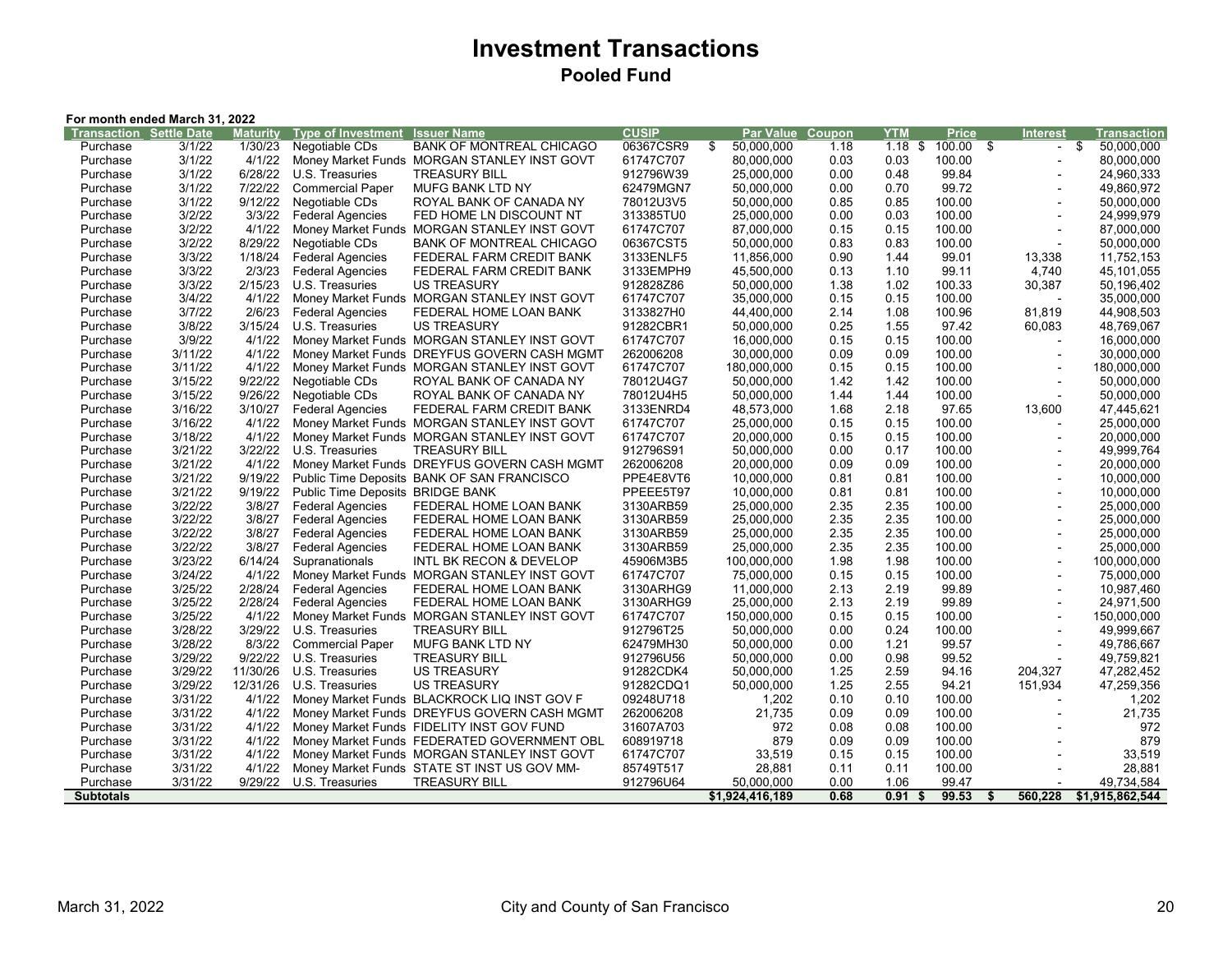## **Investment Transactions Pooled Fund**

| <b>Transaction Settle Date</b> |         | Maturity | <b>Type of Investment Issuer Name</b> |                                             | <b>CUSIP</b> |                  | <b>Par Value Coupon</b> | YTM               | <b>Price</b>   |      | <b>Interest</b>          |      | Transaction   |
|--------------------------------|---------|----------|---------------------------------------|---------------------------------------------|--------------|------------------|-------------------------|-------------------|----------------|------|--------------------------|------|---------------|
| Sale                           | 3/1/22  | 4/1/22   |                                       | Money Market Funds DREYFUS GOVERN CASH MGMT | 262006208    | \$165,000,000    | 0.03                    | $0.03 \text{ } $$ | 100.00 \$      |      | $\overline{\phantom{a}}$ |      | \$165,000,000 |
| Sale                           | 3/3/22  | 4/1/22   |                                       | Money Market Funds MORGAN STANLEY INST GOVT | 61747C707    | 66,000,000       | 0.15                    | 0.15              | 100.00         |      |                          |      | 66,000,000    |
|                                | 3/7/22  |          |                                       |                                             |              |                  |                         |                   |                |      |                          |      |               |
| Sale                           |         | 4/1/22   |                                       | Money Market Funds MORGAN STANLEY INST GOVT | 61747C707    | 54,000,000       | 0.15                    | 0.15              | 100.00         |      |                          |      | 54,000,000    |
| Sale                           | 3/8/22  | 4/1/22   |                                       | Money Market Funds DREYFUS GOVERN CASH MGMT | 262006208    | 88,000,000       | 0.09                    | 0.09              | 100.00         |      |                          |      | 88,000,000    |
| Sale                           | 3/15/22 | 4/1/22   |                                       | Money Market Funds MORGAN STANLEY INST GOVT | 61747C707    | 50,000,000       | 0.15                    | 0.15              | 100.00         |      | $\overline{a}$           |      | 50,000,000    |
| Sale                           | 3/21/22 | 4/1/22   |                                       | Money Market Funds MORGAN STANLEY INST GOVT | 61747C707    | 40,000,000       | 0.15                    | 0.15              | 100.00         |      |                          |      | 40,000,000    |
| Sale                           | 3/22/22 | 4/1/22   |                                       | Money Market Funds MORGAN STANLEY INST GOVT | 61747C707    | 6,000,000        | 0.15                    | 0.15              | 100.00         |      |                          |      | 6,000,000     |
| Sale                           | 3/23/22 | 4/1/22   |                                       | Money Market Funds DREYFUS GOVERN CASH MGMT | 262006208    | 73,000,000       | 0.09                    | 0.09              | 100.00         |      |                          |      | 73,000,000    |
| Sale                           | 3/28/22 | 4/1/22   |                                       | Money Market Funds MORGAN STANLEY INST GOVT | 61747C707    | 26,000,000       | 0.15                    | 0.15              | 100.00         |      | $\overline{a}$           |      | 26,000,000    |
| Sale                           | 3/29/22 | 4/1/22   |                                       | Money Market Funds MORGAN STANLEY INST GOVT | 61747C707    | 73,000,000       | 0.15                    | 0.15              | 100.00         |      | $\overline{a}$           |      | 73,000,000    |
| Sale                           | 3/31/22 | 4/1/22   |                                       | Money Market Funds MORGAN STANLEY INST GOVT | 61747C707    | 37,000,000       | 0.15                    | 0.15              | 100.00         |      |                          |      | 37,000,000    |
| <b>Subtotals</b>               |         |          |                                       |                                             |              | \$678,000,000    | 0.11                    | 0.11<br>S         | 100.00         | \$   | $\blacksquare$           | Ŝ.   | 678,000,000   |
|                                |         |          |                                       |                                             |              |                  |                         |                   |                |      |                          |      |               |
|                                | 3/1/22  |          | 3/1/22 Federal Agencies               | FEDERAL FARM CREDIT BANK                    | 3133EKBV7    | \$<br>10,000,000 | 2.55                    | 2.56              | 100.00         | - \$ | 127,500                  | - \$ | 10,127,500    |
| Maturity                       | 3/2/22  | 3/2/22   |                                       |                                             | 06367CBZ9    |                  | 0.20                    | 0.20              | 100.00         |      |                          |      | 100,050,813   |
| Maturity                       |         |          | Negotiable CDs                        | <b>BANK OF MONTREAL CHICAGO</b>             |              | 100,000,000      |                         |                   |                |      | 50,813                   |      |               |
| Maturity                       | 3/3/22  | 3/3/22   | <b>Federal Agencies</b>               | FED HOME LN DISCOUNT NT                     | 313385TU0    | 25,000,000       | 0.00                    | 0.03              | 100.00         |      |                          |      | 25,000,000    |
| Maturity                       | 3/4/22  | 3/4/22   | Negotiable CDs                        | TORONTO DOMINION BANK NY                    | 89114W3C7    | 50,000,000       | 0.21                    | 0.21              | 100.00         |      | 106,458                  |      | 50,106,458    |
| Maturity                       | 3/11/22 | 3/11/22  | <b>Federal Agencies</b>               | FEDERAL HOME LOAN BANK                      | 313378WG2    | 17,780,000       | 2.50                    | 2.36              | 100.00         |      | 222,250                  |      | 18,002,250    |
| Maturity                       | 3/11/22 | 3/11/22  | <b>Federal Agencies</b>               | FEDERAL HOME LOAN BANK                      | 313378WG2    | 40,000,000       | 2.50                    | 2.36              | 100.00         |      | 500,000                  |      | 40,500,000    |
| Maturity                       | 3/11/22 | 3/11/22  | Negotiable CDs                        | ROYAL BANK OF CANADA NY                     | 78012UJ30    | 50,000,000       | 0.23                    | 0.23              | 100.00         |      | 116,597                  |      | 50,116,597    |
| Maturity                       | 3/14/22 | 3/14/22  | <b>Federal Agencies</b>               | FEDERAL FARM CREDIT BANK                    | 3133EKDC7    | 26,145,000       | 2.47                    | 2.36              | 100.00         |      | 322,891                  |      | 26,467,891    |
| Maturity                       | 3/14/22 | 3/14/22  | <b>Federal Agencies</b>               | FEDERAL FARM CREDIT BANK                    | 3133EKDC7    | 45,500,000       | 2.47                    | 2.36              | 100.00         |      | 561,925                  |      | 46,061,925    |
| Maturity                       | 3/15/22 | 3/15/22  | Negotiable CDs                        | <b>TORONTO DOMINION BANK NY</b>             | 89114W4K8    | 50,000,000       | 0.23                    | 0.23              | 100.00         |      | 116,597                  |      | 50,116,597    |
| Maturity                       | 3/16/22 | 3/16/22  | Negotiable CDs                        | <b>BANK OF MONTREAL CHICAGO</b>             | 06367CCY1    | 50,000,000       | 0.26                    | 0.26              | 100.00         |      | 32,610                   |      | 50,032,610    |
| Maturity                       | 3/16/22 | 3/16/22  | Negotiable CDs                        | ROYAL BANK OF CANADA NY                     | 78012UH73    | 50,000,000       | 0.22                    | 0.22              | 100.00         |      | 113,056                  |      | 50,113,056    |
| Maturity                       | 3/21/22 | 3/21/22  |                                       | Public Time Deposits BANK OF SAN FRANCISCO  | PPEB3XSW4    | 10,000,000       | 0.09                    | 0.09              | 100.00         |      | 4,550                    |      | 10,004,550    |
|                                | 3/21/22 |          |                                       |                                             | PPEE3CH06    |                  |                         |                   |                |      |                          |      |               |
| Maturity                       |         | 3/21/22  | Public Time Deposits BRIDGE BANK      |                                             |              | 10,000,000       | 0.09                    | 0.09              | 100.00         |      | 4,489                    |      | 10,004,489    |
| Maturity                       | 3/22/22 | 3/22/22  | U.S. Treasuries                       | <b>TREASURY BILL</b>                        | 912796S91    | 50,000,000       | 0.00                    | 0.17              | 100.00         |      | $\overline{\phantom{a}}$ |      | 50,000,000    |
| Maturity                       | 3/24/22 | 3/24/22  | U.S. Treasuries                       | <b>TREASURY BILL</b>                        | 912796F38    | 50,000,000       | 0.00                    | 0.06              | 100.00         |      |                          |      | 50,000,000    |
| Maturity                       | 3/25/22 | 3/25/22  | <b>Federal Agencies</b>               | FEDERAL FARM CREDIT BANK                    | 3133ELUQ5    | 25,000,000       | 0.70                    | 0.70              | 100.00         |      | 87,500                   |      | 25,087,500    |
| Maturity                       | 3/25/22 | 3/25/22  | <b>Federal Agencies</b>               | FEDERAL FARM CREDIT BANK                    | 3133ELUQ5    | 25,000,000       | 0.70                    | 0.71              | 100.00         |      | 87,500                   |      | 25,087,500    |
| Maturity                       | 3/25/22 | 3/25/22  | <b>Federal Agencies</b>               | FEDERAL FARM CREDIT BANK                    | 3133ELUQ5    | 25,000,000       | 0.70                    | 0.71              | 100.00         |      | 87,500                   |      | 25,087,500    |
| Maturity                       | 3/25/22 | 3/25/22  | <b>Federal Agencies</b>               | FEDERAL FARM CREDIT BANK                    | 3133ELUQ5    | 25,000,000       | 0.70                    | 0.73              | 100.00         |      | 87,500                   |      | 25,087,500    |
| Maturity                       | 3/28/22 | 3/28/22  | Negotiable CDs                        | ROYAL BANK OF CANADA NY                     | 78012UK46    | 50,000,000       | 0.23                    | 0.23              | 100.00         |      | 115,958                  |      | 50,115,958    |
| Maturity                       | 3/28/22 | 3/28/22  | Negotiable CDs                        | TORONTO DOMINION BANK NY                    | 89114W5N1    | 50,000,000       | 0.22                    | 0.22              | 100.00         |      | 110,917                  |      | 50,110,917    |
| Maturity                       | 3/29/22 | 3/29/22  | U.S. Treasuries                       | <b>TREASURY BILL</b>                        | 912796T25    | 50,000,000       | 0.00                    | 0.24              | 100.00         |      | $\overline{\phantom{a}}$ |      | 50,000,000    |
| Maturity                       | 3/31/22 |          | 3/31/22 U.S. Treasuries               | <b>US TREASURY</b>                          | 912828ZG8    | 50,000,000       | 0.38                    | 0.07              | 100.00         |      | 93,750                   |      | 50,093,750    |
| <b>Subtotals</b>               |         |          |                                       |                                             |              | \$934,425,000    | 0.58                    | 0.57 <sub>5</sub> | $\blacksquare$ |      | 2,950,360                | S    | 937,375,360   |
|                                |         |          |                                       |                                             |              |                  |                         |                   |                |      |                          |      |               |
|                                | 3/3/22  | 3/3/25   | <b>Federal Agencies</b>               | FEDERAL FARM CREDIT BANK                    | 3133ELQY3    | \$<br>16,000,000 | 1.21                    | 1.22              | 0.00           |      | $0.00$ \$                |      | 96,800        |
| Interest<br>Interest           | 3/3/22  | 3/3/25   | <b>Federal Agencies</b>               | FEDERAL FARM CREDIT BANK                    | 3133ELQY3    | 24,000,000       | 1.21                    | 1.24              | 0.00           |      | 0.00                     |      | 145,200       |
|                                |         |          |                                       |                                             |              |                  |                         |                   |                |      |                          |      |               |
| Interest                       | 3/3/22  | 9/3/26   | <b>Federal Agencies</b>               | FEDERAL HOME LOAN BANK                      | 3130AP6T7    | 25,000,000       | 1.08                    | 1.08              | 0.00           |      | 0.00                     |      | 113,472       |
| Interest                       | 3/3/22  | 9/3/26   | <b>Federal Agencies</b>               | FEDERAL HOME LOAN BANK                      | 3130AP6T7    | 25,000,000       | 1.08                    | 1.08              | 0.00           |      | 0.00                     |      | 113,472       |
| Interest                       | 3/3/22  | 9/3/26   | <b>Federal Agencies</b>               | FEDERAL HOME LOAN BANK                      | 3130AP6T7    | 25,000,000       | 1.08                    | 1.08              | 0.00           |      | 0.00                     |      | 113,472       |
| Interest                       | 3/3/22  | 9/3/26   | <b>Federal Agencies</b>               | FEDERAL HOME LOAN BANK                      | 3130AP6T7    | 25,000,000       | 1.08                    | 1.08              | 0.00           |      | 0.00                     |      | 113,472       |
| Interest                       | 3/8/22  | 9/8/23   | <b>Federal Agencies</b>               | FEDERAL HOME LOAN BANK                      | 3130AJXD6    | 20,975,000       | 0.13                    | 0.59              | 0.00           |      | 0.00                     |      | 13,109        |
| Interest                       | 3/12/22 | 9/12/23  | <b>Federal Agencies</b>               | <b>FANNIE MAE</b>                           | 3135G0U43    | 29,648,000       | 2.88                    | 0.66              | 0.00           |      | 0.00                     |      | 426,190       |
| Interest                       | 3/12/22 | 9/12/25  | <b>Federal Agencies</b>               | FEDERAL HOME LOAN BANK                      | 3130A8ZQ9    | 10,295,000       | 1.75                    | 1.03              | 0.00           |      | 0.00                     |      | 90,081        |
| Interest                       | 3/13/22 | 8/10/26  | <b>Federal Agencies</b>               | FEDERAL HOME LOAN BANK                      | 3130ANTG5    | 25,000,000       | 1.05                    | 1.05              | 0.00           |      | 0.00                     |      | 131,250       |
| Interest                       | 3/13/22 | 8/10/26  | <b>Federal Agencies</b>               | FEDERAL HOME LOAN BANK                      | 3130ANTG5    | 25,000,000       | 1.05                    | 1.05              | 0.00           |      | 0.00                     |      | 131,250       |
|                                |         |          |                                       |                                             |              |                  |                         |                   |                |      |                          |      |               |